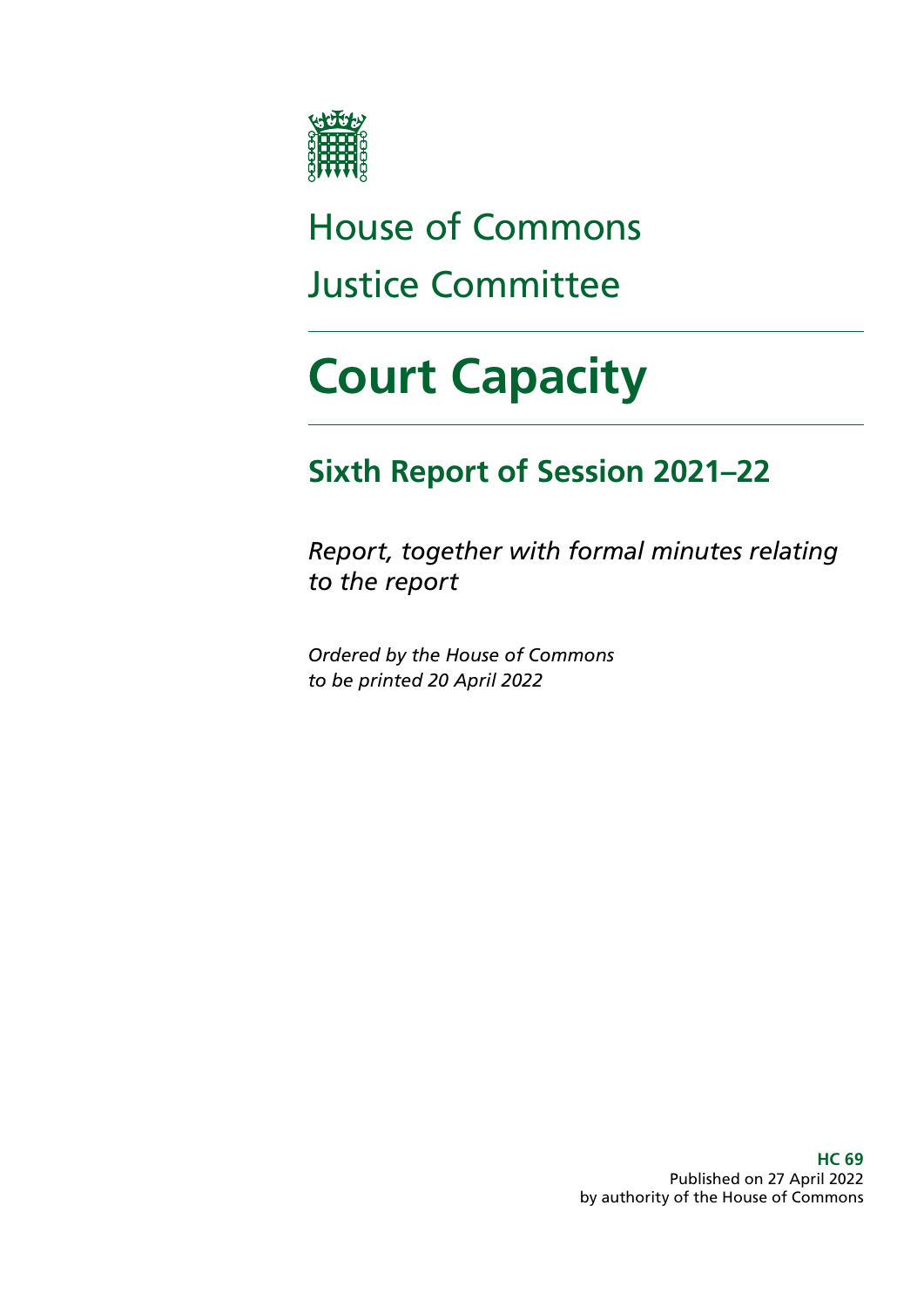#### **Justice Committee**

The Justice Committee is appointed by the House of Commons to examine the expenditure, administration and policy of the Ministry of Justice and its associated public bodies (including the work of staff provided for the administrative work of courts and tribunals, but excluding consideration of individual cases and appointments, and excluding the work of the Scotland and Wales Offices and of the Advocate General for Scotland); and administration and expenditure of the Attorney General's Office, the Treasury Solicitor's Department, the Crown Prosecution Service and the Serious Fraud Office (but excluding individual cases and appointments and advice given within government by Law Officers).

#### **Current membership**

[Sir Robert Neill MP](https://members.parliament.uk/member/1601/contact) *(Conservative, Bromley and Chislehurst*) (Chair) [Diane Abbott MP](https://members.parliament.uk/member/172/contact) (*Labour, Hackney North and Stoke Newington*) [Rob Butler MP](https://members.parliament.uk/member/4745/contact) (*Conservative, Aylesbury*) [Angela Crawley MP](https://members.parliament.uk/member/4469/contact) (*Scottish National Party, Lanark and Hamilton East*) [Maria Eagle MP](https://members.parliament.uk/member/483/contact) (*Labour, Garston and Halewood*) [Laura Farris MP](https://members.parliament.uk/member/4826/contact) (*Conservative, Newbury*) [Kate Hollern MP](https://members.parliament.uk/member/4363/contact) (*Labour, Blackburn*) [Paul Maynard MP](https://members.parliament.uk/member/3926/contact) (*Conservative, Blackpool North and Cleveleys*) [Dr Kieran Mullan MP](https://members.parliament.uk/member/4860/contact) (*Conservative, Crewe and Nantwich*) [Matt Vickers MP](https://members.parliament.uk/member/4844/contact) (*Conservative, Stockton South*) [Andy Slaughter MP](https://www.parliament.uk/biographies/commons/andy-slaughter/1516) (*Labour, Hammersmith*)

The following were also Members of the Committee during the 2021–22 Session: [Paula](https://members.parliament.uk/member/4828/contact)  [Barker MP](https://members.parliament.uk/member/4828/contact) (*Labour, Liverpool, Wavertree*), [Janet Daby MP](https://members.parliament.uk/member/4698/contact) (*Labour, Lewisham East*), [James](https://members.parliament.uk/member/4854/contact)  [Daly MP](https://members.parliament.uk/member/4854/contact) (*Conservative, Bury North*, [Sarah Dines MP](https://members.parliament.uk/member/4816/contact) (*Conservative, Derbyshire Dales*), [Kenny MacAskill MP](https://members.parliament.uk/member/4772/contact) (*Alba Party, East Lothian*), [John Howell MP](https://www.parliament.uk/biographies/commons/john-howell/1606) (*Conservative, Henley*)

#### **Powers**

© Parliamentary Copyright House of Commons 2022. This publication may be reproduced under the terms of the Open Parliament Licence, which is published at [www.parliament.uk/site-information/copyright-parliament/](https://www.parliament.uk/site-information/copyright-parliament/).

The Committee is one of the departmental select committees, the powers of which are set out in House of Commons Standing Orders, principally in SO No 152. These are available on the internet via [www.parliament.uk.](http://www.parliament.uk)

#### **Publication**

Committee reports are published on the Committee's website at [www.parliament.uk/justicecttee](https://committees.parliament.uk/committee/102/justice-committee) and in print by Order of the House.

#### **Committee staff**

The current staff of the Committee are Chloë Cockett (Senior Committee Specialist), Robert Cope (Clerk), Philip Jones (Second Clerk), Anna Kennedy O'Brien (Committee Specialist), Su Panchanathan (Committee Operations Officer), George Perry (Committee Media Officer), Owen Sheppard (Committee Media Officer), Jack Simson Caird (Assistant Counsel), Georgina Sturge (Senior Library Clerk), Holly Tremain (Committee Specialist), and Melissa Walker (Committee Operations Manager).

#### **Contacts**

All correspondence should be addressed to the Clerk of the Justice Committee, House of Commons, London SW1A 0AA. The telephone number for general enquiries is 020 7219 8196; the Committee's email address is [justicecom@parliament.uk.](mailto:justicecom%40parliament.uk?subject=)

You can follow the Committee on Twitter using [@CommonsJustice](https://twitter.com/CommonsJustice).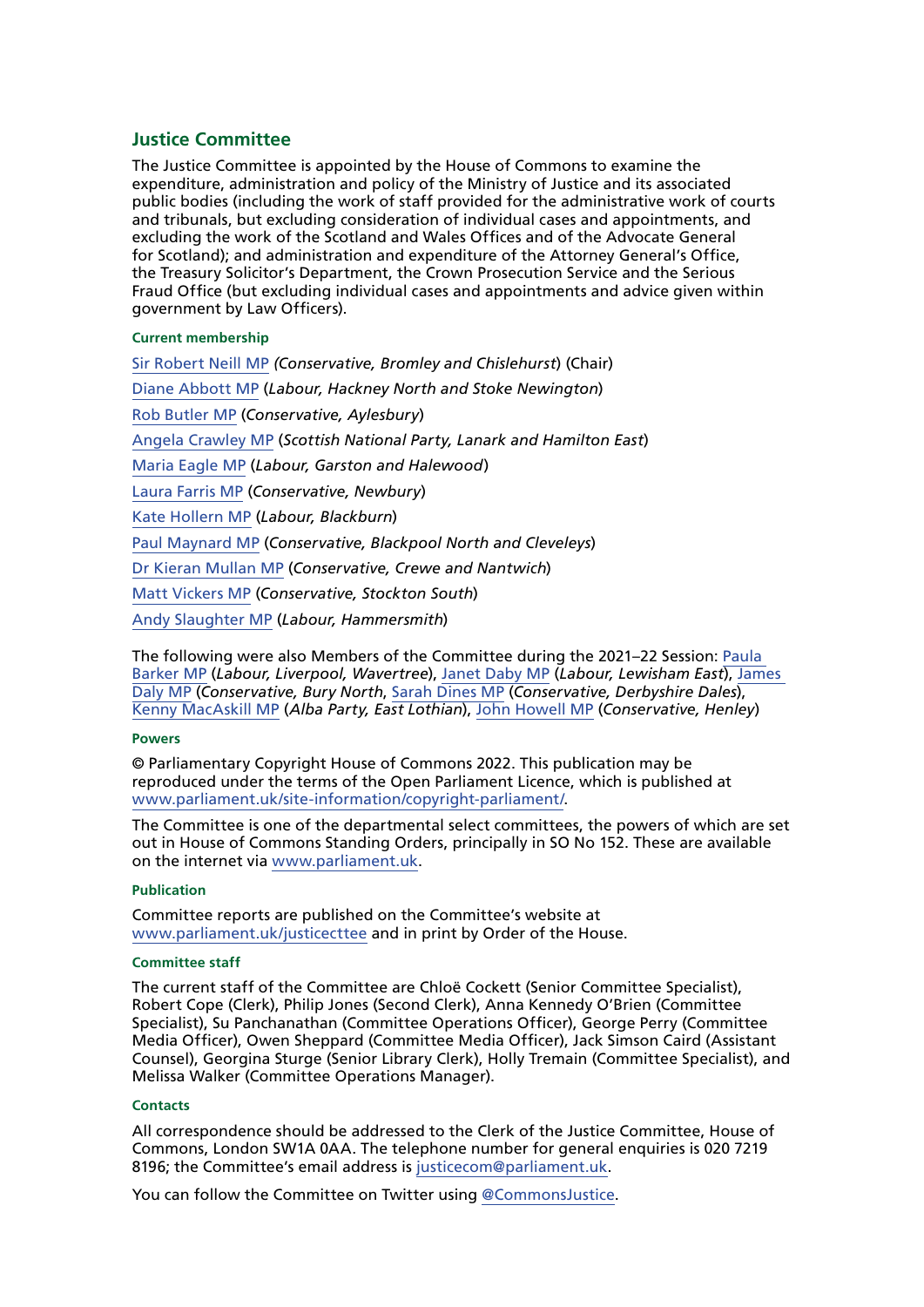## **Contents**

| <b>Summary</b> |                                                                  | 3  |
|----------------|------------------------------------------------------------------|----|
| 1              | <b>Introduction</b>                                              | 4  |
| 2              | <b>Enhancing court capacity</b>                                  | 6  |
|                | Physical capacity                                                | 6  |
|                | Digital capacity                                                 | 8  |
|                | Judicial capacity and HMCTS staff capacity                       | 11 |
|                | <b>Evaluating court capacity</b>                                 | 13 |
| 3              | The criminal courts                                              | 16 |
|                | The Crown Court                                                  | 16 |
|                | <b>Timeliness</b>                                                | 19 |
|                | Sitting days                                                     | 22 |
|                | Judicial capacity in the Crown Court                             | 23 |
|                | Physical capacity in the Crown Court                             | 24 |
|                | Technological capacity in the Crown Court                        | 25 |
|                | Listing in the Crown Court                                       | 26 |
|                | The magistrates' courts                                          | 28 |
|                | Video hearings                                                   | 28 |
|                | Judicial capacity in the magistrates' courts                     | 29 |
|                | Increasing the power of magistrates                              | 30 |
|                | The case for a Royal Commission on the criminal justice process  | 31 |
| 4              | <b>Civil and family courts</b>                                   | 32 |
|                | <b>Family Court</b>                                              | 32 |
|                | Mediation                                                        | 36 |
|                | Technology in the family court                                   | 37 |
|                | <b>County Court</b>                                              | 38 |
|                | Judicial resources in the civil and family courts                | 41 |
|                | <b>Conclusions and recommendations</b>                           | 43 |
|                | <b>Formal minutes</b>                                            | 48 |
|                | <b>Witnesses</b>                                                 | 49 |
|                | <b>Published written evidence</b>                                | 51 |
|                | List of Reports from the Committee during the current Parliament | 53 |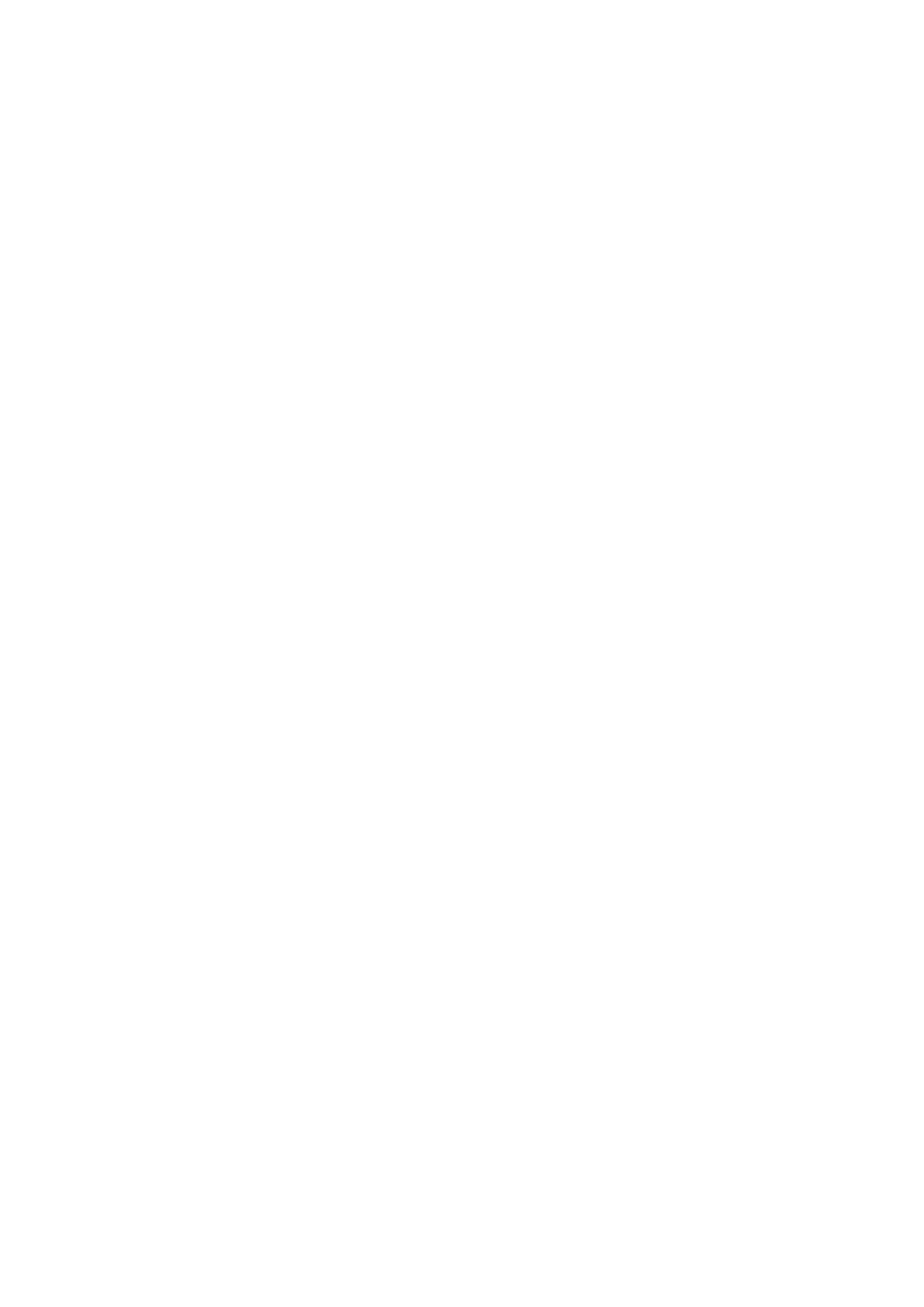## <span id="page-4-0"></span>Summary

The courts of England and Wales are at an important crossroads. The recovery from the pandemic provides an opportunity to build a sustainable long-term approach to growing the capacity of the courts over the next decade. In relation to every element of court capacity, including the estate, data, technology, staff and the judiciary, the Government needs to show the long-term ambition required to ensure that the number of outstanding cases will be kept under control and delays will be reduced. Without it there is a risk that in the future the courts will be too fragile to cope with any unexpected surges in demand. The pandemic has shown that it is both expensive and difficult to expand court capacity in the short-term and as a consequence future governments should learn the lesson that reductions in capacity may lead to more costs further down the line.

The capacity of the Crown Court, the Family Court and the County Court need particular attention from the Government. Delays in the Crown Court have reached a point where they are causing significant injustice. The Government is taking steps in the right direction but more needs to be done to improve every element of the capacity of the Crown Court. In the Family Court, the growing number of private family law cases is not sustainable. Diverting cases away from the courts is part of the answer, but a more wide-ranging package of measures is needed to address the capacity problem. The County Court plays a crucial role in providing access to justice to the public and yet does not receive the attention it deserves. The modernisation of the County Court should be accelerated in order to reduce delays.

The transparency of the administration of the courts needs to be improved to which end we recommend the establishment of a courts' inspectorate.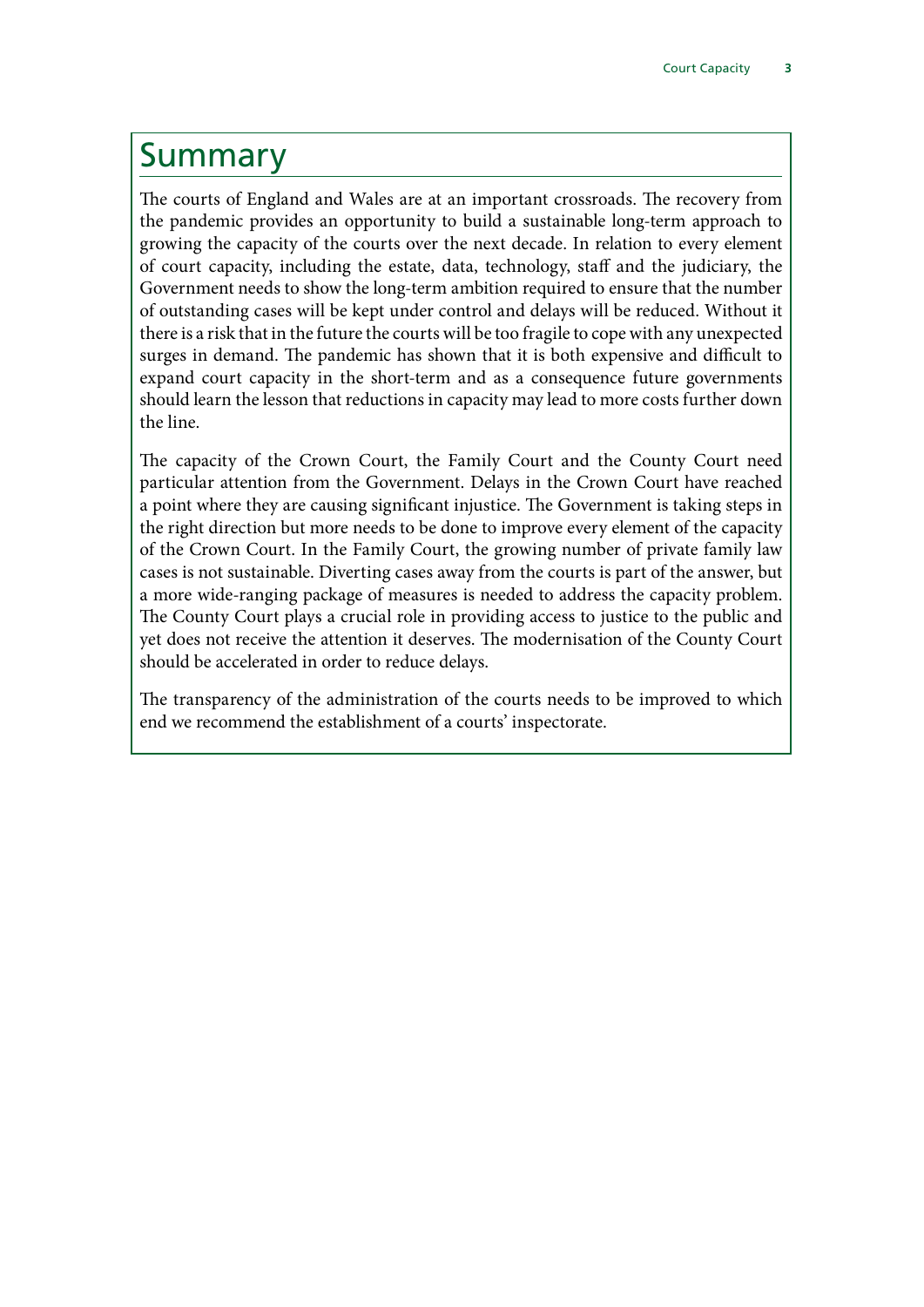# <span id="page-5-0"></span>**1** Introduction

1. Ensuring that the courts of England and Wales have sufficient capacity is one of the core functions of the Lord Chancellor and the Ministry of Justice. Upon taking office, the Lord Chancellor must take an oath "to ensure the provision of resources for the efficient and effective support of the courts for which I am responsible".<sup>1</sup> Justice and the rule of law depend on the ability of the courts to hear cases in a timely manner, so that rights can be vindicated and the law enforced. At present, some of the courts of England and Wales that deal with the most serious and pressing legal issues are struggling to keep up with the demands placed upon them. The courts of England and Wales are now operating at full physical capacity but the backlog of cases within the system is still too high, standing at 58,818 in the Crown Court and 83,645 outstanding private family law cases in the Family Court.<sup>2</sup> The result is that cases are not progressing as they should, meaning that too many people are waiting too long for justice to be done.

2. We launched this inquiry on 30 July 2020, four months into the covid-19 pandemic. However, we made the decision to examine court capacity in response to growing concerns over the capacity of the courts rather than as a reaction to the pandemic itself. Nothing of what we say is intended to denigrate those who have worked, before and since the pandemic began, to keep the system going. Indeed, we are grateful to all who have ensured that our courts remain open, that access to justice continues and that the people who use the courts are supported. Many parts of the system have worked closely together, have innovated and adapted to tackle problems and offer solutions to capacity challenges.

3. The combination of the covid-19 pandemic and the court reform programme has led to major changes to the way that the courts operate. At the time of writing, the Police, Crime, Sentencing and Courts Bill and the Judicial Review and Courts Bill were both being considered by Parliament. The Police, Crime, Sentencing and Courts Bill will provide the legal basis for video and audio court hearings in criminal courts and the broadcast and recording of video and audio proceedings in civil courts and tribunals. Since March 2020, the legal basis for such hearings has been provided by the Coronavirus Act 2020. The Judicial Review and Courts Bill will make changes to criminal procedure in order to increase the capacity of the courts, in particular by enabling certain procedures to take place "in writing", which in practice will take place through the Common Platform, the online case management system. The Bill will also provide the legal basis for certain civil, family and tribunal proceedings to be conducted online and for the establishment of an Online Procedure Rules Committee. The legislative changes in these two Bills will result in significant long-term changes to the way that the courts operate in England and Wales. The Committee will keep the effect of these changes under review.

4. Since we launched this inquiry there have been a number of reports published examining different aspects of court capacity. The National Audit Office's report, *Reducing the backlog in criminal courts*, provides vital detailed analysis of the Government's approach to increasing court capacity.<sup>3</sup> Crest Advisory and the Institute for Government have both produced their own analysis of the capacity challenges facing the criminal

<sup>1</sup> Section 17 of the Constitutional Reform Act 2005

<sup>2</sup> Ministry of Justice, [Criminal court statistics quarterly, England and Wales, October to December 2021,](https://www.gov.uk/government/collections/criminal-court-statistics) 31 March 2022; HMCTS, HMCTS Management Information - December 2021, table 2

<sup>3</sup> National Audit Office, Reducing the backlog in criminal courts, October 2021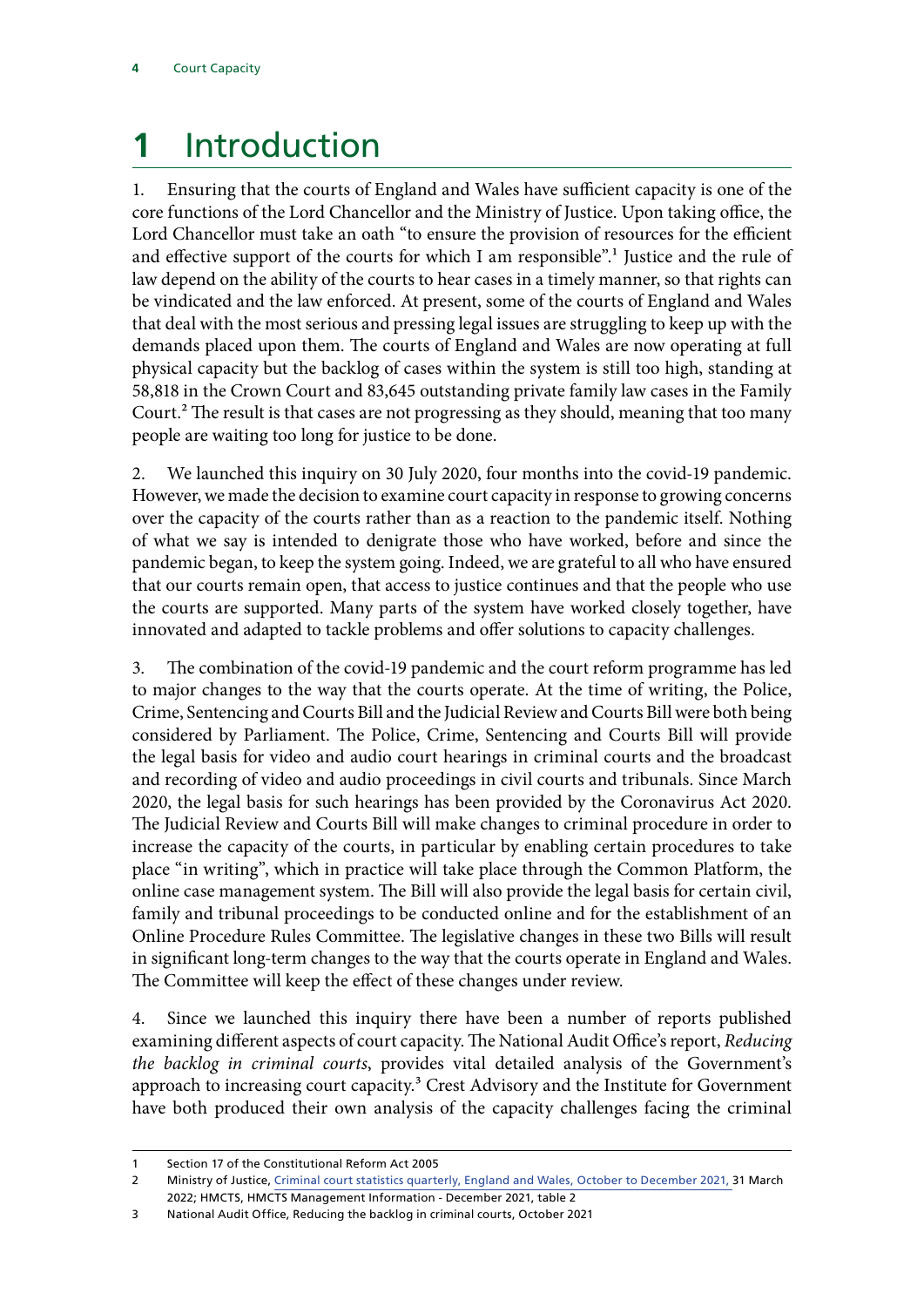courts.4 Her Majesty's Court and Tribunal Service (HMCTS) published an evaluation framework for the court reform programme.<sup>5</sup> HMCTS has also produced an evaluation of remote hearings during the Covid-19 pandemic and an update report on *Data in the Courts and Tribunals System*.6 The Public Accounts Committee also published its report on *Reducing the backlog in the criminal courts* in March 2022.7

5. We are grateful to all who gave written and oral evidence to us, or participated in private round-table events. We would particularly like to thank the courts that hosted our visits. We visited Liverpool Crown Court and Newcastle Family Court "virtually", and we conducted physical visits to Manchester Crown Square, Monument Nightingale Court and East London Family Court. We would like to thank the Judicial Office for facilitating these visits. The judiciary have made it clear that they value regular engagement with Members of Parliament and have encouraged all Members to visit the courts in their constituency. We welcome this approach. Our annual evidence sessions with the Lord Chief Justice, Lord Burnett of Maldon, have also been of great assistance in informing this inquiry.

6. Our Sixth Report in 2019–20, *Coronavirus (COVID-19): The impact on courts*, published in July 2020, examined the immediate effect of the pandemic on the courts and the Government's response.<sup>8</sup> This Report goes beyond covid-19 and examines the capacity of the courts in England and Wales. The aim of this inquiry was to examine the current predicament and to focus on how capacity can be improved in the longer term. This builds on earlier work by our predecessor Committee, which examined the Government's court reform programme, and raised concerns about the digital, physical and staffing capacity of the courts.

7. The legal professions are also a significant part of the capacity of the courts. In our Report, *The Future of Legal Aid*, we set out how criminal and civil legal aid could be structured to enhance the capacity of the courts.<sup>9</sup> The Independent Review of Criminal Legal Aid, chaired by Sir Christopher Bellamy, shared our analysis and recommended a focus on the "front end of the system", in part in order to reduce the pressure on the courts.10

8. This Report is structured as follows: Chapter 2 addresses a number of cross-cutting capacity issues relating to the elements addressed above; Chapter 3 examines the criminal courts; and Chapter 4 looks at the civil and family courts.

<sup>4</sup> Crest Advisory, Survive. Recover. Rebuild. Justice post Covid-19, January 2021; The Institute for Government, Performance Tracker 2021, 19 October 2021

<sup>5</sup> Ministry of Justice, HMCTS Reform Evaluation Framework, 7 May 2021

<sup>6</sup> HM Courts and Tribunals Service, Evaluation of remote hearings during the COVID 19 pandemic, December 2021

<sup>7</sup> House of Commons Committee of Public Accounts, Reducing the backlog in criminal courts, Forty-Third Report of Session 2021–22, 9 March 2022

<sup>8</sup> Justice Committee, Coronavirus (COVID-19): The impact on courts, Sixth Report of Session 2019–21, 30 July 2020

<sup>9</sup> Justice Committee, The Future of Legal Aid, Third Report of the Session 2021–22, 27 July 2021

<sup>10</sup> The Independent Review of Criminal Legal Aid, (2021) para 1.35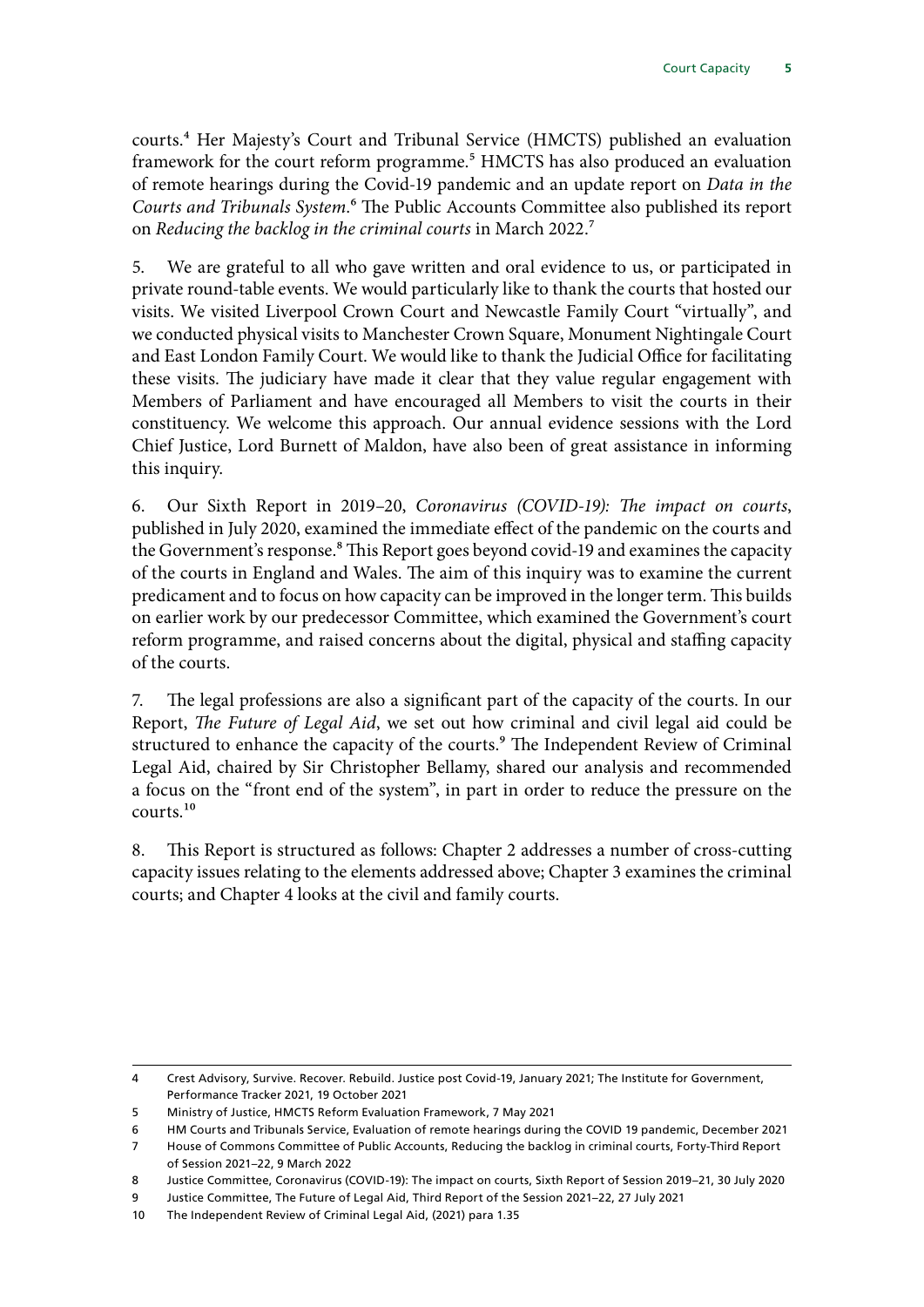# <span id="page-7-0"></span>**2** Enhancing court capacity

9. The capacity of the courts is affected by a number of factors. The number of cases in the criminal and civil courts is not something that the courts can themselves control. As the Institute for Government and Crest Advisory highlighted in their evidence, the increase in the number of police officers is likely to lead to more receipts in the criminal courts and increased pressure on capacity.<sup>11</sup> Thomas Pope, Senior Economist at the Institute for Government, told us that a 15% increase in court capacity would be needed by 2023.<sup>12</sup> In the Family Court, there are a number of societal and policy factors that can lead, directly or indirectly, to changes in the number of cases brought. In that sense the courts and the Ministry of Justice are "downstream" in terms of government policy.<sup>13</sup> As Thomas Pope explained "if you are putting more resources upstream into the police and the CPS, it is clearly going to have implications downstream".<sup>14</sup> Beyond these externalities, the capacity of the courts themselves can be broken down into various elements, including:

- The physical capacity of the court estate;
- The digital capacity of the courts;
- The number of judges (often referred to as judicial capacity); and
- The staff capacity of Her Majesty's Court and Tribunal Service.

This chapter examines each of these elements. It also looks at the accountability and transparency of the courts.

## **Physical capacity**

10. In an effort to increase capacity during the pandemic, the Government introduced Nightingale Courts.15 Nightingale Courts were a key part of the Government's recovery plan for both the criminal and civil courts. They are temporary courts set up in variety of buildings, including sports arenas, hotels and conference centres. Some "former courts" that been closed through the courts estates programme but had not yet been disposed of were also used, for example in Chichester. Nightingale court rooms were used as Crown Court rooms and as civil, family and tribunal court rooms. In March 2022, the Government announced that 11 of the Nightingale Courts would close and that 30 would be extended until March 2023.16 **HMCTS deserve praise for delivering the Nightingale Court project. The project made a major contribution to increasing the capacity of the courts during the pandemic.**

11. More broadly, there was a general consensus from the evidence we received, that the courts estate in England and Wales is under-resourced, and that many court buildings are not fit for purpose. For example, the Lord Chief Justice told the Committee:

<sup>11</sup> Crest Advisory ([COC0055](https://committees.parliament.uk/writtenevidence/12861/html/)) Institute for Government ([COC0062\)](https://committees.parliament.uk/writtenevidence/22362/html/) Institute for Government [\(COC0040](https://committees.parliament.uk/writtenevidence/12698/html/))

<sup>12</sup> [Q21](https://committees.parliament.uk/oralevidence/1518/html/) [Thomas Pope]

<sup>13</sup> [Q246](https://committees.parliament.uk/oralevidence/1718/html/) [Daniel Bonich]

<sup>14</sup> [Q39](https://committees.parliament.uk/oralevidence/1518/html/) [Thomas Pope]

<sup>15</sup> See HM Courts and Tribunals Service [\(COC0069\)](https://committees.parliament.uk/writtenevidence/26097/html/).

<sup>16</sup> [Letter from the James Cartlidge MP, Parliamentary Under-Secretary of State for Justice, dated 2 March 2022, on](https://committees.parliament.uk/publications/9216/documents/159849/default/)  [Nightingale Courts](https://committees.parliament.uk/publications/9216/documents/159849/default/)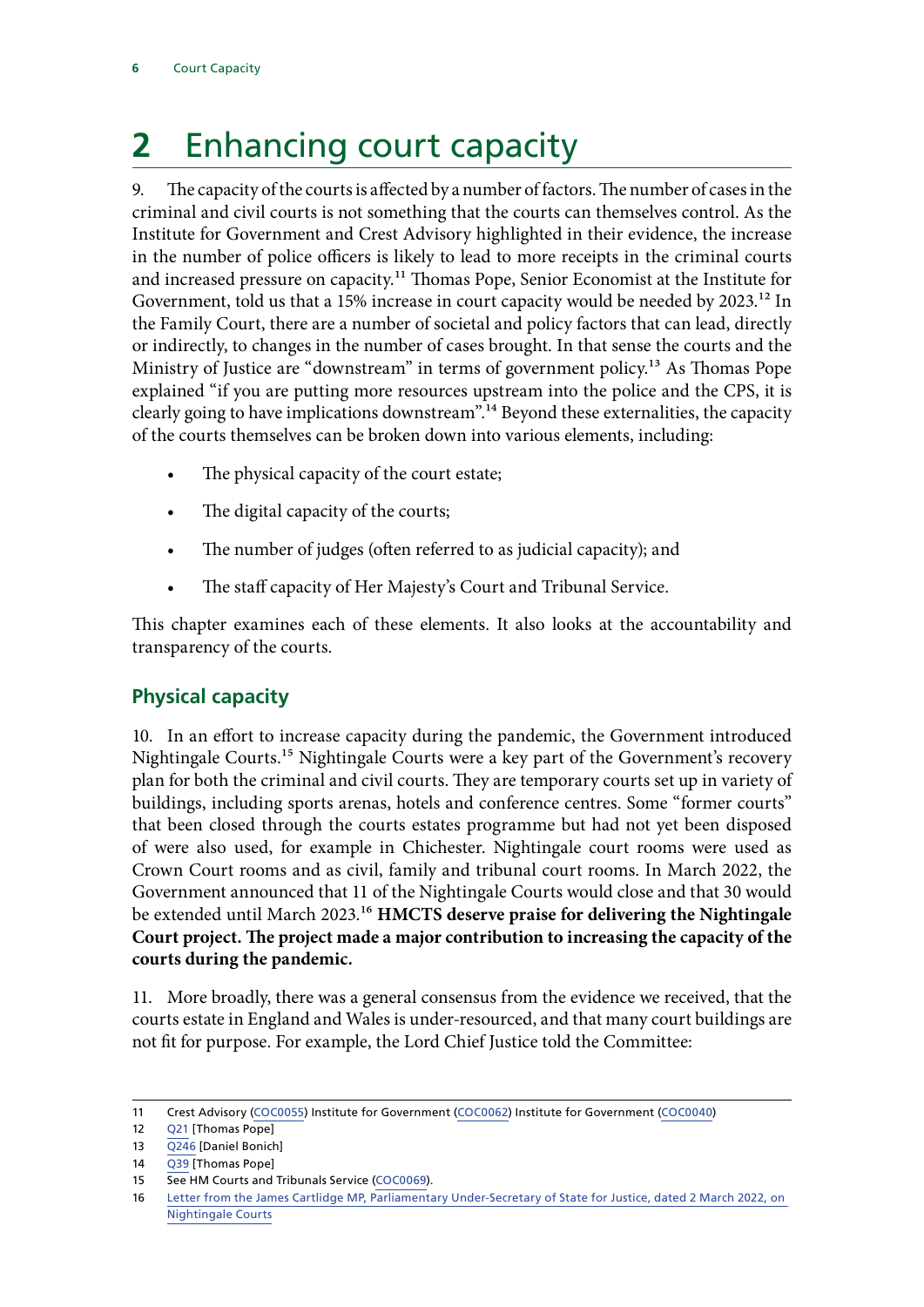[W]e have some buildings that are, frankly, an embarrassment that I do not think members of the public as users of our courts, the staff working in the courts or the judges also working in the courts should be expected to tolerate. The shortfall in maintenance has been recognised for years by Government, but the money necessary to deal with it, just to put the estate into a decent condition, has not yet been made available.<sup>17</sup>

12. Kevin Sadler, then Chief Executive of HMCTS, acknowledged that maintenance was a problem: "[t]oo many times, we lose courtrooms at the moment due to heating failures or air-conditioning failures".18 He provided the following update in March 2022:

> The Treasury has been quite generous over the last two years. We got an extra £105 million capital funding for building improvements, on top of our normal capital funding of £50 million in 2021. We have invested in 165 sites, or about half our estate, to improve its resilience. This financial year, we expect to spend about £105 million capital and £40 million resource on the estate. That is more than we have normally spent in recent years.<sup>19</sup>

He went on to explain that, despite this extra funding, problems remain:

[O]ur estimate of our overall maintenance backlog is about £1 billion and Covid has created more challenges, because heating and ventilation systems have had to run harder than they normally would, and that means they need to be replaced more regularly, so we still have a big challenge ahead. We are in discussion with the Department at the moment about funding for next year and the year after, and we will want to do as much as we can within the available funding. I think it would be unreasonable to expect the Treasury to cough up enormous amounts of money and, to be frank, we would not be able to spend it. Improving a courtroom means taking that courtroom out of action. At the moment, we need to use all of those courtrooms as much as possible, so there is a balance, and the allocation process will work that through. We still have a lot more to do, but we have made some improvements over the last couple of years.<sup>20</sup>

The Lord Chancellor and Deputy Prime Minister also acknowledged that failing to invest in the maintenance of the courts was "a false economy".<sup>21</sup>

13. The Lord Chief Justice told the Committee about his concern over the current approach to funding the courts:

> Something that increasingly frustrates me is that funding for the courts for the administration of justice is done annually, and there is not a longer-term view about the financial support that is necessary. One of the consequences of that, particularly in recent years [when] money has been very tight—

<sup>17</sup> Justice Committee, The work of the Lord Chief Justice, 16 November 2021, Q32

<sup>18</sup> [Q454](https://committees.parliament.uk/oralevidence/1967/html/)

<sup>19</sup> Justice Committee, The work of the Ministry of Justice, 1 March 2022, Q149

<sup>20</sup> Justice Committee, The work of the Ministry of Justice, 1 March 2022, Q149

<sup>21</sup> Justice Committee, The work of the Ministry of Justice, 30 November 2021, Q75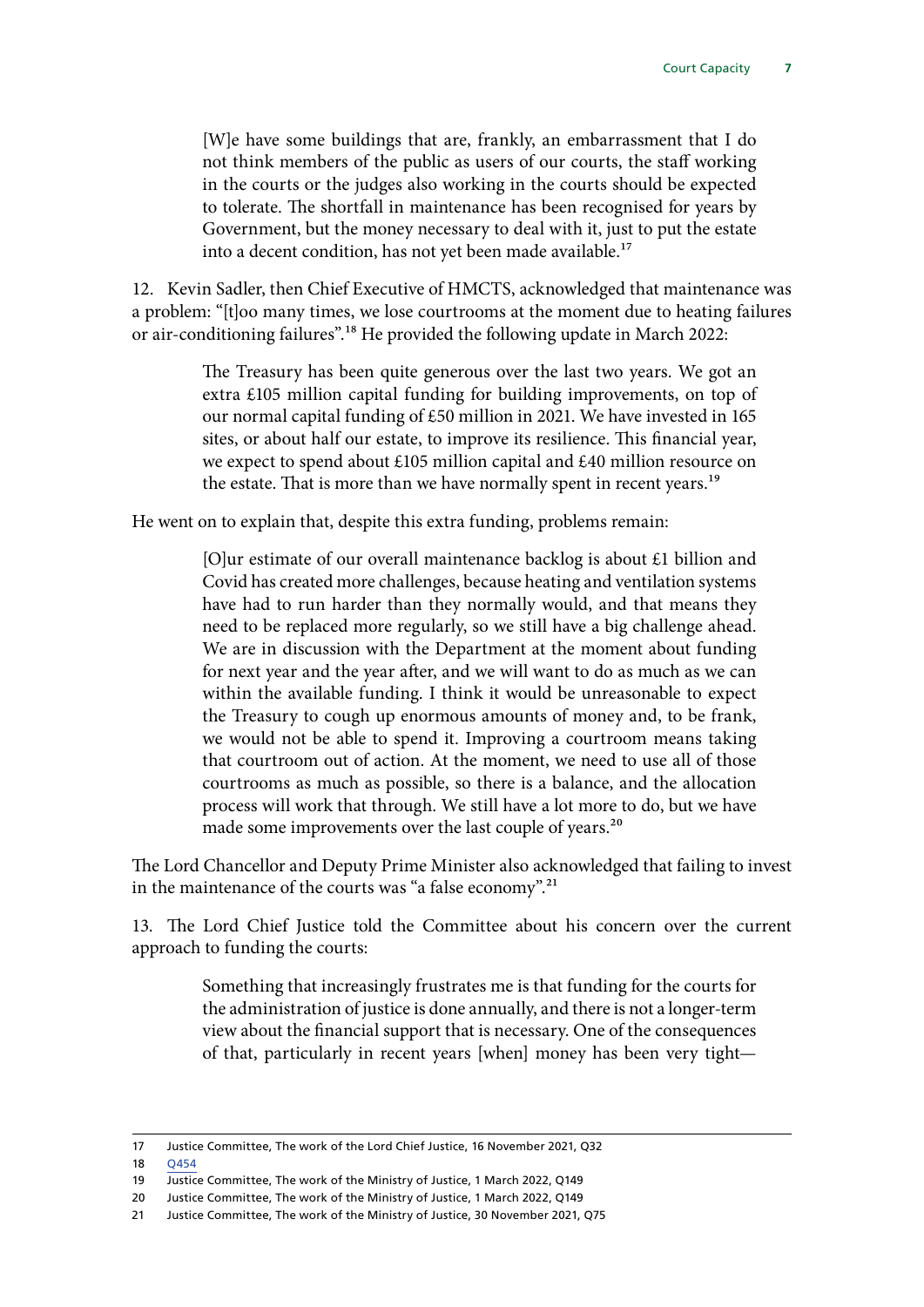<span id="page-9-0"></span>perhaps it is always very tight—is that one looks around for the worst leak in the boat and you then plug a particular leak, but there is nothing to make the vessel seaworthy in the long term.<sup>22</sup>

14. **The maintenance backlog in the court estate is a serious problem. While there are some good court buildings, far too many are in a poor condition. This is having a negative effect on other elements of court capacity and, if not addressed, risks undermining the delivery of the high-quality justice system which this country expects***.*

15. *The Government should develop and deliver a comprehensive plan to improve the quality of the court estate, which is funded on a multi-year basis. The plan should identify solutions for delivering essential maintenance without reducing physical capacity. It should also set out a long-term strategy for improving the court estate so that it provides a proper and acceptable environment for all its users. The Government has shown through the use of Nightingale Courts that temporary courtrooms can be made operational if required and, if necessary, this model should be used to enable permanent buildings to undergo essential work.*

## **Digital capacity**

16. A £1 billion court reform programme was launched in September 2016 promising a revolution in the role of technology within the justice system. The vision was to introduce new technology and modern ways of working through more than 50 projects. This included removing surplus capacity in the court estate, improving technological infrastructure and bringing many court IT services online.<sup>23</sup> A number of projects have been delivered which, for example, facilitated a dramatic increase in the use of remote hearings during the pandemic—albeit starting from a low base.

17. The reform programme has been beset by delays and criticism, with the Public Accounts Committee concluding in 2018 that it had little confidence in its successful delivery.24 In March 2019, the Government put the programme's completion date back a year to 2023,<sup>25</sup> whilst the Ministry of Justice's response to our own 2020 Report *Coronavirus (Covid-19): The impact on courts*, said that some aspects of the reform programme had been further delayed.<sup>26</sup> It is now more than five years since the programme was launched and it is unclear who is responsible for delivering on its original objectives, whether they have changed, or when they might be delivered. *We recommend that the Ministry of Justice publish an update on the progress made on each project within the HMCTS court reform programme and, in particular, the date by which the programme is expected to complete and its anticipated final cost.*

18. A major problem for this inquiry has been trying to work out what exactly is going on in the courts. As the Lord Chief Justice said to us in May 2020, "because of the rather haphazard systems that still operate in a lot of our courts it has been extremely difficult to

<sup>22</sup> Justice Committee, The work of the Lord Chief Justice, 16 November 2021, Q13

<sup>23</sup> HMCTS, ['HMCTS reform programme projects explained](https://www.gov.uk/guidance/hmcts-reform-programme-projects-explained)', accessed 3 September 2021

<sup>24</sup> Public Accounts Committee, Fifty-Sixth Report of Session 2017–19, *[Transforming courts and tribunals](https://publications.parliament.uk/pa/cm201719/cmselect/cmpubacc/976/976.pdf)*, HC 976

<sup>25</sup> "*[Additional year to deliver ambitious court reforms](https://www.gov.uk/government/news/additional-year-to-deliver-ambitious-court-reforms)*", HMCTS press release, 5 March 2019

<sup>26</sup> Justice Committee, Seventh Special Report of Session 2019–21, *[Court and Tribunal reforms: Further Government](https://committees.parliament.uk/publications/3590/documents/34677/default/)  [response to the Committee's Second Report of Session 2019 and Coronavirus \(Covid-19\): The impact on courts:](https://committees.parliament.uk/publications/3590/documents/34677/default/)  [Government response to the Committee's Sixth Report of Session 2019–21](https://committees.parliament.uk/publications/3590/documents/34677/default/)*, HC 1008, p. 2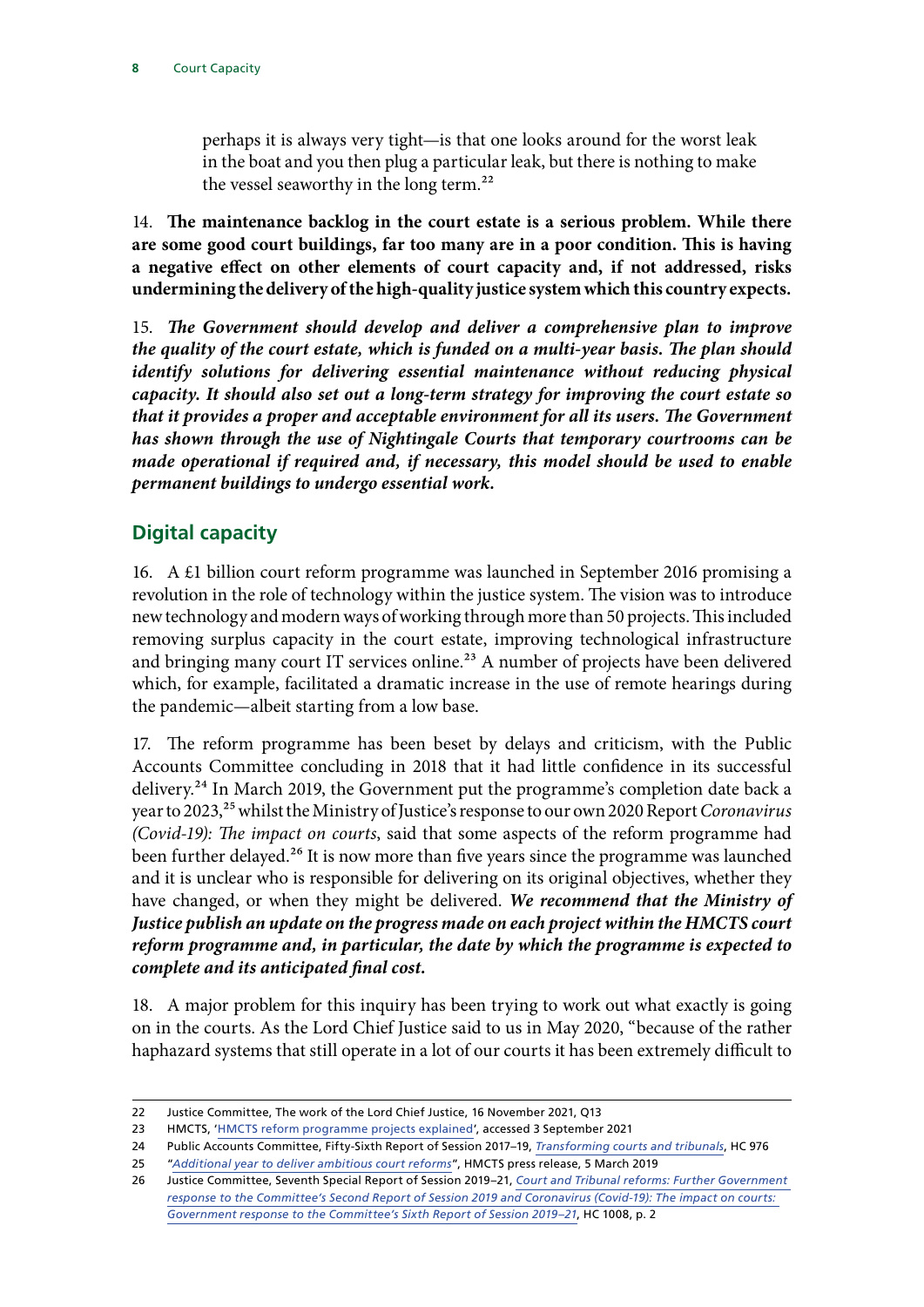get reliable data".27 Ultimately, we were struck by witnesses telling us that there was not sufficient data, or analysis undertaken to evaluate the effectiveness of interventions, such as improved digital access.<sup>28</sup> Indeed, these criticisms extended into evidence relating to legal aid which was collected alongside evidence to this inquiry.29 This lack of data also affected the quality of evidence that we were able to take. Some witnesses were unable to fully answer questions we asked because the data was simply not available.<sup>30</sup> Dr Byrom from the Legal Education Foundation, was highly critical of the lack of data collection by HMCTS. She said that the courts service had chosen not to collect the data needed to assess the impact of the pandemic on access to justice, $31$  and outlined instances of where Parliament had told HMCTS and the Ministry of Justice that more needed to be done.<sup>32</sup> For example, she told us that information about users of the justice system was absent, including that HMCTS did not have data on how many judges had sat since March 2020.<sup>33</sup> She said it:

> is basically the equivalent of a hospital going into the pandemic choosing not to collect data on the number of surgeons it has or the number of operations that have taken place, or not to follow up patients after they have been treated to find out whether they survived.<sup>34</sup>

The Police Fire & Crime Commissioner for Essex told us that "it has been difficult to gain a true understanding of the backlog and its make-up" and that the CPS and HMCTS data did not present the same picture.<sup>35</sup> The Law Society argued there was need for more data on the use of video and audio technology in specific courts and areas.<sup>36</sup> The Victims' Commissioner argued there was a lack of data on whether cases involving vulnerable witnesses and victims were being prioritised.<sup>37</sup> Natalie Byrom's written evidence outlined a number of areas where the quality of the data is problematic, including:

- data on hearing type and duration
- data on case type or outcome
- data on legal representation
- data on court users<sup>38</sup>

31 [Qq124–125](https://committees.parliament.uk/oralevidence/1595/html/)

33 [Qq124–125](https://committees.parliament.uk/oralevidence/1595/html/)

<sup>27</sup> Justice Committee, Coronavirus (COVID-19): The impact on prison, probation and court systems, 22 May 2020, Q138

<sup>28</sup> [Q32](https://committees.parliament.uk/oralevidence/1518/html/) [Thomas Pope]; [Q68](https://committees.parliament.uk/oralevidence/1518/html/), [Q83](https://committees.parliament.uk/oralevidence/1518/html/) [Derek Sweeting]; [Q89](https://committees.parliament.uk/oralevidence/1518/html/) [Richard Miller]; for example [Q125,Q136,](https://committees.parliament.uk/oralevidence/1595/html/) [Q143](https://committees.parliament.uk/oralevidence/1595/html/) [Dr Byrom]; [Q304](https://committees.parliament.uk/oralevidence/1734/html/) [Simon Mullings]; [Q368](https://committees.parliament.uk/oralevidence/1774/html/) [Nimrod Ben-Cnaan]

<sup>29</sup> [Q332](https://committees.parliament.uk/oralevidence/1734/html/) [Chris Minnoch]

<sup>30</sup> [Qq32–33](https://committees.parliament.uk/oralevidence/1518/html/) [Thomas Pope]; [Q83](https://committees.parliament.uk/oralevidence/1518/html/) [Derek Sweeting]

<sup>32</sup> [Q125](https://committees.parliament.uk/oralevidence/1595/html/)

<sup>34</sup> [Q125](https://committees.parliament.uk/oralevidence/1595/html/)

<sup>35</sup> Roger Hirst (Police, Fire and Crime Commissioner for Essex at Police, Fire and Crime Commissioner for Essex) [\(COC0010](https://committees.parliament.uk/writtenevidence/11093/html/))

<sup>36</sup> The Law Society of England and Wales ([COC0034](https://committees.parliament.uk/writtenevidence/12192/html/))

<sup>37</sup> Victims' Commissioner for England and Wales [\(COC0043](https://committees.parliament.uk/writtenevidence/12771/html/))

<sup>38</sup> Dr Natalie Byrom [\(COC0061](https://committees.parliament.uk/writtenevidence/22357/html/))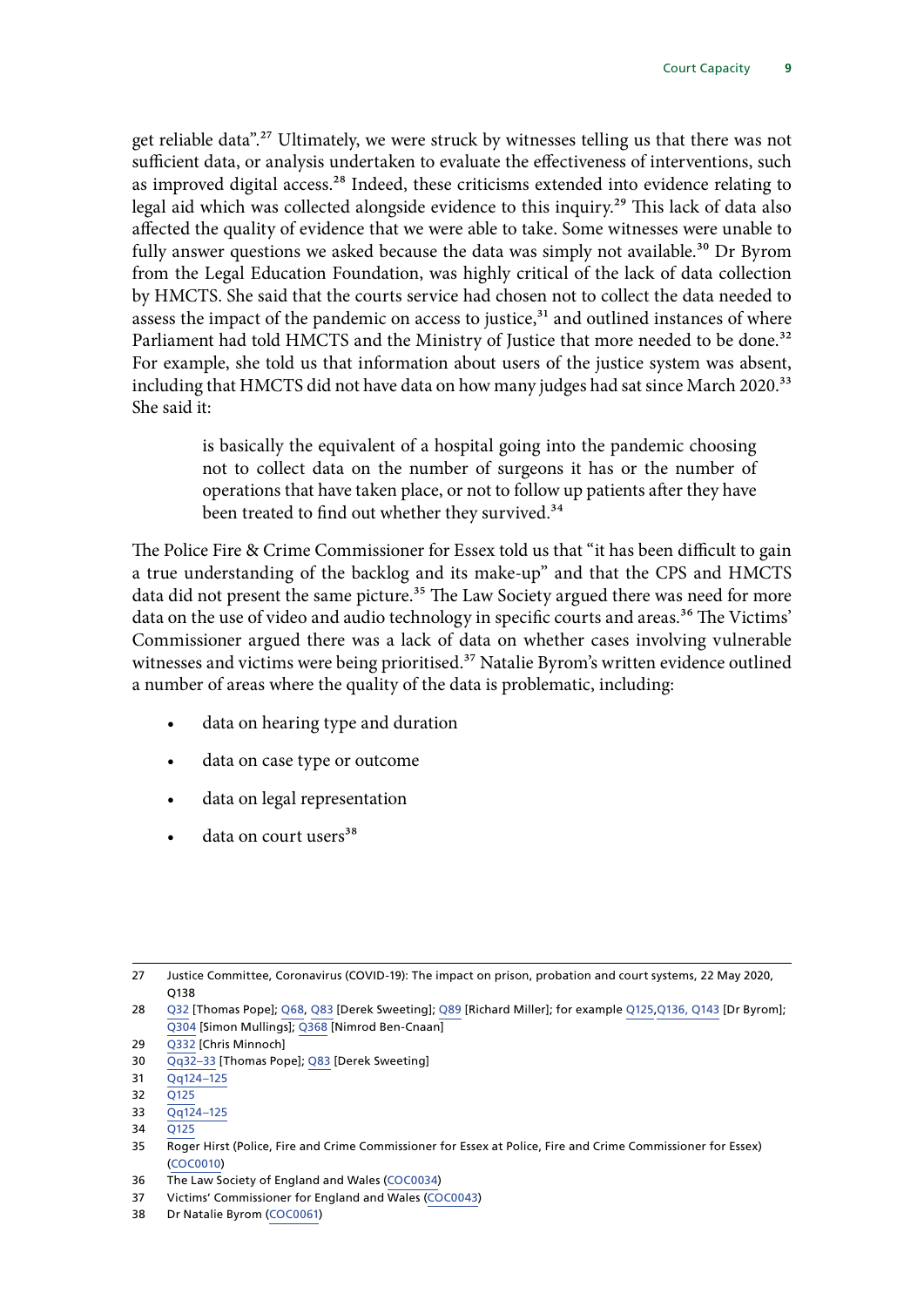She also highlighted the lack of data standards, which means that, for example, listings data is not standardised across different courts.<sup>39</sup> This lack of standards means that it is "difficult to link data on individuals and therefore understand paths through the system and identify causes of delay".40

19. Kevin Sadler, the then chief executive of HMCTS told us that Dr Byrom's report *Digital Justice: HMCTS data strategy and delivering access to justice* had been accepted in full by the Department, and data about protected characteristics was already being captured.<sup>41</sup> We note the increasing emphasis on data from the Ministry of Justice. The Permanent Secretary, Antonia Romeo, told us that the Ministry is a "very data and evidence-based organisation".<sup>42</sup> She explained that "we have a lot of excellent analysis and a lot of data".<sup>43</sup> However, she also acknowledged that improvements were required.<sup>44</sup> She also emphasised the need to improve understanding of data across the whole system, noting that the Ministry was working with the Home Office, the CPS, the Attorney General's Office and the police colleagues to understand the flow through the criminal justice system.<sup>45</sup>

20. In her evidence to the Committee in March 2022, Antonia Romeo emphasised to us the importance of forecasting to the Ministry: "A lot of what we do is to take the flow through the whole of the criminal justice system, so we have to get our forecasting, data and evidence right".<sup>46</sup> She also explained that the Ministry has recruited a board level director general to focus on "performance, analysis and strategy".<sup>47</sup> She added that the relevant Director General will be responsible for a unit that will focus on joined up work across the criminal justice system on data.<sup>48</sup>

21. As part of the reform programme, HMCTS is rolling out Common Platform in the criminal courts and Core Case Data across civil and family courts and tribunals.<sup>49</sup> These are digital case management systems, which should, among other things, enable cases to be tracked and identify when deadlines are missed.<sup>50</sup> It follows that these systems should have the capacity to collect, in a secure form, data that will help measure how reforms are affecting access to justice.

22. **The Ministry of Justice and HMCTS have missed opportunities to swiftly deliver an ambitious court reform programme. Many of the problems that we heard about during our inquiry and continue to hear about, could have been avoided if better data collection had been built into the system much earlier. We recognise that the MoJ and HMCTS are taking steps to improve the data situation. However, we would stress that the level of improvement required will need a sustained focus and significant investment.**

<sup>39</sup> Dr Natalie Byrom [\(COC0061](https://committees.parliament.uk/writtenevidence/22357/html/))

<sup>40</sup> Dr Natalie Byrom [\(COC0061](https://committees.parliament.uk/writtenevidence/22357/html/))

<sup>41</sup> Justice Committee, The work of the Ministry of Justice, 1 March 2022, Q479

<sup>42</sup> Justice Committee, The work of the Ministry of Justice, 1 March 2022, Q109

<sup>43</sup> Justice Committee, The work of the Ministry of Justice, 1 March 2022, Q109

<sup>44</sup> Justice Committee, The work of the Ministry of Justice, 1 March 2022, Q109

<sup>45</sup> Justice Committee, The work of the Ministry of Justice, 1 March 2022, Q109

<sup>46</sup> Justice Committee, The work of the Ministry of Justice, 1 March 2022, Q109

<sup>47</sup> Justice Committee, The work of the Ministry of Justice, 1 March 2022, Q109

<sup>48</sup> Justice Committee, The work of the Ministry of Justice, 1 March 2022, Q111

<sup>49</sup> HMCTS, *[Reform Update Summer 2019](https://assets.publishing.service.gov.uk/government/uploads/system/uploads/attachment_data/file/806959/HMCTS_Reform_Update_Summer_19.pdf)*, 4 June 2019, p. 10 and 27

<sup>50</sup> Ministry of Justice [\(COC0060\)](https://committees.parliament.uk/writtenevidence/19449/html/) para 19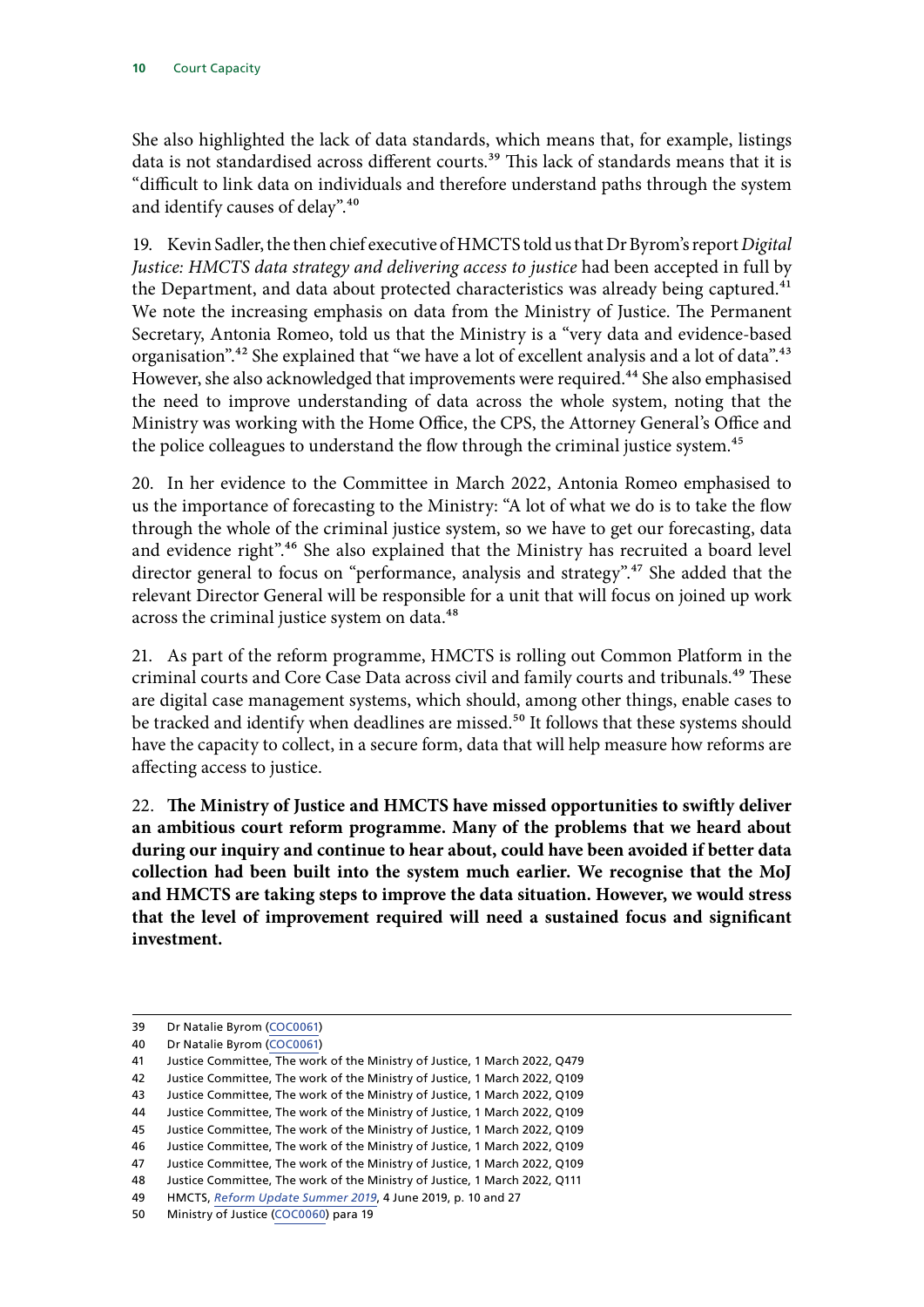<span id="page-12-0"></span>23. **Improving the quality of data in the justice system will help the MoJ to determine whether the courts have the capacity they need to deal with cases in a timely fashion. The Government needs to have access to high-quality data in order to be able predict how the number of cases are likely to change and to be able to analyse the ability of the courts to process cases.**

24. *The Ministry of Justice must ensure that it ring-fences funding from Spending Review 2021 to expedite work to deliver on its commitments to improve data, as well as allocating funding for this work as part of Spending Review 2022. In so doing, the MoJ should publish a detailed timetable for implementation to ensure it is accountable for progress.*

## **Judicial capacity and HMCTS staff capacity**

25. According to the latest statistics, as of 1 April 2021, there are 3,314 court judges and 1,711 tribunal judges.<sup>51</sup> In 2012, there were 3,575 court judges and 2,060 tribunal judges.<sup>52</sup> In terms of the magistracy, there were 12,651 magistrates in England and Wales.<sup>53</sup> In 2012, there were 25,710.<sup>54</sup> The Committee heard evidence that there are particular problems in certain jurisdictions, and the criminal courts and the Family Court are covered below. In March 2022, the MoJ set out in a Written Statement that it intended to recruit 1,000 judges by the end of 2021/22 and a further 1,100 during 2022/23.<sup>55</sup> The Public Accounts Committee argued that the Government's plan to recruit 78 full-time salaried circuit judges did not seem credible.<sup>56</sup> As their report notes, the previous recruitment round only resulted in 52 of 63 positions being filled.<sup>57</sup>

26. The latest figures show that in 2020/21, there were 16,713 full-time equivalent staff at HMCTS, of whom 2,218 were contractors or agency staff (13% of the total).<sup>58</sup> The total number of employees fell by 20% between 2010/11 and 2019/20.<sup>59</sup> The table below shows the year-on-year change in both types of staff.

<sup>51</sup> Ministry of Justice, Diversity of the judiciary: Legal professions, new appointments and current post-holders – 2021 Statistics, 15 July 2021

<sup>52</sup> Ministry of Justice, Diversity of the judiciary: Legal professions, new appointments and current post-holders – 2021 Statistics, 15 July 2021

<sup>53</sup> Ministry of Justice, Diversity of the judiciary: Legal professions, new appointments and current post-holders – 2021 Statistics, 15 July 2021

<sup>54</sup> Ministry of Justice, Diversity of the judiciary: Legal professions, new appointments and current post-holders – 2021 Statistics, 15 July 2021

<sup>55</sup> [Written Statement, Court Recovery Update, James Cartlidge, Parliamentary Under Secretary of State for Justice,](https://questions-statements.parliament.uk/written-statements/detail/2022-03-03/hcws657) 3 March 2022

<sup>56</sup> House of Commons Committee of Public Accounts, Reducing the backlog in criminal courts, Forty-Third Report of Session 2021–22, 9 March 2022, para 3

<sup>57</sup> House of Commons Committee of Public Accounts, Reducing the backlog in criminal courts, Forty-Third Report of Session 2021–22, 9 March 2022, para 8

<sup>58</sup> House of Commons Library, Court statistics for England and Wales, CBP8372, 23 December 2021 p.30

<sup>59</sup> House of Commons Library, Court statistics for England and Wales, CBP8372, 23 December 2021 p.30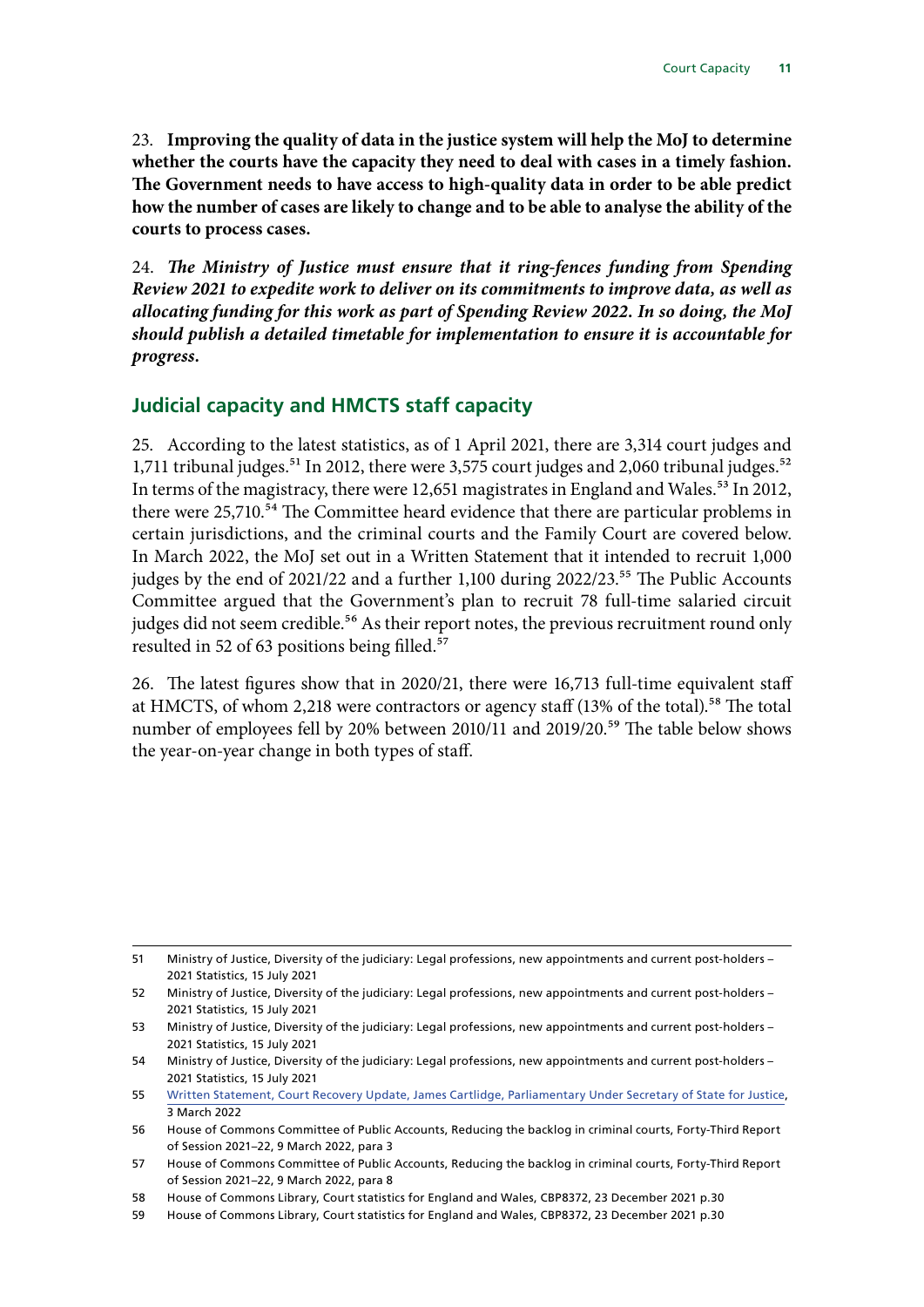| <b>HM Courts and Tribunals Service staff</b><br>Annual average, England and Wales |                |                   |                     |                   |        |
|-----------------------------------------------------------------------------------|----------------|-------------------|---------------------|-------------------|--------|
|                                                                                   | Permanently    |                   | Agency and contract |                   |        |
| Year                                                                              | employed staff | Annual change (%) | staff               | Annual change (%) | Total  |
| 2010/11                                                                           | 20,392         |                   | 385                 |                   | 20,777 |
| 2011/12                                                                           | 19,433         |                   | 271                 |                   | 19,704 |
| 2012/13                                                                           | 17,587         | $\cdot$ .         | 682                 | $\cdot$ .         | 18,269 |
| 2013/14                                                                           | 16,999         | $-3%$             | 830                 | 22%               | 17,829 |
| 2014/15                                                                           | 16,162         | -5%               | 871                 | 5%                | 17,033 |
| 2015/16                                                                           | 15,209         | $-6%$             | 1,077               | 24%               | 16,286 |
| 2016/17                                                                           | 14,269         | $-6%$             | 1,480               | 37%               | 15,749 |
| 2017/18                                                                           | 13,841         | $-3%$             | 2,034               | 37%               | 15,875 |
| 2018/19                                                                           | 14,177         | 2%                | 2,042               | 0%                | 16,219 |
| 2019/20                                                                           | 14,041         | $-1%$             | 2,223               | 9%                | 16,264 |
| 2020/21                                                                           | 14,495         | 3%                | 2,218               | 0%                | 16,713 |

#### **Table 1: HM Courts and Tribunals Service Staff**

Source: HM Courts and Tribunals Service Annual Report and Accounts, various years

27. In March 2021, Kevin Sadler explained that the Treasury has provided funding for 1,600 extra staff as part of its Covid funding, adding that: "It has been pleasing to see new members of staff starting in HMCTS, something we have not been familiar with for a few years".<sup>60</sup> He also emphasised that rates of pay are also an issue in HMCTS:

> My staff would not forgive me if I did not say that HMCTS staff are among the lowest paid in the civil service, and we need to address that. Their commitment to their work keeps them at work and has kept them at work through the pandemic, and I pay testament to everything they have done during that period. We have a challenge on low pay, and I would like to be able to address that and I am keen that we do so with the Ministry.<sup>61</sup>

Laura Bee, the PCS union industrial officer for justice, also made the same point:

The fact that the Ministry of Justice continues to be one of the most poorly paid Departments impacts significantly on retention and clearly that will have a direct impact on the courts recovery plan over the next period. In some instances, our members can move on a level transfer to other Departments and attract £3,000 more per annum for that level transfer, so we can see that there are a suite of issues that have to be addressed in order to ensure that we are prepared to deal with the challenges of the recovery programme.62

28. **When the number of staff and judges falls more sharply than the overall caseload, there are bound to be capacity issues in the courts. Even if the number of cases falls more quickly than the number of staff, reducing judicial and staff capacity creates a** 

<sup>60</sup> [Q485](https://committees.parliament.uk/oralevidence/1967/html/)

<sup>61</sup> [Q486](https://committees.parliament.uk/oralevidence/1967/html/)

<sup>62</sup> [Q442](https://committees.parliament.uk/oralevidence/1878/html/)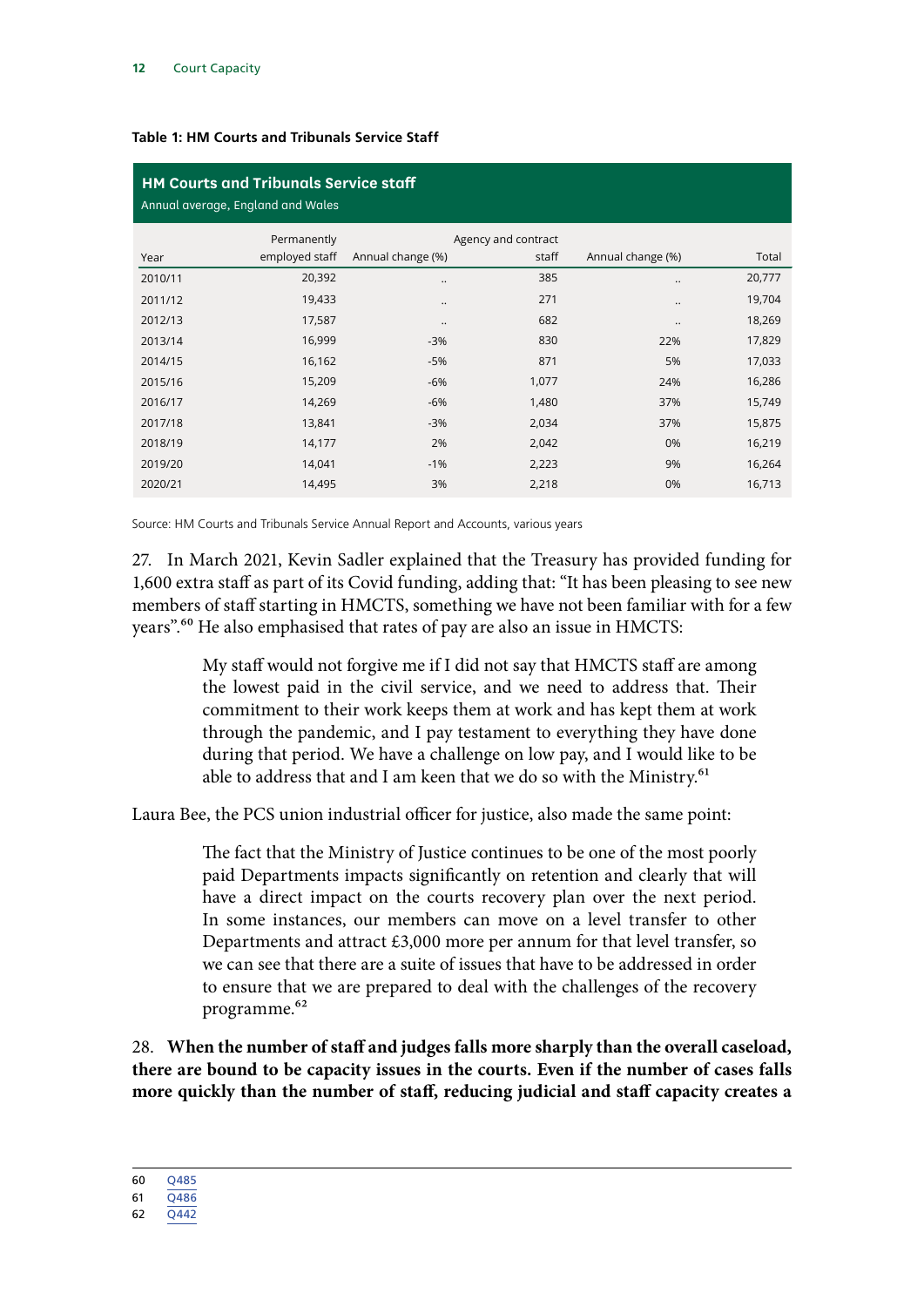<span id="page-14-0"></span>**risk when there is always a possibility that the number of cases will increase again. As discussed later in this Report, at present, judicial capacity is the most pressing constraint on the capacity of the courts.**

29. *The Government, the Judiciary and the Judicial Appointments Commission should work closely together to address the challenges in recruiting judges in those areas where there is the greatest need for increased capacity. In relation to the pay of HMCTS staff, the Government needs to ensure that pay levels keep up with those for equivalent roles in other departments.*

#### **Evaluating court capacity**

30. The growing number of outstanding cases in the courts has led to renewed public interest in the administration of the courts. One of the issues our inquiry has highlighted has been the need for independent analysis of the administration of the courts. Our work was greatly assisted by the criminal justice inspectorates: HM Crown Prosecution Service Inspectorate, HM Inspectorate of Constabulary and Fire & Rescue Services, HM Inspectorate of Prisons and HM Inspectorate of Probation. In January 2021, they produced a joint report on the impact of the pandemic on the criminal justice system. It concluded that the backlogs in the Crown Court "constitute the greatest risk to criminal justice", recommending urgent action "to reduce and eliminate what were already chronic backlogs".63 Sir Tom Winsor, the then HM Chief Inspector of Constabulary and HM Chief Inspector of Fire and Rescue Services, described the pre-pandemic state of the criminal justice system as "parlous".<sup>64</sup>

31. Earlier this year, the second and final part of Her Majesty's Inspectorate of Constabulary and Fire & Rescue Services and HM Crown Prosecution Service Inspectorate's joint inspection of the investigation and prosecution of rape in England and Wales was published. As part of this inspection, their staff visited four Crown Courts. The final report contained significant conclusions and recommendations for the administration of justice. The report found that in rape cases, court delays were frequent and that late adjournments were causing significant distress.<sup>65</sup> The report recommended the establishment of specialist rape offence courts.<sup>66</sup>

32. These two interventions highlight the value of inspections for the efficient administration of the courts, as they do for other public services. However, there are limitations on what can be covered by the existing inspectorates. Kevin McGinty, the then HM Chief of the CPS explained to us that:

> We all have the power to inspect the court service, provided—there is a limitation—it is in connection with an inspection that we are doing, in my case the CPS. There is a bigger problem [ … ] which is that no inspector can look at judicial discretion. If the court service does anything that is touched

<sup>63</sup> Criminal Justice Joint Inspection, Impact of the pandemic on the Criminal Justice System, January 2021, para 4.8 and para 5.4

<sup>64</sup> Justice Committee Oral evidence: Coronavirus (Covid-19): The impact on prison, probation and court systems, 19 January 2021, HC (2021–22) 299, [Q264](https://committees.parliament.uk/oralevidence/1547/pdf/)

<sup>65</sup> Criminal Justice Joint Inspection, A joint thematic inspection of the police and Crown Prosecution Service's response to rape Phase 2: Post-charge, 2022 p.7

<sup>66</sup> Criminal Justice Joint Inspection, A joint thematic inspection of the police and Crown Prosecution Service's response to rape Phase 2: Post-charge, 2022 p.9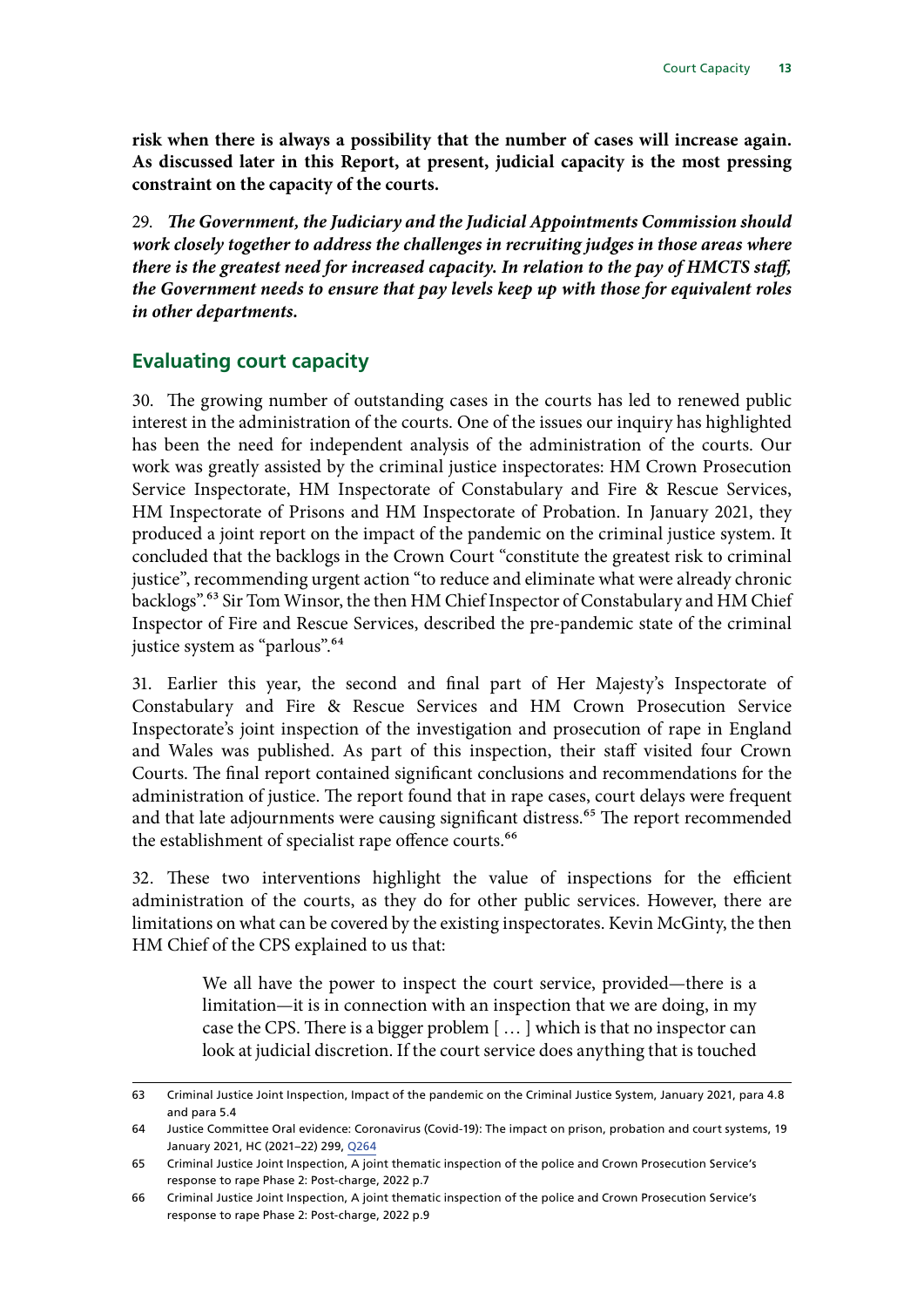by judicial discretion, we cannot look at it. I would love to look at listing, for instance, because it has a huge impact on the effectiveness of the system, but that is outside scope.<sup>67</sup>

During our inquiry, and in our wider work, we heard support for the re-creation of the courts' inspectorate to scrutinise, advocate for and help improve the courts.<sup>68</sup> This work had previously been undertaken by Her Majesty's Inspectorate of Court Administration (HMICA). However, in 2009 the then Government announced the closure of HMICA, and the organisation's operations were wound up under the Coalition Government.<sup>69</sup> At the time Government argued that "robust audit methods of HMCTS" negated the need for independent inspection and "it is not necessary for purely administrative systems to be subject to inspection by an independent body".<sup>70</sup> The Government also argued that **the inspection provided by the existing criminal justice inspectorates and the National Audit Office was sufficient.**71 **We do not believe that this argument has stood the test of time.**

33. James Mulholland QC, the then Chair of the Criminal Bar Association, told us that:

To be frank, what we probably need is an inspectorate of court administration, which we had at one point and we lost back in 2011. Never has Her Majesty's Inspectorate of Court Administration been so desperately needed as now, when we see the clear dysfunctionality between all the elements of the criminal justice system—the judiciary, HMCTS, PECS, you name it. If ever there is one drum that needs to be banged, it is to bring back that institution.72

Crest Advisory have argued that there "is a need for more rigorous accountability" to drive up standards across the Criminal Justice System.<sup>73</sup> Andrew Caley QC, HM Chief Inspector, HM Crown Prosecution Service Inspectorate, told us that in his experience "there has not been much inspection of HMCTS" by the existing inspectorates, but "that there needs to be".74

34. **We are concerned that at present there is a significant gap within the inspection regime in the justice system. For example, there is no inspectorate that covers the civil and family courts. Nor is there one in respect of Coroners' Courts—indeed, our Report on the Coroner Service recommended that the Ministry of Justice should establish a dedicated Coroner Service inspectorate. A new courts' inspectorate could also inspect Coroners' Courts. Any courts' inspectorate would have to respect judicial independence by focusing on the administration of the courts as opposed to substantive judicial decisions. It would also need to learn the lessons from the limitations of the Her Majesty's Inspectorate of Court Administration.**

<sup>67</sup> Justice Committee Oral evidence: Coronavirus (Covid-19): The impact on prison, probation and court systems, 19 January 2021, HC (2021–22) 299, [Q248](https://committees.parliament.uk/oralevidence/1547/pdf/)

<sup>68</sup> [Q234](https://committees.parliament.uk/oralevidence/1718/html/) [James Mulholland]; [Q237](https://committees.parliament.uk/oralevidence/1718/html/) [Emma Fenn]; [Q310](https://committees.parliament.uk/oralevidence/1734/html/) [Simon Mullings]; [Q312](https://committees.parliament.uk/oralevidence/1734/html/) [Jane Russell]; Oral evidence taken on 19 January 2021, HC (2021–22) 299, [Q248](https://committees.parliament.uk/oralevidence/1547/pdf/)

<sup>69</sup> Ministry of Justice, Abolition of HM Inspectorate of Court Administration, Impact Assessment, 2011

<sup>70</sup> Ministry of Justice, Abolition of HM Inspectorate of Court Administration, Impact Assessment, 2011

<sup>71</sup> Ministry of Justice, Abolition of HM Inspectorate of Court Administration, Impact Assessment, 2011

<sup>72</sup> [Q234](https://committees.parliament.uk/oralevidence/1718/html/)

<sup>73</sup> Crest Advisory, Survive. Recover. Rebuild. Justice post Covid-19, January 2021

<sup>74</sup> Justice Committee Oral evidence: The work of the Criminal Justice Inspectorates, HC 1182 Tuesday 8 March 2022, Q51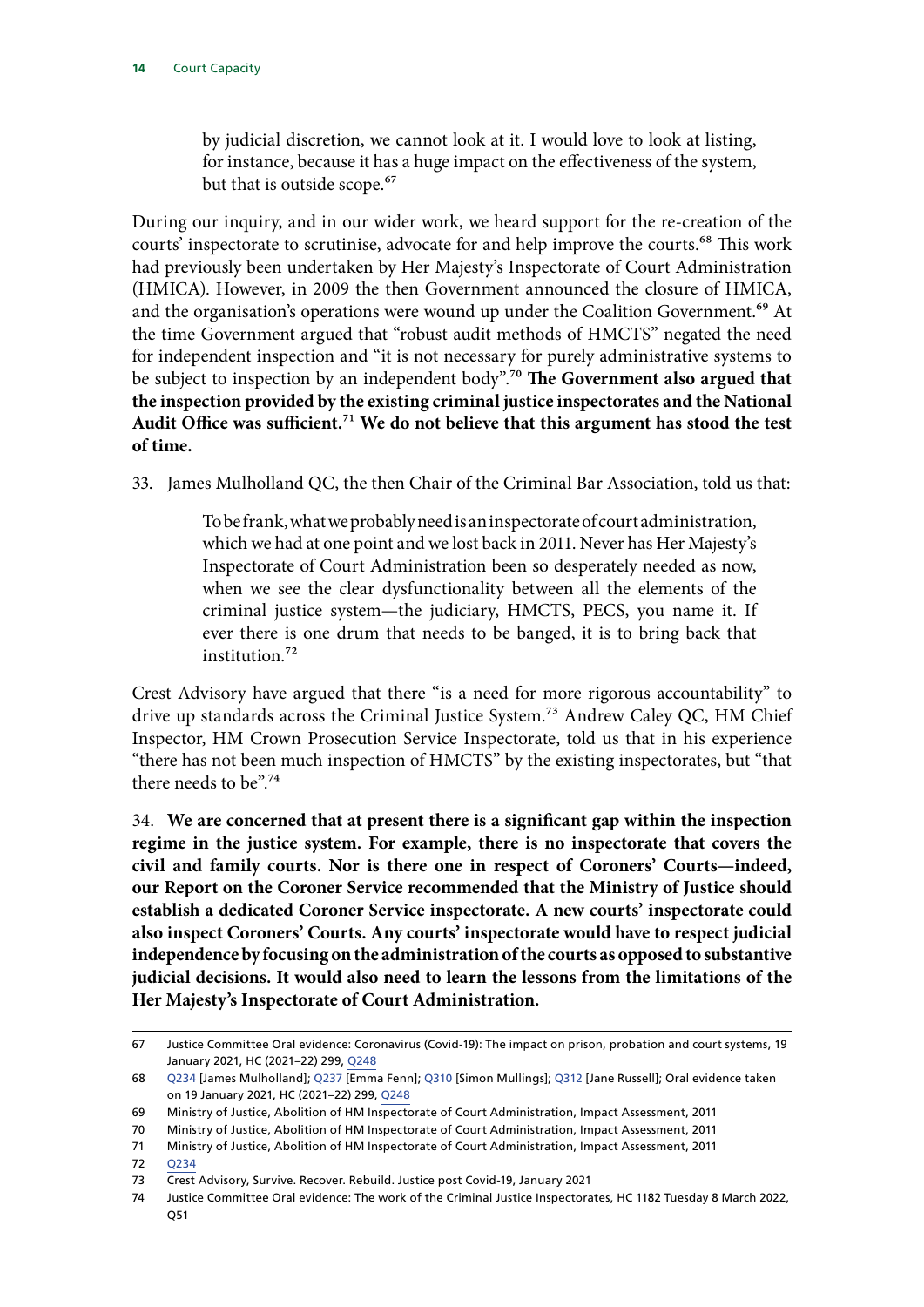35. *A Courts' Inspectorate, which is independent from Government, could make a substantial difference to the accountability and transparency of the justice system. It could use inspections and the promised improvements to the quality of the data to make recommendations that can inform policy and guidance in both criminal and civil justice. An inspectorate could also help to monitor the use of technology in the courts. Accordingly, we recommend that the Government re-establish a Courts' Inspectorate with updated and broadened terms of reference.*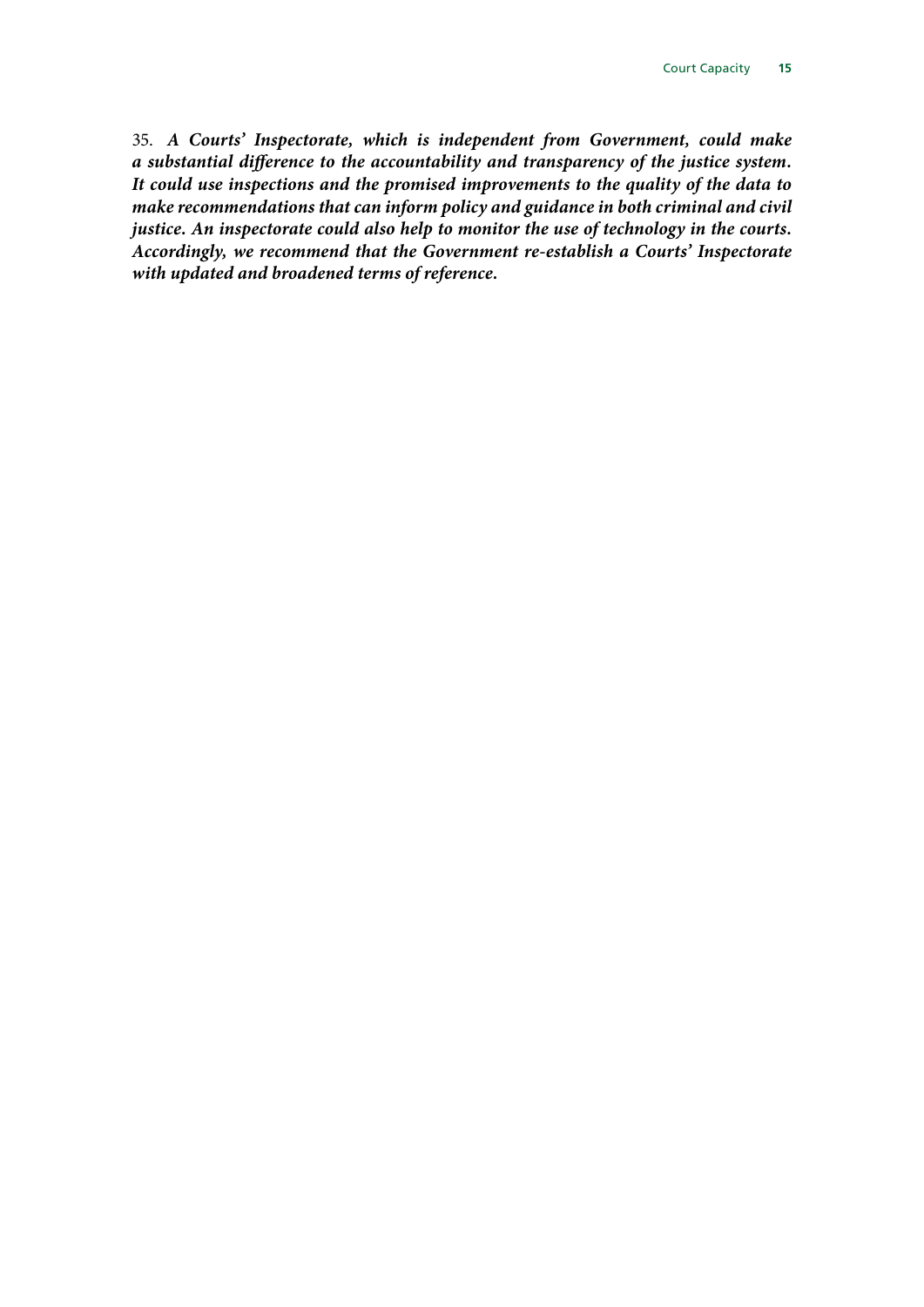# <span id="page-17-0"></span>**3** The criminal courts

36. The current situation in the criminal courts, and in particular the Crown Court, in England and Wales is very concerning. For example, in December 2021, there were 14,612 cases that had been outstanding for a year or more.<sup>75</sup> This constituted 25% of the total outstanding caseload, having risen from 19% during the same period in 2020.76 In contrast, the situation in the magistrates' courts was described to us as being "quite positive" by the Lord Chief Justice in November 2021.77

37. Since the publication of our Report, *Coronavirus (COVID-19): The impact on courts*, it has continued to prove extremely difficult to hold jury trials in the Crown Court. Now that covid-19 restrictions have been lifted and the Crown Court has returned to full physical capacity, there is a real opportunity to reduce the number of outstanding trials and delays in 2022. However, moving beyond the short-term recovery, the criminal courts will need to ensure that they have sufficient capacity to deal with the expected increase in case numbers resulting from the recruitment of 20,000 police officers by 2023.

## **The Crown Court**

38. At the end of December 2021, 58,818 cases were outstanding at the Crown Court, having reduced slightly (by 2%) on the previous quarter. This figure was 3% higher than the 57,093 cases outstanding in December 2020 and 54% higher than the 38,271 outstanding cases in 2019.

39. The increased backlog is the result of there having been more cases arriving in courts each week on average than leaving them (receipts and disposals to use the courts' terms) in the two years to December 2021. In those years, the Crown Court received around 195,000 cases and disposed of 174,000.78 The gap between receipts and disposals was particularly pronounced between September and December 2020. That said, disposals have now recovered to their pre-pandemic level and were higher than receipts in the third quarter of 2021 for the first time since the start of 2019.<sup>79</sup> The number of disposals of trials has also now returned more or less to its pre-pandemic level, although there were still 18,000 more outstanding cases for trial in December 2021 than two years prior.

40. From 2015 to early 2019 the number of effective Crown Court trials held per week in England and Wales reduced. In Q1 of 2015, the number of outstanding cases in the Crown Court was relatively high, at 55,124, with 405 effective Crown Court trials being conducted each week on average. By Q1 of 2019 the number of outstanding cases had declined to 33,329, with an average of 271 effective Crown Court trials being conducted each week. This trend reflected a decline in the number of receipts over this period. During 2019, the average number of weekly effective trials continued to decline as a result of a decision to

<sup>75</sup> Ministry of Justice, Criminal court statistics quarterly: October to December 2021, Table O3, Published 31 March 2022

<sup>76</sup> Ibid.

<sup>77</sup> Justice Committee, The work of the Lord Chief Justice, HC 868 Tuesday 16 November 2021, Q2

<sup>78</sup> These figures have been rounded.

<sup>79</sup> Ministry of Justice, *[Criminal court statistics quarterly, England and Wales, October to December 2021](https://www.gov.uk/government/collections/criminal-court-statistics)*, 31 March 2022, table C1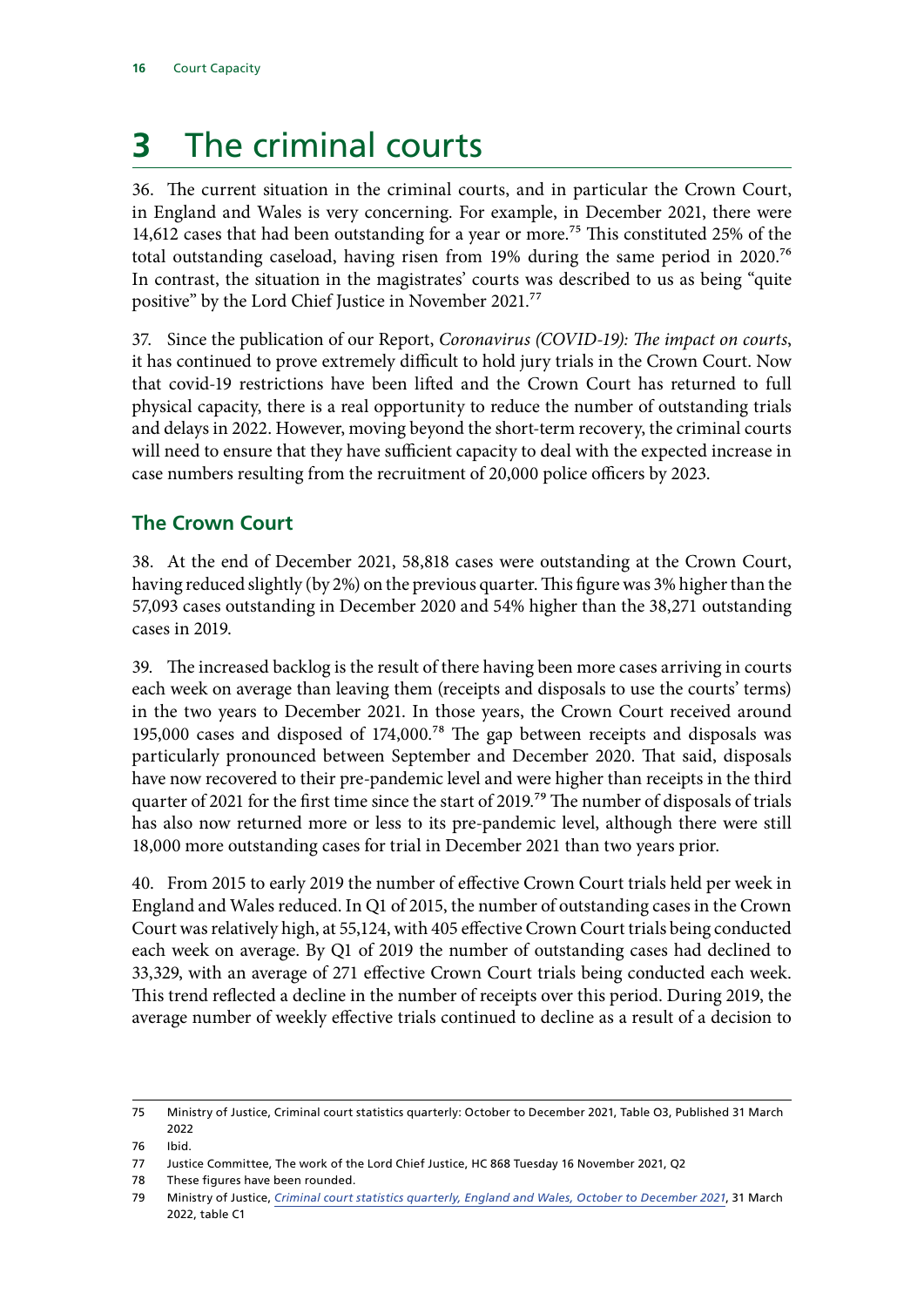reduce the number of sitting days to such an extent that the downward trend in the level of outstanding cases had reversed and was increasing steadily even before the pandemic took hold.

| Average weekly number of effective Crown court trials and the size of the<br>outstanding caseload |                                           |                                         |                        |                                    |                                                             |  |
|---------------------------------------------------------------------------------------------------|-------------------------------------------|-----------------------------------------|------------------------|------------------------------------|-------------------------------------------------------------|--|
| <b>England and Wales</b>                                                                          |                                           |                                         |                        |                                    |                                                             |  |
|                                                                                                   | Number of<br>effective trials<br>per week | Number of<br>cracked trials<br>per week | Effective +<br>cracked | Number of<br>outstanding<br>trials | Total outstanding<br>Crown court caseload<br>at quarter end |  |
| 2015                                                                                              |                                           |                                         |                        |                                    |                                                             |  |
| Q1                                                                                                | 405                                       | 286                                     | 691                    | 47,692                             | 55,124                                                      |  |
| Q <sub>2</sub>                                                                                    | 374                                       | 275                                     | 650                    | 45,965                             | 53,648                                                      |  |
| Q3                                                                                                | 378                                       | 253                                     | 631                    | 45,085                             | 53,017                                                      |  |
| Q4                                                                                                | 338                                       | 245                                     | 583                    | 44,016                             | 51,907                                                      |  |
| 2016                                                                                              |                                           |                                         |                        |                                    |                                                             |  |
| Q1                                                                                                | 378                                       | 246                                     | 624                    | 40,694                             | 48,440                                                      |  |
| Q <sub>2</sub>                                                                                    | 372                                       | 253                                     | 625                    | 37,510                             | 45,044                                                      |  |
| Q3                                                                                                | 368                                       | 253                                     | 621                    | 36,040                             | 43,647                                                      |  |
| Q4                                                                                                | 335                                       | 227                                     | 562                    | 35,438                             | 43,291                                                      |  |
| 2017                                                                                              |                                           |                                         |                        |                                    |                                                             |  |
| Q <sub>1</sub>                                                                                    | 376                                       | 241<br>216                              | 617<br>546             | 34,185                             | 41,895                                                      |  |
| Q <sub>2</sub>                                                                                    | 330<br>332                                | 227                                     | 559                    | 33,542<br>32,678                   | 41,292                                                      |  |
| Q3<br>Q4                                                                                          | 314                                       | 213                                     | 527                    | 31,556                             | 40,373<br>39,157                                            |  |
| 2018                                                                                              |                                           |                                         |                        |                                    |                                                             |  |
| Q <sub>1</sub>                                                                                    | 315                                       | 228                                     | 542                    | 29,379                             | 37,006                                                      |  |
| Q <sub>2</sub>                                                                                    | 301                                       | 201                                     | 502                    | 28,050                             | 35,813                                                      |  |
| Q3                                                                                                | 283                                       | 194                                     | 477                    | 27,070                             | 34,837                                                      |  |
| Q4                                                                                                | 252                                       | 173                                     | 425                    | 25,715                             | 33,255                                                      |  |
| 2019                                                                                              |                                           |                                         |                        |                                    |                                                             |  |
| Q1                                                                                                | 271                                       | 181                                     | 452                    | 25,736                             | 33,329                                                      |  |
| Q <sub>2</sub>                                                                                    | 240                                       | 159                                     | 399                    | 26,721                             | 34,462                                                      |  |
| Q <sub>3</sub>                                                                                    | 231                                       | 163                                     | 394                    | 27,665                             | 35,668                                                      |  |
| Q4                                                                                                | 188                                       | 129                                     | 317                    | 29,754                             | 38,271                                                      |  |
| 2020                                                                                              |                                           |                                         |                        |                                    |                                                             |  |
| Q1                                                                                                | 184                                       | 127                                     | 311                    | 32,098                             | 41,068                                                      |  |
| Q <sub>2</sub>                                                                                    | 6                                         | $\overline{2}$                          | 8                      | 34,469                             | 43,208                                                      |  |
| Q3                                                                                                | 83                                        | 36                                      | 119                    | 41,750                             | 51,337                                                      |  |
| Q4                                                                                                | 140                                       | 65                                      | 206                    | 46,460                             | 57,093                                                      |  |
| 2021                                                                                              |                                           |                                         |                        |                                    |                                                             |  |
| Q1                                                                                                | 169                                       | 92                                      | 262                    | 49,060                             | 59,859                                                      |  |
| Q <sub>2</sub>                                                                                    | 213                                       | 119                                     | 332                    | 49,924                             | 60,893                                                      |  |
| Q3                                                                                                | 217                                       | 142                                     | 360                    | 49,082                             | 60,049                                                      |  |
| Q4                                                                                                | 196                                       | 131                                     | 328                    | 47,946                             | 58,818                                                      |  |

|  |  |  | Table 2: Average weekly number of effective Crown Court trials and the outstanding case load |  |
|--|--|--|----------------------------------------------------------------------------------------------|--|
|  |  |  |                                                                                              |  |

Sources: Ministry of Justice, Criminal court statistics quarterly October to December 2021, tables C1 and C2

Notes: Number of outstanding trials includes triable-either-way and indictable only. It excludes appeals and committals for sentencing. The weekly number of effective trials has been calculated as the weekly average for the total in that quarter. Does not take into account the additional day in leap years.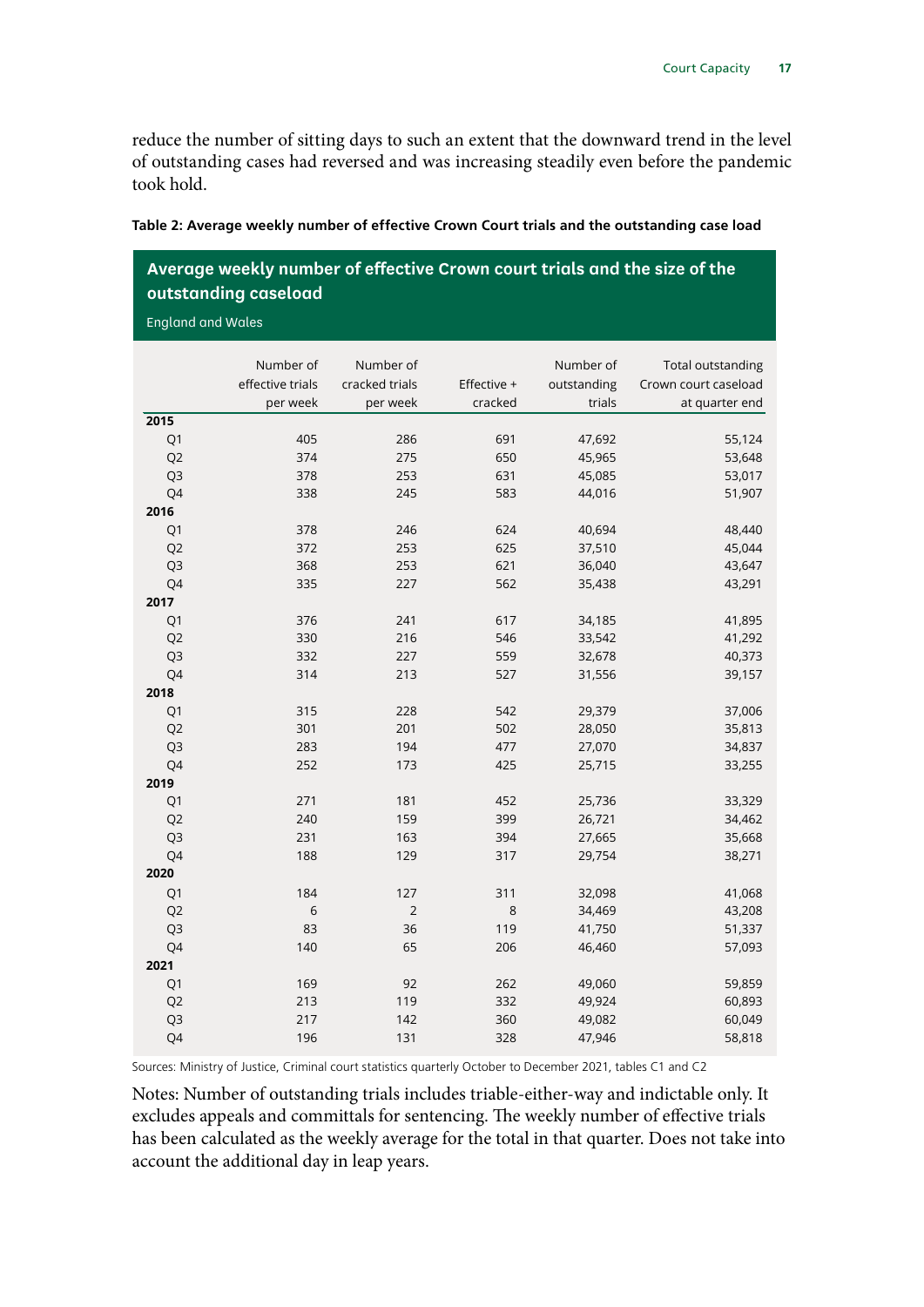41. The cessation of jury trials at the start of the pandemic led to a significant growth in the number of outstanding cases. Even when jury trials were able to start again, social distancing requirements meant that it was very difficult to increase the capacity of many Crown Courts to hold jury trials. Accordingly, the number of outstanding cases continued to grow. The Government's recovery plan indicated that by November 2020 the Crown Court would be disposing of 333 jury trials per week.<sup>80</sup> In practice it took longer than predicted to reach the pre-Covid baseline of 333 jury trials being disposed of per week. Even though there was no financial constraint on the number of sitting days, the difficulties of holding jury trials meant that it was not until May 2021 that an average of more than 300 jury trials was being disposed over each week. Table 3 shows the trend over the course of the pandemic (cracked trials are those where on the on the trial date, the defendant offers acceptable pleas or the prosecution offers no evidence).



#### **Table 3: Average weekly number of cracked and effective Crown Court trials**

Source: HMCTS, Weekly operational management information March 2020 to May 2021, [https://www.gov.uk/government/](https://www.gov.uk/government/statistical-data-sets/hmcts-weekly-management-information-during-coronavirus-march-2020-to-may-2021 ) [statistical-data-sets/hmcts-weekly-management-information-during-coronavirus-march-2020-to-may-2021](https://www.gov.uk/government/statistical-data-sets/hmcts-weekly-management-information-during-coronavirus-march-2020-to-may-2021 )

42. The Government has repeatedly stressed that progress made in the Crown Court should not be assessed by only looking at the total number of outstanding cases in the Crown Court. The capacity of the Crown Court should also be assessed by examining the number of Crown Court trials being disposed of each week and each month, as this directly affects the length of time it takes to process an outstanding case. A high level of outstanding cases will not necessarily lead to increased delays if the courts can hold a correspondingly high number of trials each week or each month. In the first quarter of 2015 the number of outstanding Crown Court trials was 47,692 and the average number of effective trials being disposed of each week was 405. By contrast, in the fourth quarter of 2021, the number of outstanding Crown Court trials stood at 47,946 but the average number of effective trials being held each week was only 196.

43. **The recovery in the Crown Court will depend on the ability of the courts to dispose of a significantly higher average number of trials each month.** *While we recognise the difficulties of setting prescriptive targets, the Government should set out the number of*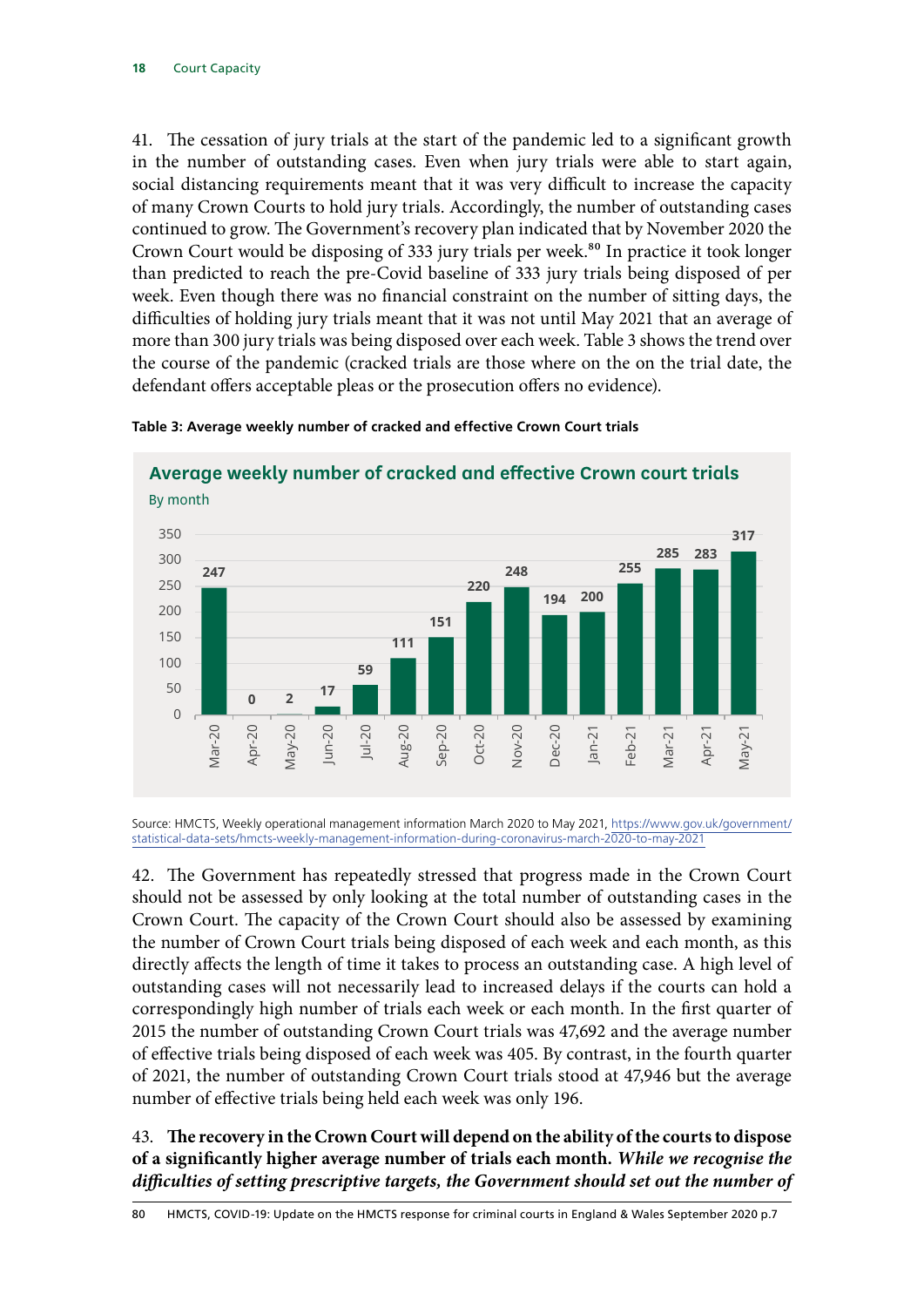<span id="page-20-0"></span>*Crown Court trials that will need to be disposed of each month in order to deliver the reduction in the number of outstanding cases to reach its target of 53,000 by March 2025, and complement this with a detailed roadmap for achieving this.*

#### *Timeliness*

44. The timeliness of cases is one of the most important ways of evaluating the impact of constrained court capacity, and can be measured in a number of different ways. The Ministry of Justice has started to publish experimental statistics that set out the age of an outstanding case in the Crown Court.<sup>81</sup> In Q4 2021, the average (mean) age of an outstanding trial case was 282 days, an increase of 64 days or 30% from a year previously. The median age was 217 days, which was 77 days (55%) longer than the equivalent figure a year previously. Fraud, sexual offence, and drug offence cases had the highest median age in Q4 2021 (269 days for a fraud case, 220 for a sexual offences case, and 199 for a drug offences cases).<sup>82</sup> The median age of drug offences cases awaiting trial in the Crown Court doubled in a year from 95 days in Q3 of 2020 to 188 days in Q3 of 2021.<sup>83</sup> Overall, the median length of time between offence and completion in all criminal cases has been rising since 2011, and the rise has been particularly significant in Crown Court cases.<sup>84</sup>



**Table 4: Median time between offence and case completion (days) at criminal courts**

Source: Ministry of Justice, [Criminal court statistics](https://www.gov.uk/government/collections/criminal-court-statistics), table T2

<sup>81</sup> The age of an outstanding case is calculated from the point of receipt into the Crown Court and the latest outstanding date, e.g. as at the end of September 2021.

<sup>82</sup> Ministry of Justice, *[Criminal court statistics quarterly, England and Wales, Jul to September 2021](https://www.gov.uk/government/collections/criminal-court-statistics)*, (20 January 2022) 'Crown Court outstanding case duration tool'. This is the median age for trial cases only.

<sup>83</sup> Ministry of Justice, *[Criminal court statistics quarterly, England and Wales, Jul to September 2021](https://www.gov.uk/government/collections/criminal-court-statistics)*, (20 January 2022), Estimates of outstanding time in the Crown Court: Pivot Table Analytical Tool for England and Wales..

<sup>84</sup> House of Commons Library, Court statistics for England and Wales, CBP8372, 23 December 2021 p20–21.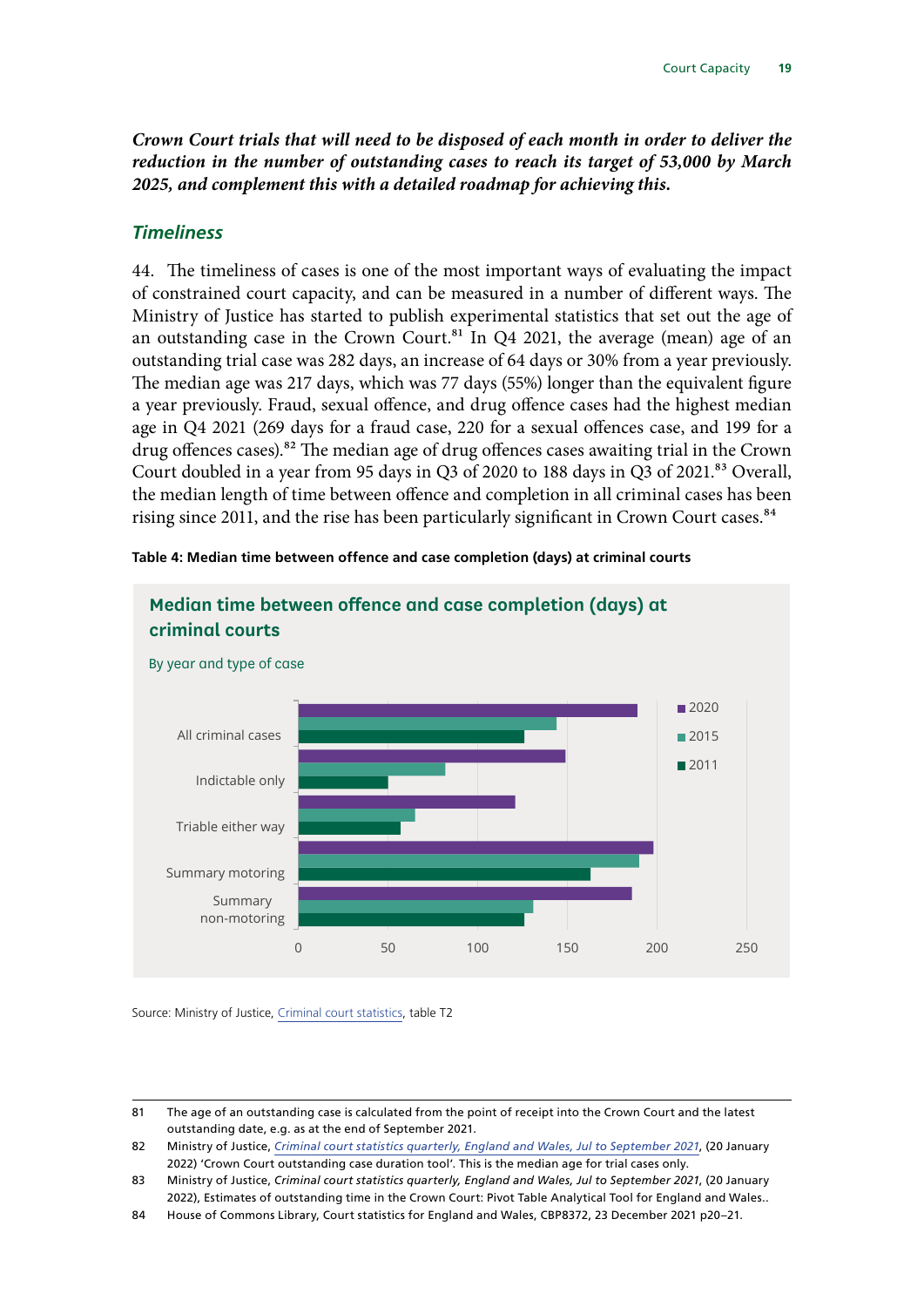45. When courts do not have capacity to hear cases, the time that victims and defendants spend waiting for justice is increased. James Mulholland QC, the then-chair of the Criminal Bar Association, told us that offence to completion took 391 days on average in 2010 but 511 days in 2019.<sup>85</sup> The Minister told us that the current average for all offences was 275 days, although for sex offence cases it was about 620 days.<sup>86</sup> We heard that in criminal cases, those involved not only wait, but often experience cases being cancelled or being asked to appear at short notice.<sup>87</sup> James Mulholland QC told us:

> You really have to be there on the ground to see the stress that many individuals are undergoing and have been for years. It really makes you think. I have been in the system for many years, and for many years the system has not done justice to those who participate in the trial process, and often cost is being put in front of witness care, as we have seen over the last decade.

> It is also important at the back end of matters, because [ … ] the greater the delay, the greater the problems that the witness has in recall, which has an impact on reliability, credibility and, indeed, the very trial process. They are not seeing justice at any stage of the proceedings.<sup>88</sup>

46. When witnesses, victims and defendants have to wait a long time for their time in court, this has implications for all involved. Witnesses and victims need support before, during and after the court process, and we heard that where court capacity has increased, this has put significant strain on witness support services and their staff.<sup>89</sup> We note, however, that the Government has made just under £151 million available for victim and witness support services with an extra  $£40$  million to increase support for rape victims.<sup>90</sup> Until cases are concluded, victims and witnesses are often unable to put events behind them and move on with their lives. As Marc Jones, Police and Crime Commissioner for Lincolnshire put it: "victims feel that the defendant has some sort of control still, they are aware that if they don't plead guilty at the first available time, that they are lengthening this process and in a victim's eyes, prolonging the control and fear of the victim".<sup>91</sup>

47. We also heard that the longer it takes for a case to come to court, the more difficult it becomes to recollect the key facts.<sup>92</sup> There was also considerable concern that witnesses and victims were becoming more likely to withdraw from cases.<sup>93</sup> This itself leads to cases

<sup>85</sup> [Q241](https://committees.parliament.uk/oralevidence/1718/html/)

<sup>86</sup> [Q462](https://committees.parliament.uk/oralevidence/1967/html/) [Lord Wolfson]

<sup>87</sup> [Q229](https://committees.parliament.uk/oralevidence/1718/html/) [James Mulholland]; [Q335](https://committees.parliament.uk/oralevidence/1774/html/) [Dame Vera Baird]; Roger Hirst (Police, Fire and Crime Commissioner for Essex at Police, Fire and Crime Commissioner for Essex) [\(COC0010\)](https://committees.parliament.uk/writtenevidence/11093/html/); The Bar Council [\(COC0033\)](https://committees.parliament.uk/writtenevidence/12126/html/) para 17c; Association of Police and Crime Commissioners ([COC0044\)](https://committees.parliament.uk/writtenevidence/12777/html/)

<sup>88</sup> [Q229](https://committees.parliament.uk/oralevidence/1718/html/)

<sup>89</sup> Roger Hirst (Police, Fire and Crime Commissioner for Essex at Police, Fire and Crime Commissioner for Essex) [\(COC0010](https://committees.parliament.uk/writtenevidence/11093/html/)); Association of Police and Crime Commissioners ([COC0044\)](https://committees.parliament.uk/writtenevidence/12777/html/)

<sup>90</sup> [Q464](https://committees.parliament.uk/oralevidence/1967/html/) [Lord Wolfson]

<sup>91</sup> Mr Marc Jones (Police and Crime Commissioner for Lincolnshire at Office of the Police and Crime Commissioner - Lincolnshire) [\(COC0021](https://committees.parliament.uk/writtenevidence/11447/html/))

<sup>92</sup> [Q230](https://committees.parliament.uk/oralevidence/1718/html/) [Hollie Collinge]; [Q229](https://committees.parliament.uk/oralevidence/1718/html/) [James Mulholland]

<sup>93</sup> [Q376](https://committees.parliament.uk/oralevidence/1878/html/) [DCC Blaker]; Mr David Munro (Surrey Police & Crime Commissioner at Surrey OPCC) ([COC0006\)](https://committees.parliament.uk/writtenevidence/10720/html/); Victims' Commissioner for England and Wales [\(COC0043\)](https://committees.parliament.uk/writtenevidence/12771/html/)West Midlands Police and Crime Commissioner, Staffordshire Police and Crime Commissioner, West Mercia Police and Crime Commissioner, Warwickshire Police and Crime Commissioner [\(COC0046](https://committees.parliament.uk/writtenevidence/12783/html/)); Crown Prosecution Service [\(COC0050\)](https://committees.parliament.uk/writtenevidence/12797/html/); Domestic Abuse Commissioner for England and Wales [\(COC0052\)](https://committees.parliament.uk/writtenevidence/12799/html/)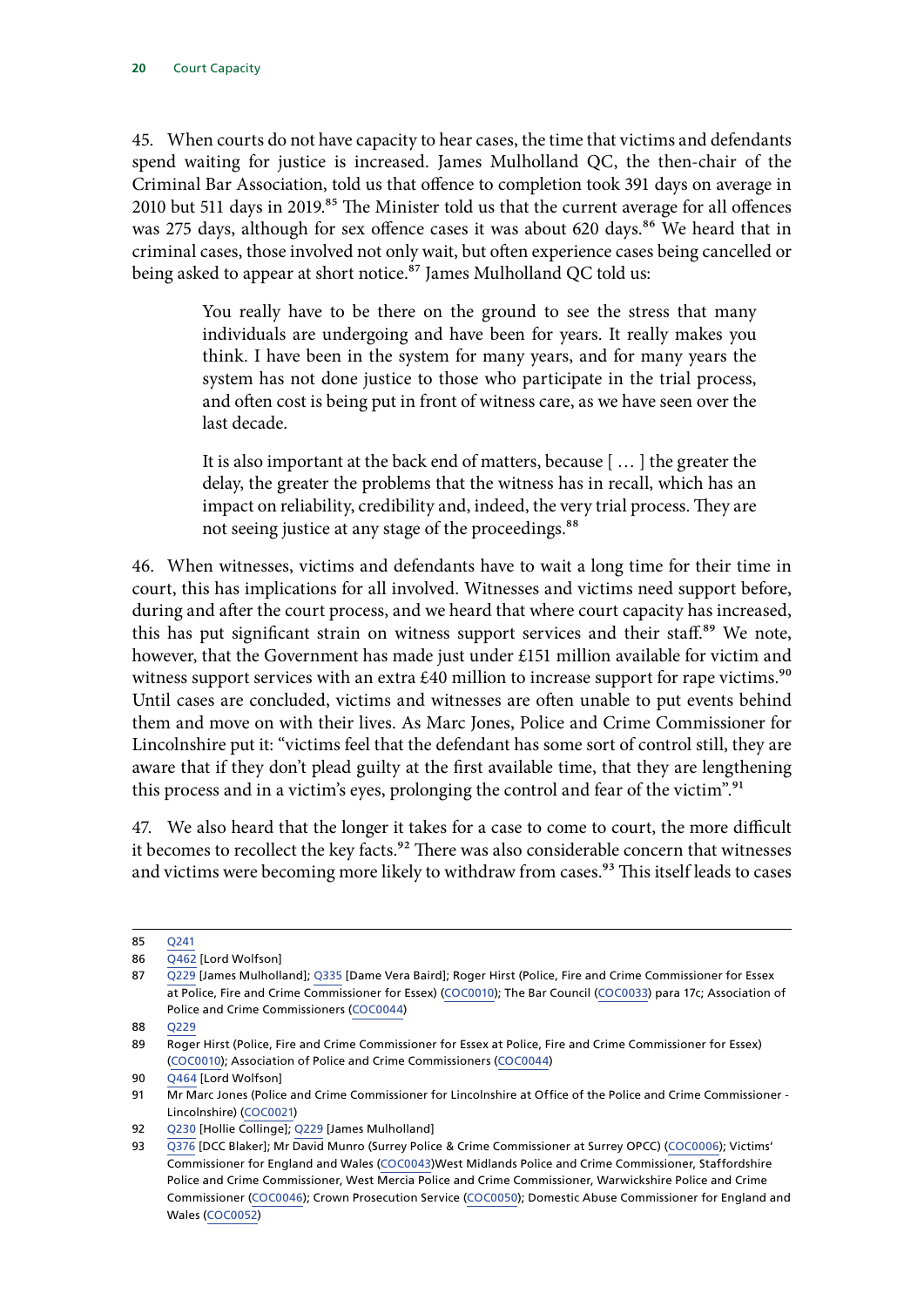collapsing or cracking, adding to inefficiencies that negatively affect court capacity.<sup>94</sup> In her written evidence to us, Dame Vera Baird, the Victims' Commissioner, explained that victims of "the most intimate and serious offences are increasingly likely to withdraw their support for the investigation or prosecution: in 2016, 35% of domestic-abuse flagged cases ended because the victim did not support the action, and by March 2019 this figure was 53%".<sup>95</sup>

48. When there is a long wait for cases to be heard, those who are accused of crimes also face a wait to be tried, and sentenced, or found to be not guilty. As of 30 June 2021, 12,727 people were on remand. This represented an annual increase of 12% and was the highest annual figure since 2010.<sup>96</sup> Those remanded during the pandemic experienced pandemicrelated restrictions in prison that were unusually severe. In addition, the custody time limit (CTL) was increased temporarily from 182 to 238 days, although it has now returned to 182 days.<sup>97</sup> We heard that the remand cohort lacked the access to support that is available to sentenced prisoners.<sup>98</sup> The inspectorates report on the impact of Covid on the criminal justice system explained that between March and September 2020 the remand population increased by 22%.<sup>99</sup> The report also stated that increased time spent on remand would add to "the anxieties and frustrations of individual prisoners".<sup>100</sup> The inspectorates stated that "a growing and increasingly-frustrated remand population has the potential to have a serious adverse effect on the stability of reception prisoners".<sup>101</sup> For young people, there are additional concerns as those who were under-18 at the time of an offence but who turn 18 before their court appearance are tried and sentenced as adults, rather than as the young person they were when their crime was committed.<sup>102</sup>

49. Those who work to keep the wheels of justice turning can also be negatively affected by the backlog of outstanding cases. We heard that court staff faced an increased workload and burnout during the pandemic, and this was exacerbated as the number of cases that needed to be listed increased.<sup>103</sup> We heard that many people working in the courts were exhausted, and morale was "at an all-time low".<sup>104</sup>

50. **The current situation on timeliness in the Crown Court is causing significant injustice. The pandemic has made the situation worse, but the factors responsible for increased delays over the past decade are deep-rooted. A long-term approach to investment in the capacity of the Crown Court and the wider criminal justice system is required to improve the situation on timeliness.**

<sup>94</sup> Julia Mulligan (Police, Fire and Crime Commissioner for North Yorkshire at Office of the Police, Fire and Crime Commissioner for North Yorkshire) [\(COC0012](https://committees.parliament.uk/writtenevidence/11155/html/)) para 7; Crest Advisory [\(COC0055\)](https://committees.parliament.uk/writtenevidence/12861/html/)

<sup>95</sup> Victims' Commissioner for England and Wales [\(COC0043](https://committees.parliament.uk/writtenevidence/12771/html/))

<sup>96</sup> Ministry of Justice, *[Offender Management Statistics Bulletin, England and Wales](https://assets.publishing.service.gov.uk/government/uploads/system/uploads/attachment_data/file/1006733/OMSQ_Q1_2021_Bulletin_v1_for_upload.pdf)*, (29 July 2021), p. 4

<sup>97</sup> The Prosecution of Offences (Custody Time Limits) (Coronavirus) (Amendment) Regulations 2020 (SI [2020/953](https://www.legislation.gov.uk/uksi/2020/953/pdfs/uksi_20200953_en.pdf))

<sup>98</sup> Oral evidence taken on 19 January 2021, HC (2021–22) 299, [Q261](https://committees.parliament.uk/oralevidence/1547/pdf/) [Charlie Taylor]

<sup>99</sup> [Impact of the pandemic on the criminal justice system \(justiceinspectorates.gov.uk\)](https://www.justiceinspectorates.gov.uk/cjji/wp-content/uploads/sites/2/2021/01/2021-01-13-State-of-nation.pdf) p.21

<sup>100</sup> [Impact of the pandemic on the criminal justice system \(justiceinspectorates.gov.uk\)](https://www.justiceinspectorates.gov.uk/cjji/wp-content/uploads/sites/2/2021/01/2021-01-13-State-of-nation.pdf) p.23

<sup>101</sup> [Q126](https://committees.parliament.uk/oralevidence/1595/html/) [Dr Quirk]; Transform Justice [\(COC0022](https://committees.parliament.uk/writtenevidence/11544/html/)); *["Taking the rap: crime"](https://www.lawgazette.co.uk/features/taking-the-rap-crime/5108480.article),* The Law Society Gazette, 17 May 2021

<sup>102</sup> We made recommendations about this in our report *[Children and Young People in Custody \(Part 1\): Entry into](https://committees.parliament.uk/publications/3399/documents/32490/default/)  [the youth justice system](https://committees.parliament.uk/publications/3399/documents/32490/default/)*, Twelfth Report of Session 2019–21, HC 306, paras 109–116 and discuss this in our report *[Coronavirus \(COVID-19\): The impact on courts](https://committees.parliament.uk/publications/2188/documents/20351/default/)*, Sixth Report of Session 2019–21, HC 519, para 23.

<sup>103</sup> [Q437](https://committees.parliament.uk/oralevidence/1878/html/) [Laura Bee]

<sup>104</sup> [Q220](https://committees.parliament.uk/oralevidence/1718/html/) [Hollie Collinge]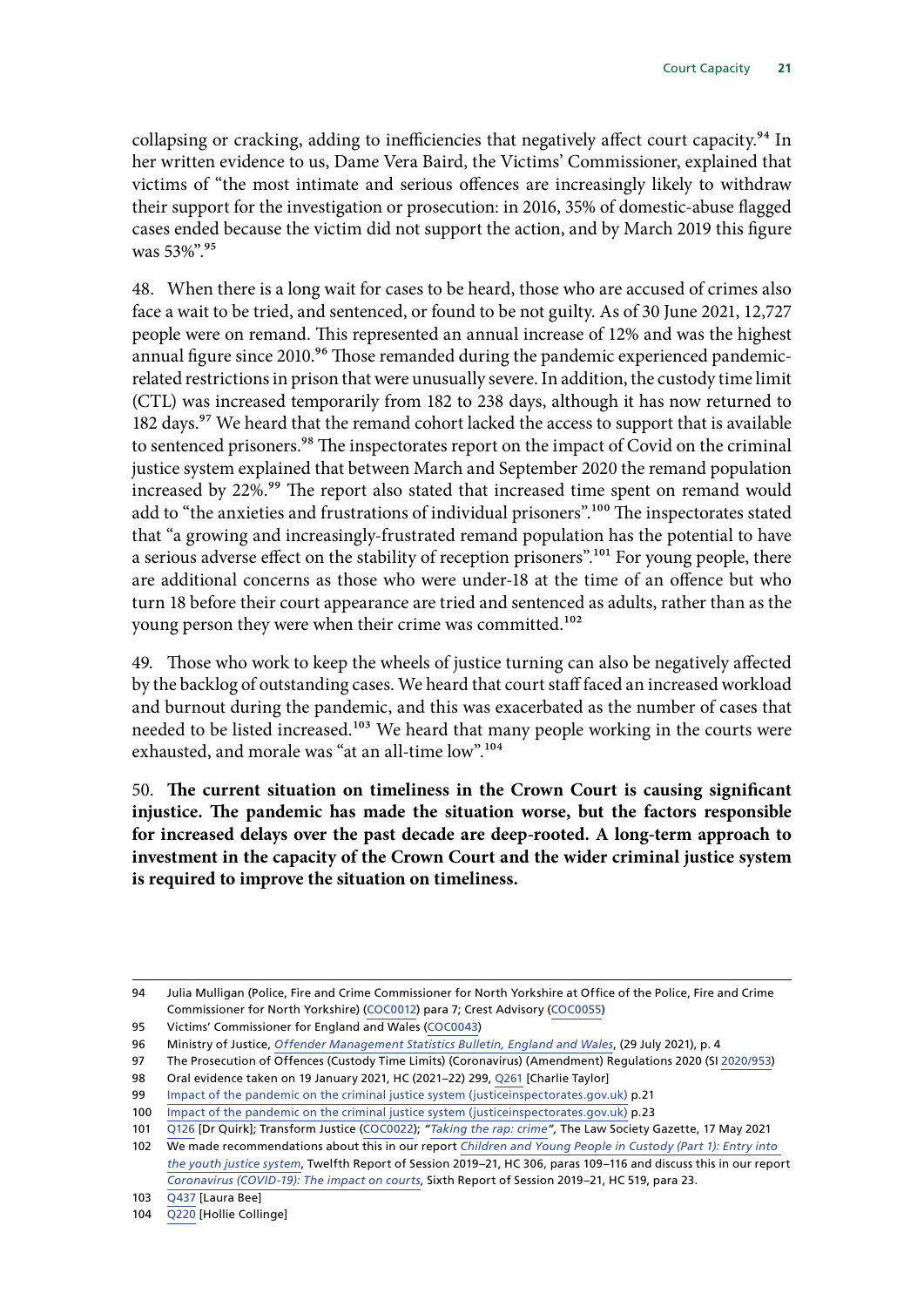<span id="page-23-0"></span>51. Antonia Romeo told the Public Accounts Committee that for individual victims, timeliness is what mattered.<sup>105</sup> In her evidence to us, she stressed that the criminal justice scorecards, which were launched in December 2021, are designed to improve timeliness in the criminal justice system.<sup>106</sup>

52. **The Committee welcomes the publication of criminal justice scorecards.** *We recommend that the Government builds on these scorecards by setting itself targets to improve timeliness across the criminal justice system. The Government should also set timeliness targets for the average time taken from offence recorded to ultimate conclusion for specific offences, such as rape.*

#### *Sitting days*

53. Prior to the pandemic, the number of sitting days in the Crown Court had declined since 2015–16 and was at its lowest level in ten years in 2018–19.<sup>107</sup> Kevin Sadler, then chief executive of HMCTS, told us that the reduction in sitting days was linked to a reduction in receipts in the Crown Court, and that despite the decrease in sitting days, the overall waiting time in 2019–20 was lower than in 2015.<sup>108</sup> However, both Thomas Pope, senior economist at the Institute for Government, and James Mulholland QC, the then-Chair of the Criminal Bar Association, argued that this was a result of the Government's decision not to process as many cases as it could.<sup>109</sup> Thomas Pope explained that this was "partly because demand from the rest of the system was lower, and police resources and CPS resources were stretched too".110 James Mulholland QC was more critical:

> In total, we had 36,733 Crown court trials due to be heard in [2019] far fewer than 58,000 nine years earlier—but the period from offence to completion had increased to 511 days on average. The reason for that was that the Government realised there were far fewer trials but they decided not to deal with them expeditiously. They decided that it would be better to make financial savings rather than ensure the timeliness of participation in a trial through the criminal justice system.

> They reduced court sitting days. They stopped judges sitting in courts and hearing trials. That was a deliberate decision. While complainants, witnesses and defendants waited years to be heard, they decided to do that. They reduced the number of court sitting days from 110,000 in 2016 to 82,000 in 2019–20.<sup>111</sup>

54. Increasing the number of sitting days in the Crown Court is a key part of the Government's plan to reduce the number of outstanding cases. On 9 November 2021, James Cartlidge, the Parliamentary Under-Secretary of State for Justice, told the House that the £477 million provided by the Spending Review for the criminal justice system

111 [Q241](https://committees.parliament.uk/oralevidence/1718/html/)

<sup>105</sup> Public Accounts Committee Oral evidence: Reducing the backlog in criminal courts, HC 643 Monday 13 December 2021 Q22

<sup>106</sup> Justice Committee Oral evidence: The work of the Ministry of Justice, HC 869 Tuesday 1 March 2022 Q133

<sup>107</sup> HC Deb, 23 January 2020, [col 4764W](https://questions-statements.parliament.uk/written-questions/detail/2020-01-17/4764)

<sup>108</sup> [Q449](https://committees.parliament.uk/oralevidence/1967/html/)

<sup>109</sup> [Q21](https://committees.parliament.uk/oralevidence/1518/html/) [Thomas Pope]; [Q241](https://committees.parliament.uk/oralevidence/1718/html/) [James Mulholland]

<sup>110</sup> [Q21](https://committees.parliament.uk/oralevidence/1518/html/)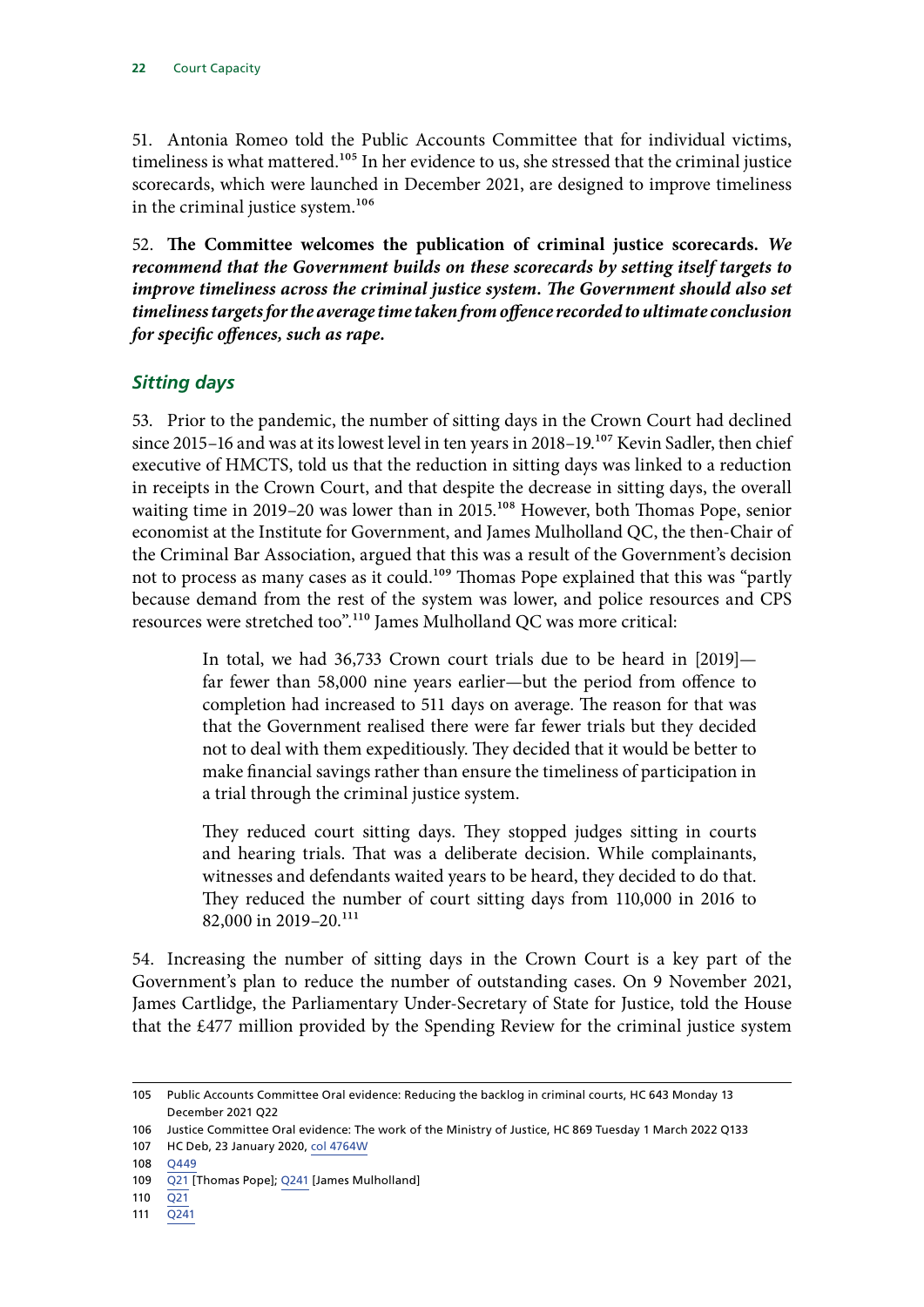<span id="page-24-0"></span>would allow the Government to reduce the Crown Court backlog to an estimated 53,000 by March 2025.112 The Deputy Prime Minister and Lord Chancellor, Dominic Raab, wrote to us in January 2022 to explain that this target was based on three elements:

- The number and types of cases already outstanding or which we expect to see entering the criminal courts over the next three years;
- Planned levels of sitting days in the Crown Court over this period; and
- How cases are prioritised and the impact of planned policy changes.

55. This plan would require an allocation of 105,000 sitting days in 2022/23 and 106,500 in both 2023/24 and 2024/25 across the Crown Court network, compared to a pre-pandemic level of 83,150 for 2019/20. Antonia Romeo subsequently explained to the Public Accounts Committee, that their forecasts had shown that there would be a backlog of 72,000 by November 2024 in their worst-case scenario if they had maintained the same level of funding that had been secured in the 2020 spending round.<sup>113</sup> In evidence to this Committee, she offered us the opportunity to see the MoJ's forecasting models.<sup>114</sup>

56. *Whilst we welcome the opportunity to view the MoJ's forecasting models, we recommend that the Government routinely publishes its models and publishes a detailed recovery plan that sets out how it plans to meet its target of reducing the number of outstanding cases to 53,000 by March 2025. We believe that this target is not ambitious enough to build the capacity of the Crown Court in the long-term. Reducing delays in the long-term will require a sustained increase in the resourcing of the Crown Court. The Government should therefore also set targets for increasing the physical, judicial and staff capacity of the Crown Court in order to be able to deliver at least 110,000 sitting days a year for the next five years.*

## *Judicial capacity in the Crown Court*

57. Andrew Baigent, Chief Financial Officer, HMCTS, told the Public Accounts Committee in December 2021 that judicial capacity was "the constraint that is most operating in the Crown Court system at the moment".115 Kevin Sadler, Chief Executive of HMCTS told us in March 2022:

> I confidently expect next year to be running the Crown courts at maximum judicial capacity. We are already listing into next year and that is what people are doing at the moment, but without more judges there is a constraint. The constraint operating at the moment is not rooms; we have enough rooms for all the judges we have. $116$

<sup>112</sup> HC Deb 9 November 2021 col 159

<sup>113</sup> National Audit Office, Reducing the backlog in criminal courts, October 2021 para 3.2; Public Accounts Committee Oral evidence: Reducing the backlog in criminal courts, HC 643 Monday 13 December 2021 Q19

<sup>114</sup> Justice Committee Oral evidence: The work of the Ministry of Justice, HC 869 Tuesday 1 March 2022 Q 228 [Antonia Romeo]

<sup>115</sup> Public Accounts Committee Oral evidence: Reducing the backlog in criminal courts, HC 643 Monday 13 December 2021 Q17

<sup>116</sup> Justice Committee Oral evidence: The work of the Ministry of Justice, HC 869 Tuesday 1 March 2022 Q200 [Kevin Sadler]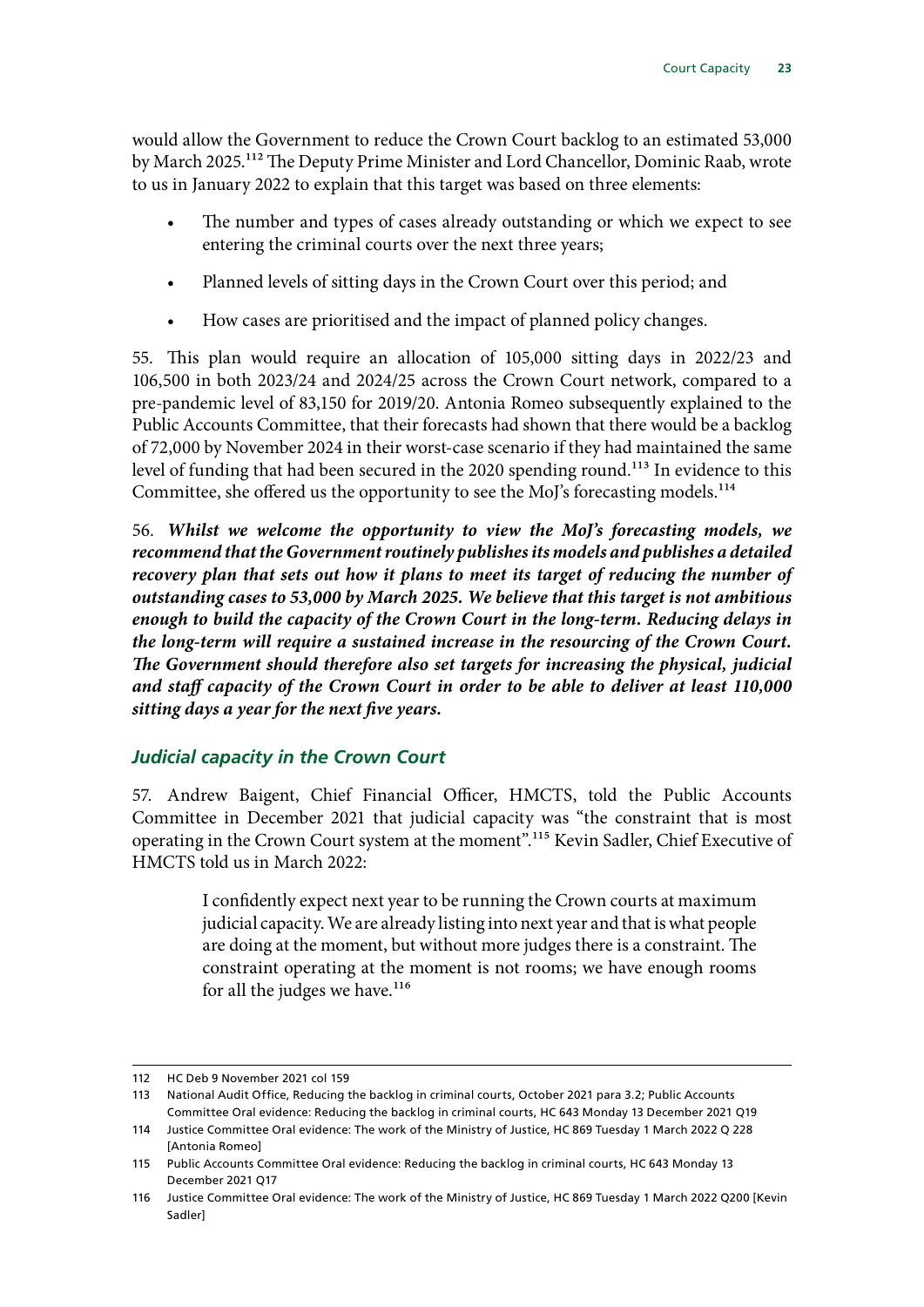#### <span id="page-25-0"></span>58. The Lord Chief Justice also highlighted this issue to us in evidence in November 2021:

[T]he Crown court sitting days were quite severely cut in the years before Covid, and the result was that the number of Crown Court judges was also reduced. We are struggling in some parts of the country to provide the judicial resources necessary to do all the work in the Crown court that we want to do. We are encouraging recorders to sit more and they are stepping up to that challenge, but the position is different in different parts of the country. London presents a particular problem, the Midlands the next problem and other parts of the country less so. I am encouraging recently retired circuit judges to sit in the Crown court, and we are deploying High Court judges more than we did before Covid to sit in the Crown court, so judicial capacity is a factor. $117$ 

The Lord Chief Justice added that the recent circuit judge competition fell short by 12 criminal Crown court judges.<sup>118</sup> He also noted that the capacity of the wider legal profession was also a constraint.<sup>119</sup> For example, increasing reliance on part-tine recorders who are also senior practitioners in the criminal bar reduces the capacity of that level of the profession to take on the most serious cases. The National Audit Office's report also identified the recruitment and availability of judges as a significant risk to the Government's plan to reduce the backlog.<sup>120</sup>

59. **We share the view of the judiciary and the MoJ that judicial capacity is, at present, the most pressing constraint in the courts system. We welcome the Government's plans to recruit more judges.** *The Government should learn the lesson from past decisions that have led to a reduction in judicial capacity. Increasing the number of judges is a difficult task which requires a long-term approach and a sustained focus. The MoJ should produce a detailed plan on how it intends to increase the number of judges in the Crown Court in the long-term.*

#### *Physical capacity in the Crown Court*

60. Although in terms of jury trials in the Crown Court, physical capacity is not currently a constraining factor, there have nevertheless been a number of important developments to the Crown Court estate in response to the pandemic. The establishment of Nightingale Courts played an important role in increasing the capacity of the Crown Court whilst social distancing requirements were in place. The Government established 28 temporary courtrooms in locations such as hotels, former courts and conference centres that could hold Crown Court trials. When we visited the Monument Nightingale Court, we were impressed by the way in which judges and staff had adapted the facilities to hold jury trials. The staff at the court told us that they had taken a robust approach to listing and a proactive approach to communication to maximise the efficiency of the Court. At the time of our visit in November 2021, there was considerable uncertainty over whether their lease would be extended beyond March 2022.

<sup>117</sup> Justice Committee Oral evidence: The work of the Lord Chief Justice, HC 868 Tuesday 16 November 2021 Q2

<sup>118</sup> Justice Committee Oral evidence: The work of the Lord Chief Justice, HC 868 Tuesday 16 November 2021 Q11

<sup>119</sup> Justice Committee Oral evidence: The work of the Lord Chief Justice, HC 868 Tuesday 16 November 2021 Q2 and Q44

<sup>120</sup> National Audit Office, Reducing the backlog in criminal courts, October 2021 para 3.13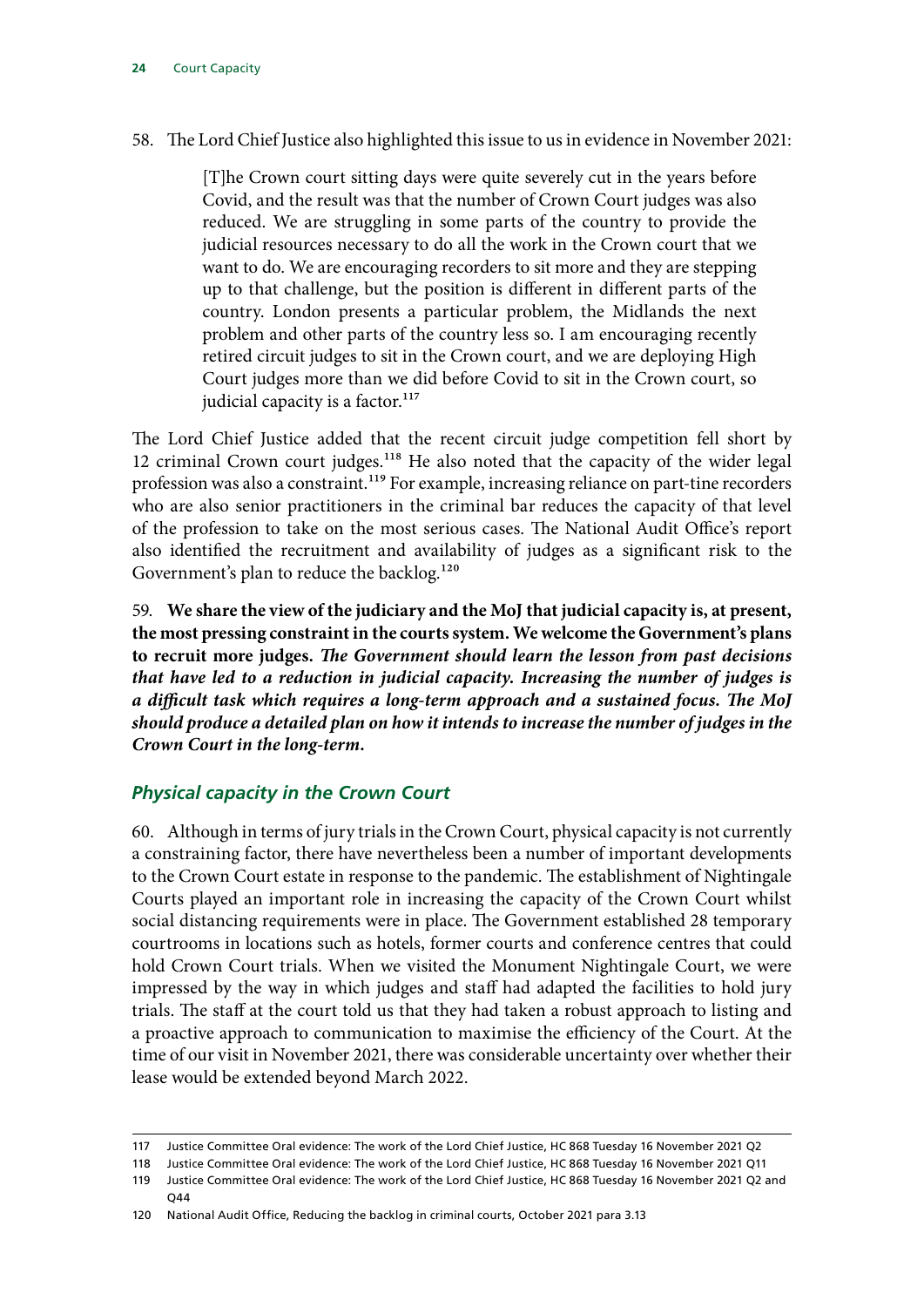<span id="page-26-0"></span>61. The Government subsequently announced that the Monument Nightingale Court would move to a new location from April 2022. Overall, the courts established at Middlesbrough, Manchester, Liverpool, Bolton, Chester, Peterborough, Warwick, Winchester, Nottingham, and 102 Petty France (London) closed as planned at the end of March 2022. However, the Government also announced the extension of the leases for a number of the Nightingale Courts across England and Wales, equating to an additional 30 courtrooms.121

62. **We welcome the Government's announcement of the lease extension for a number of the Nightingale Courts.** *The Government should now set out its policy on the future use of supplementary venues to support the work of the Crown Court. It should also produce a comprehensive evaluation of the Nightingale Courts, and ensure that the lessons learned from their establishment and operation are taken forward.*

63. In 2021, HMCTS opened two super-courtrooms: one in Manchester Crown Court and another in Loughborough Magistrates' Court (which will act as an annex of Leicester Crown Court). These courtrooms are specially designed to handle cases involving multiple defendants. The Lord Chief Justice told us that cases involving six or more defendants are particularly challenging as there are not many courtrooms that can handle such cases.<sup>122</sup> When we visited the super-courtroom in Manchester, we could see how difficult it was to create a facility that complied with public health guidance and was capable of efficiently holding lengthy trials with up to 12 defendants.

64. **The Committee welcomes the creation of super-courtrooms and commends HMCTS for their work in getting them up and running during the pandemic.** *The Government should set out how many more super-courtrooms will be provided by 2025.*

## *Technological capacity in the Crown Court*

65. Since the start of the pandemic, the position in the Crown Court has been that remote attendance has been possible if a judge decides that it is in the interests of justice.<sup>123</sup> A number of witnesses to the inquiry stressed the need for national level guidance on the use of remote attendance in the Crown Court. One of the main concerns was that different judges and courts were taking very different approaches to the use of video hearings. On 14 February 2022, the Lord Chief Justice published national guidance that is intended to promote consistency and predictability of approach regarding remote attendance in the Crown Court, whilst recognising the need for flexibility in the individual case and to suit local conditions. The guidance sets out some basic principles, for example, if a defendant is required to attend in person then so must the defence advocate; whereas bail applications, ground rules hearings (to discuss and establish how vulnerable witnesses will be enabled to give their best evidence) and others involving legal argument only will generally be suitable for remote attendance.<sup>124</sup>

<sup>121</sup> [Written Statement, Court Recovery Update, James Cartlidge, Parliamentary Under Secretary of State for Justice,](https://questions-statements.parliament.uk/written-statements/detail/2022-03-03/hcws657) 3 March 2022

<sup>122</sup> Justice Committee Oral evidence: The work of the Lord Chief Justice, HC 868 Tuesday 16 November 2021 Q5

<sup>123</sup> Justice Committee Oral evidence: The work of the Lord Chief Justice, HC 226 Tuesday 10 November 2020 Q7

<sup>124</sup> Courts and Tribunals Judiciary, Message from the Lord Chief Justice – Remote Attendance by Advocates in the Crown Court, 14 February 2022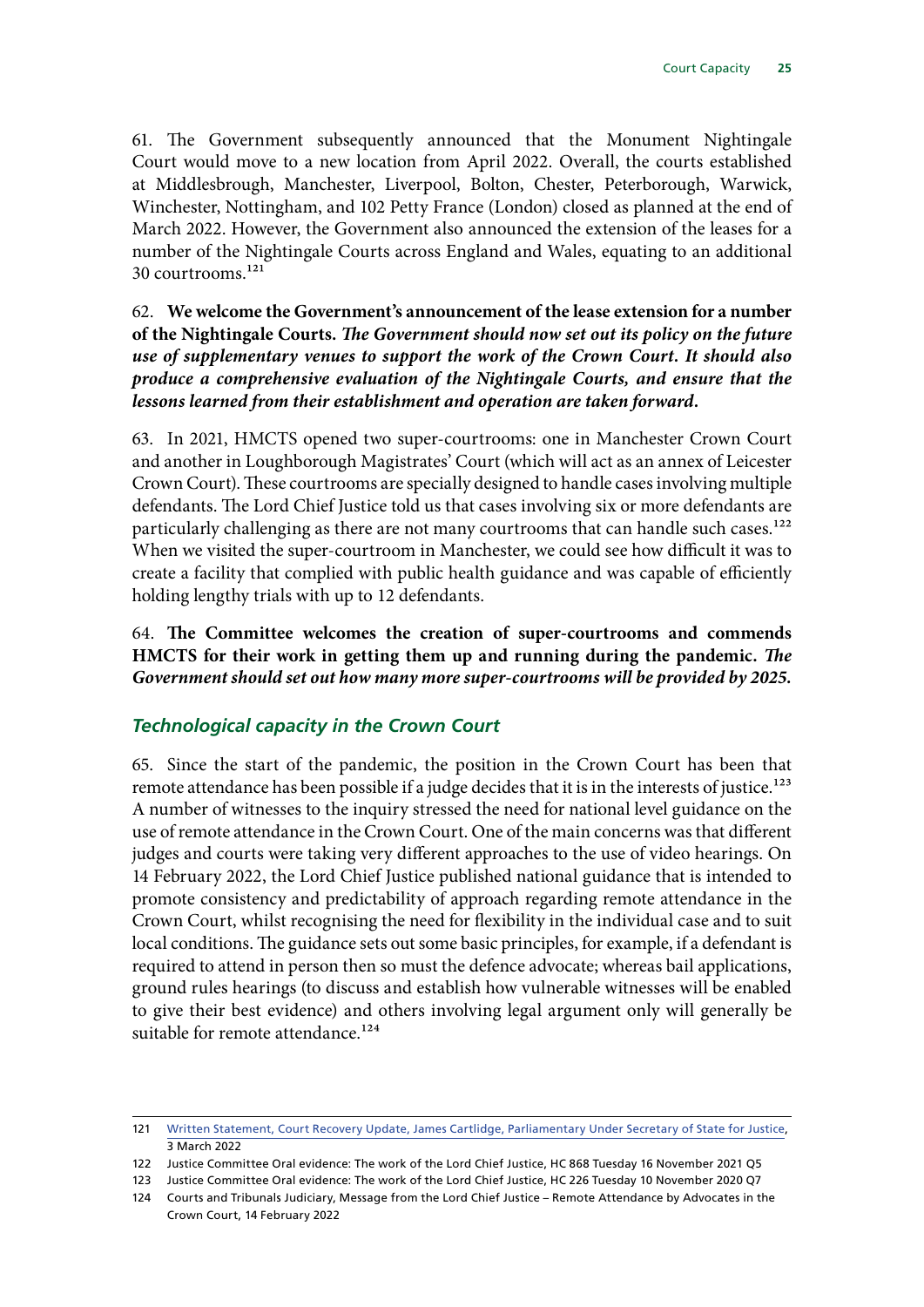#### <span id="page-27-0"></span>66. **The Committee recognises the advantages for advocates to attend remotely; however, it is important to recognise that in Crown Court cases dealing with the most serious cases, it will often be in the interests of justice for advocates to attend in person.**

67. Section 28 of the Youth Justice and Criminal Evidence Act 1999 allows for the prerecording of evidence and cross-examination by children and vulnerable witnesses. The facility is now available in 83 Crown Courts. Dame Vera Baird, the Victims' Commissioner, told the Committee section 28 recorded evidence should be available to a broader range of witnesses, namely "intimidated witnesses".125 She suggested that expansion of section 28 would remove "several thousand people a year from that backlog".<sup>126</sup> This would mean that courts could prioritise the most vulnerable victims' cases and deprioritise cases where evidence has been pre-recorded. DCC Blaker also emphasised that section 28 evidence represented a "real opportunity" considering that trials will be delayed.<sup>127</sup>

68. The Lord Chief Justice raised some important questions about the role of section 28 in Crown Court trials, including its impact on guilty plea rates and conviction rates.<sup>128</sup> Lord Burnett told us that there were anecdotal concerns that the use of section 28 evidence and cross-examination was "not very effective" and that this could lead to increased acquittal rates.129 He also raised concerns about the practical implications of the expansion of section 28:

> As this has rolled out to vulnerable witnesses where the cross-examinations are longer, and as it is now being rolled out to non-vulnerable witnesses, the burdens being imposed on the courts are enormous. The judge has to prepare as if for trial; the cross-examination may take half a day or a day; the lawyers have to prepare; the judge and lawyers have to come out of other trials, so trials are being disrupted. One of the real worries I have about expanding it too quickly is that it will result in the outstanding case load being kept artificially high because a lot of time and energy will be devoted to dealing with section 28 cross-examinations.<sup>130</sup>

69. **The rollout and expansion of section 28 of the Youth Justice and Criminal Evidence Act 1999, which allows pre-recording of evidence and cross-examination for children and vulnerable witnesses, is an important step in improving the experience of these witnesses in the criminal justice system. However, it is vital that a thorough review of the practical and procedural implications of the use of section 28 is undertaken before there is any further expansion of its use.**

## *Listing in the Crown Court*

70. The increasing delays in the Crown Court has led to calls to improve listing. The Office of the Police and Crime Commissioner for Gloucestershire told us that the repeated relisting of cases due to lack of capacity was having an effect on victims and witnesses, with a noticeable increase in attrition and other issues.<sup>131</sup> The Police, Fire and Crime

<sup>125</sup> [Q338](https://committees.parliament.uk/oralevidence/1774/html/)

<sup>126</sup> [Q338](https://committees.parliament.uk/oralevidence/1774/html/)

<sup>127</sup> [Q379](https://committees.parliament.uk/oralevidence/1878/html/)

<sup>128</sup> Justice Committee Oral evidence: The work of the Lord Chief Justice, HC 868 Tuesday 16 November 2021 Q17

<sup>129</sup> Justice Committee Oral evidence: The work of the Lord Chief Justice, HC 868 Tuesday 16 November 2021 Q17

<sup>130</sup> Justice Committee Oral evidence: The work of the Lord Chief Justice, HC 868 Tuesday 16 November 2021 Q17

<sup>131</sup> Office of the police and Crime Commissioner for Gloucestershire [\(COC0008](https://committees.parliament.uk/writtenevidence/11031/html/))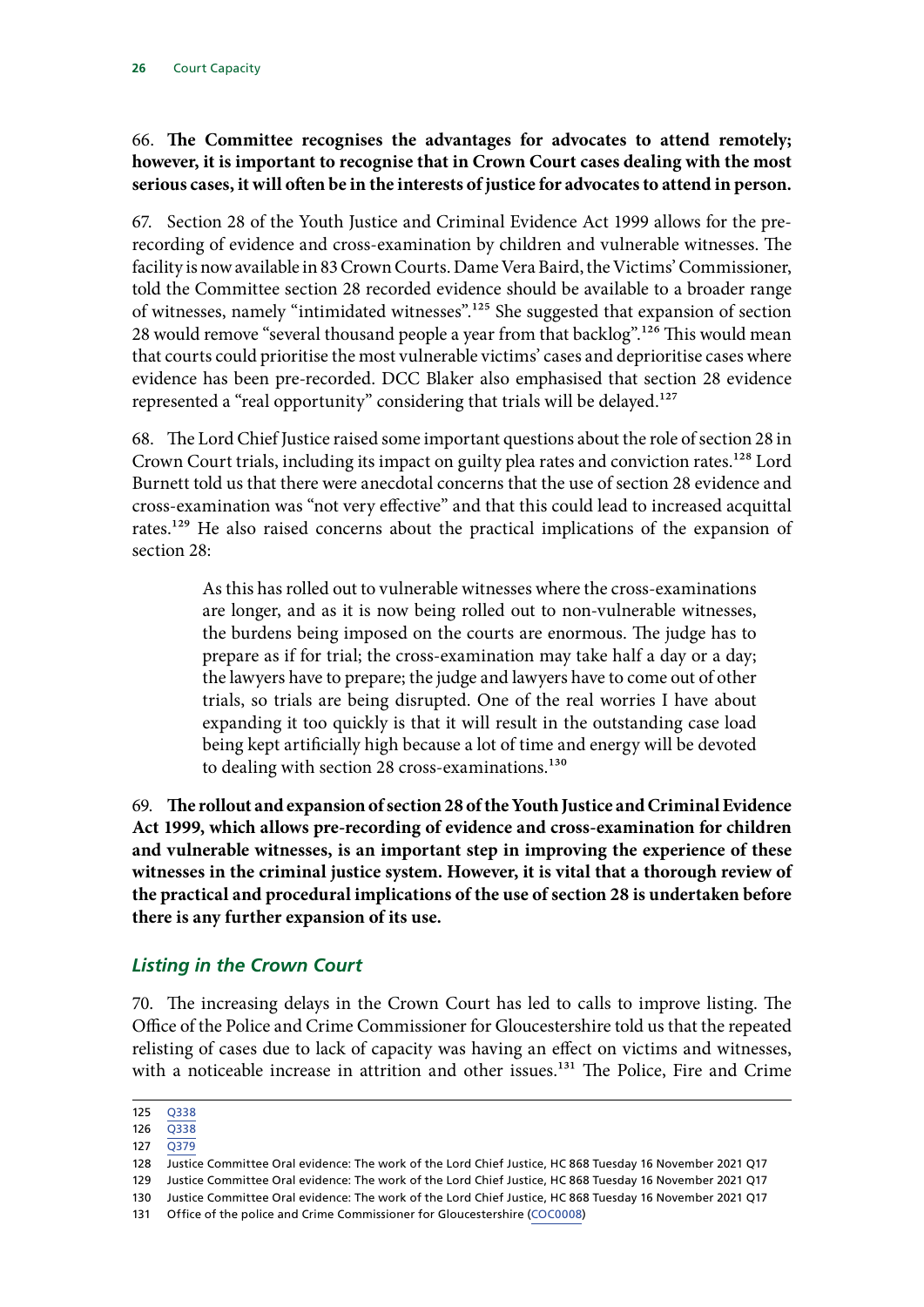Commissioner for North Yorkshire's written evidence stressed that "individual criminal justice agencies locally currently have no say in which cases are prioritised or how, where and when cases are listed".<sup>132</sup> Hollie Collinge, a Solicitor Advocate from Kelly's Solicitors, and Derek Sweeting QC, the then Chair of the Bar Council, both told the Committee that effective listing relies on timely communication from court staff.<sup>133</sup>

71. The Joint Thematic Inspection of the Police and the Crown Prosecution Service's response to Rape, published in February 2022, raised concerns over listing, reporting that rape trials are being listed as 'floaters'; that means they can be re-listed at short notice, which can result in delays.<sup>134</sup> Of the 54 case files reviewed, 7 were delayed or adjourned because of court availability.<sup>135</sup> The report concluded that frequent delays meant that rape cases are not proceeding quickly enough.<sup>136</sup> The report recommends that adult rape cases should be grouped into specialist rape offence courts.<sup>137</sup>

72. Andrew Cayley CMG QC, HM Chief Inspector of the Crown Prosecution Service Inspectorate, giving evidence to the Committee on 9 March 2022, raised concerns over the current approach to listing in relation to rape trials being listed as "floaters":

> What that means, essentially, is that in a rape case often, as the Committee will know, the victim, who is already traumatised and is having to wait, having gone through the trauma of the investigation and the charge, gets to court and finds that because their case is a floater, and it is waiting for another case in front of it to finish, they are told, "Terribly sorry, but your case is not going to go on. You are going to have to go home again," when they may well have already waited a long, long time, several hundred days, to get to trial. $138$

He added that in his view it was not correct to think of listing as a judicial function:

[I]n the Crown court you have a listing officer and a listing department in the court and they are primarily responsible for the listing of cases. A judge then supervises the listing. Normally, it is the resident judge in a court who is in charge of listing. He or she works together with the listing officer. [ … ] A lot of people have expressed concern about the way in which trials are listed. I agree. I think listing is not a judicial function. I do not think you can throw over it the cloak of judicial independence, because it is a problem.139

<sup>132</sup> Julia Mulligan (Police, Fire and Crime Commissioner for North Yorkshire at Office of the Police, Fire and Crime Commissioner for North Yorkshire) [\(COC0012](https://committees.parliament.uk/writtenevidence/11155/html/))

<sup>133</sup> [Q234](https://committees.parliament.uk/oralevidence/1718/html/) [Collinge] [Q73](https://committees.parliament.uk/oralevidence/1518/html/) [Sweeting]

<sup>134</sup> Criminal Justice Joint Inspection, A joint thematic inspection of the police and Crown Prosecution Service's response to rape Phase 2: Post-charge, 2022 p 7

<sup>135</sup> Criminal Justice Joint Inspection, A joint thematic inspection of the police and Crown Prosecution Service's response to rape Phase 2: Post-charge, 2022 p 85

<sup>136</sup> Criminal Justice Joint Inspection, A joint thematic inspection of the police and Crown Prosecution Service's response to rape Phase 2: Post-charge, 2022 p 7

<sup>137</sup> Criminal Justice Joint Inspection, A joint thematic inspection of the police and Crown Prosecution Service's response to rape Phase 2: Post-charge, 2022 p 9

<sup>138</sup> Justice Committee Oral evidence: The work of the Criminal Justice Inspectorates, HC 1182 Tuesday 8 March 2022, Q44

<sup>139</sup> Justice Committee Oral evidence: The work of the Criminal Justice Inspectorates, HC 1182 Tuesday 8 March 2022, Q50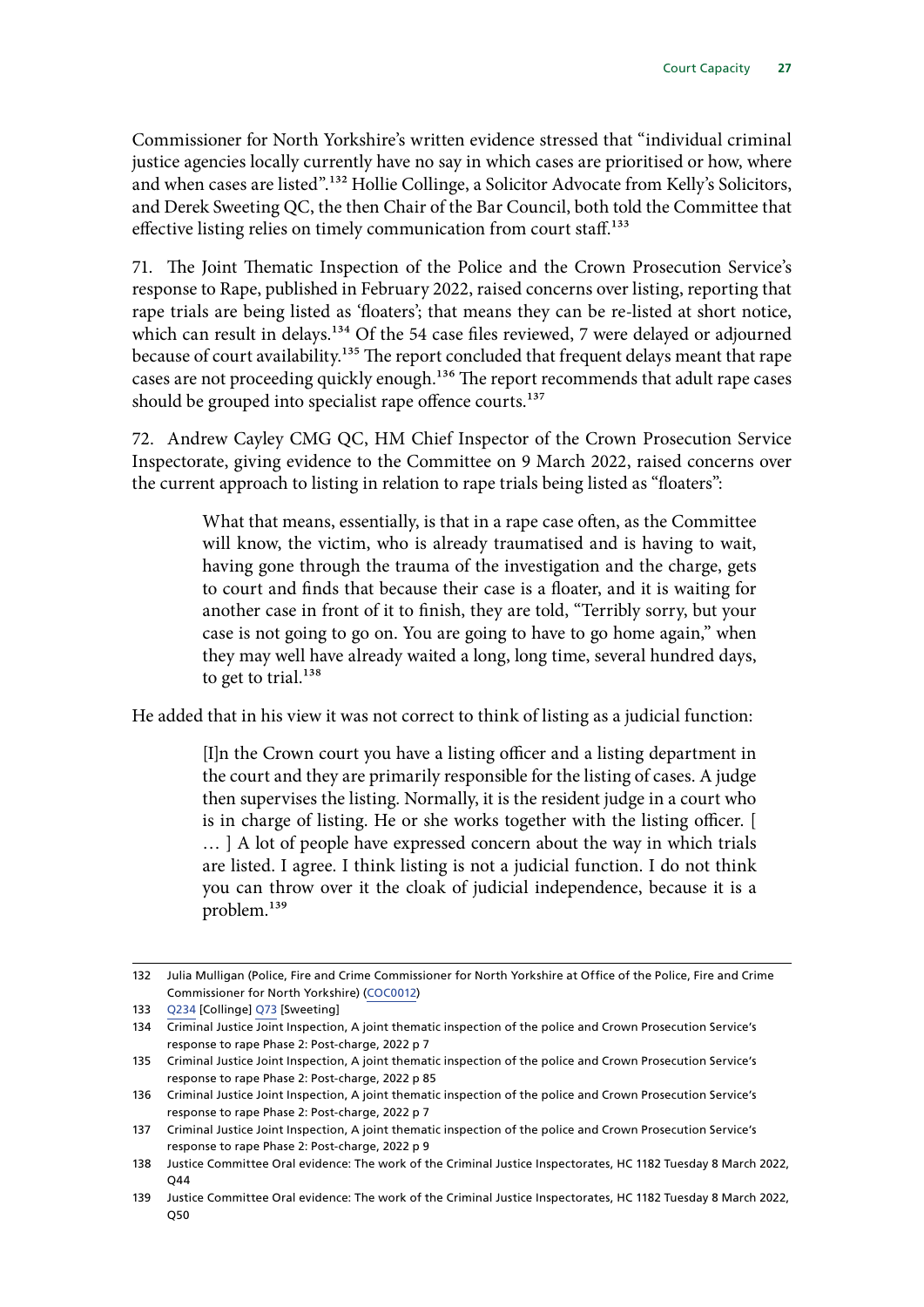<span id="page-29-0"></span>73. Penelope Gibbs, Director of Transform Justice, suggested to us that the high percentage of ineffective trials meant that it might be worth considering whether the judiciary should continue to be responsible for listing or whether it would be better to be done by somebody else.<sup>140</sup> Lord Wolfson emphasised that listing is a judicial function and that it would be improper for the Government to be 'in charge' of listing.<sup>141</sup>

74. **There is more that can be done to make listing more transparent and effective, for example by distinguishing between listing decisions based on court capacity and those based on case progression. The development of local justice scorecards will help to identify where delays are particularly acute.** *In terms of effectiveness, national level guidance on listing certain types of cases, such as that produced by the Lord Chief Justice on remote attendance, would be valuable. The Government should make a contribution to improving listing through policy initiatives, such as the establishment of specialist rape courts and guidance on the use of section 28 evidence.*

## **The magistrates' courts**

75. There were 359,261 outstanding cases in the magistrates' courts at the end of December 2021. This figure was 6% lower than at the same point in 2020 (383,064) but still 20% higher than the same point in 2019 (299,831 cases).<sup>142</sup> The number of outstanding cases includes those that are 'for trial' (some of which proceed to the Crown Court), as well as the 'summary' caseload. The 'for trial' caseload fell by 22% in the year ending December 2021, while the outstanding 'summary' caseload did not change.<sup>143</sup> The Government has made a number of changes to the capacity of the magistrates' courts since the start of the pandemic.

#### *Video hearings*

76. At the start of our inquiry we heard evidence concerning the use of video remand hearings in magistrates courts and the decision of a number of police forces to withdraw support for them due to resourcing issues. Video remand hearings are hearings conducted through video technology for defendants held in police custody. It means the defendants do not have to attend the court in person. Daniel Bonich, the chair of the Criminal Law Solicitors' Association, described video remand hearings as "essential" during the pandemic and said the decision to remove them was a "huge regret".<sup>144</sup> However, Penelope Gibbs, Director of Transform Justice, said that they did not improve efficiency:

> From the point of view of magistrates courts, from my evidence, remote working does not contribute to reducing the backlog. Remote working is a Covid measure, but all my observations and conversations with people involved show that in the magistrates courts, if you put people on remote, it slows down everything, because it takes a long time to get people on remote links, there are technical problems, and you cannot be flexible in the same way as you can be in a physical court.<sup>145</sup>

<sup>140</sup> [Q351](https://committees.parliament.uk/oralevidence/1774/html/)

<sup>141</sup> [Q462](https://committees.parliament.uk/oralevidence/1967/html/)

<sup>142</sup> Ministry of Justice, *[Criminal court statistics quarterly, England and Wales, October to December 2021](https://www.gov.uk/government/collections/criminal-court-statistics)*, (20 January 2022), table M1

<sup>143</sup> Ibid.

<sup>144</sup> [Q239](https://committees.parliament.uk/oralevidence/1718/html/)

<sup>145</sup> [Q342](https://committees.parliament.uk/oralevidence/1774/html/)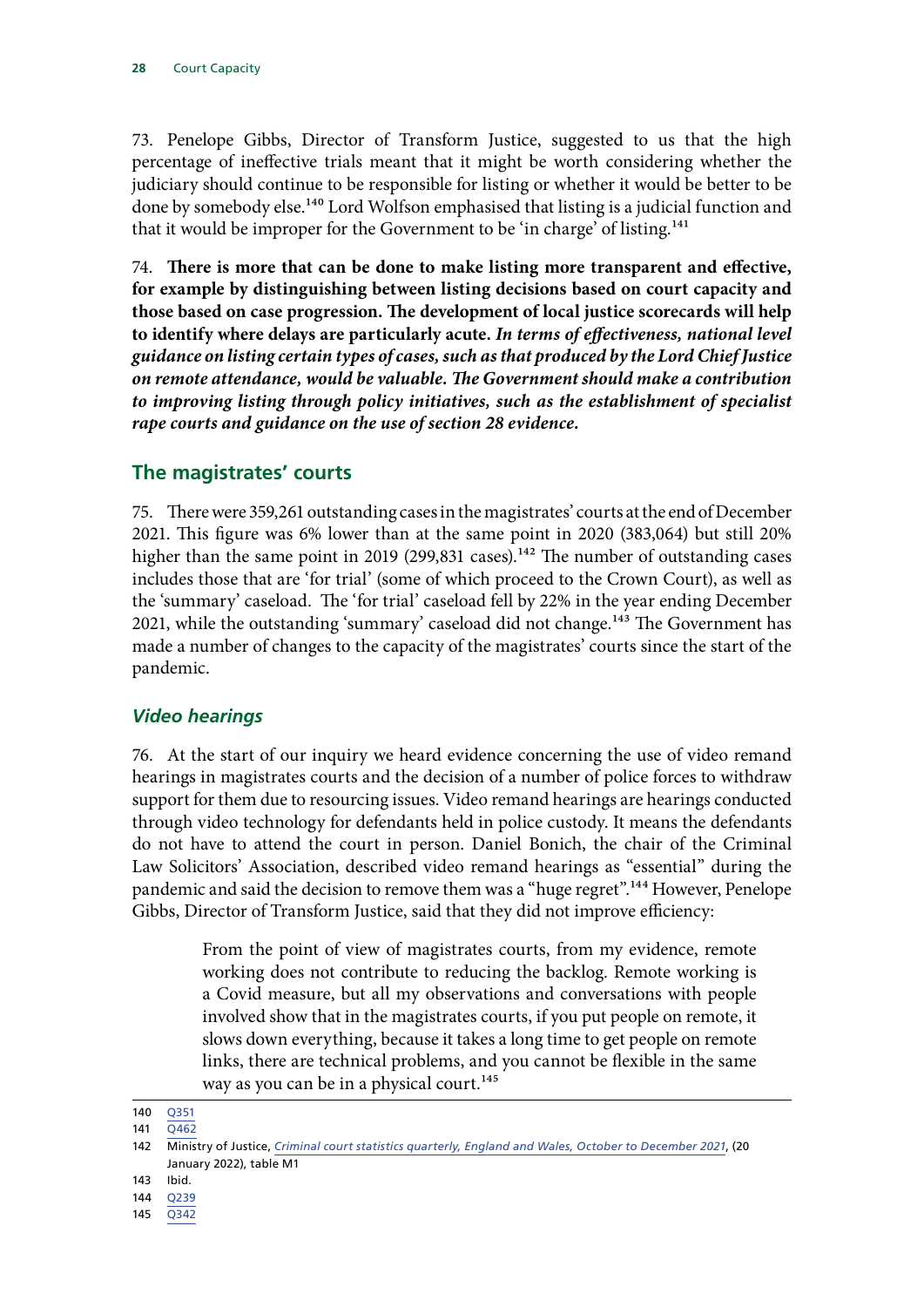<span id="page-30-0"></span>77. The Magistrates' Association's written evidence raised concerns over the negative impact that video technology can have on ensuring fair and effective participation. The Association notes that magistrates have reported difficulties with using video link technology, which can have a detrimental effect on the quality and effectiveness of proceedings.146 DCC Blaker agreed that video remand hearings were particularly difficult:

> It is fair to say, of all the uses of video in the system, the video remand hearing is a particularly complicated piece of business to do virtually. Although we have modelled it, there is more work to be done. There is a significant investment case [ … ] and we estimated that for policing to absorb the cost of that would be around £30 million a year in revenue cost, and at least £11 million of capital investment into estate and IT infrastructure. The capability does not exist now to do it at the quality required, and we are going to continue post pandemic to work with partners around a joinedup video strategy. There are lots of opportunities to use video, but video remand hearings are perhaps the most difficult to get right, and I think there is more work to be done.<sup>147</sup>

78. In February 2021 it was announced that the MoJ and the Home Office had agreed funding to allow for the reintroduction of video remand hearings in certain areas.<sup>148</sup> **The use of video remand hearings in magistrates courts highlights the importance of coordination across the criminal justice system on the use technology within the criminal courts.** *In the long-term, the MoJ should use research on remote hearings, such as the Evaluation of remote hearings during the Covid-19 pandemic, to develop guidance and policies on when video hearings should be used in the magistrates' courts.*

#### *Judicial capacity in the magistrates' courts*

79. In 2021, the Government consulted on a proposal to raise the mandatory retirement age for the judiciary and magistrates from 70 to 75. The consultation noted the recruitment shortfalls at magistrate level.<sup>149</sup> The Government's response, which confirmed the decision to raise the mandatory retirement age to 75, explained that "given the age profile of the magistracy, the retention of the large proportion approaching retirement (at age 70) in the next few years will be essential to ensure magistrates' courts are sufficiently resourced".<sup>150</sup> The Public Service Pensions and Judicial Offices Bill makes the necessary changes to legislation to raise the retirement age. The Government has said that they expect this will be able to retain around 400 judges and tribunal members and 2,000 magistrates annually.<sup>151</sup>

<sup>146</sup> Magistrates Association [\(COC0015](https://committees.parliament.uk/writtenevidence/11209/html/))

<sup>147</sup> [Q380](https://committees.parliament.uk/oralevidence/1878/html/)

<sup>148</sup> Police stations resume support for video remand hearings, Law Society Gazette, 25 February 2021

<sup>149</sup> Ministry of Justice, Judicial Mandatory Retirement Age, July 2020, p 16

<sup>150</sup> Ministry of Justice, Judicial Mandatory Retirement Age: response to consultation, March 2021, p 9

<sup>151</sup> [Letter from James Cartlidge MP, Parliamentary Under Secretary of State for Justice, dated 11 March 2022, on](https://committees.parliament.uk/publications/9307/documents/160496/default/)  [Royal Assent to the Public Service Pensions and Judicial Offices Act](https://committees.parliament.uk/publications/9307/documents/160496/default/)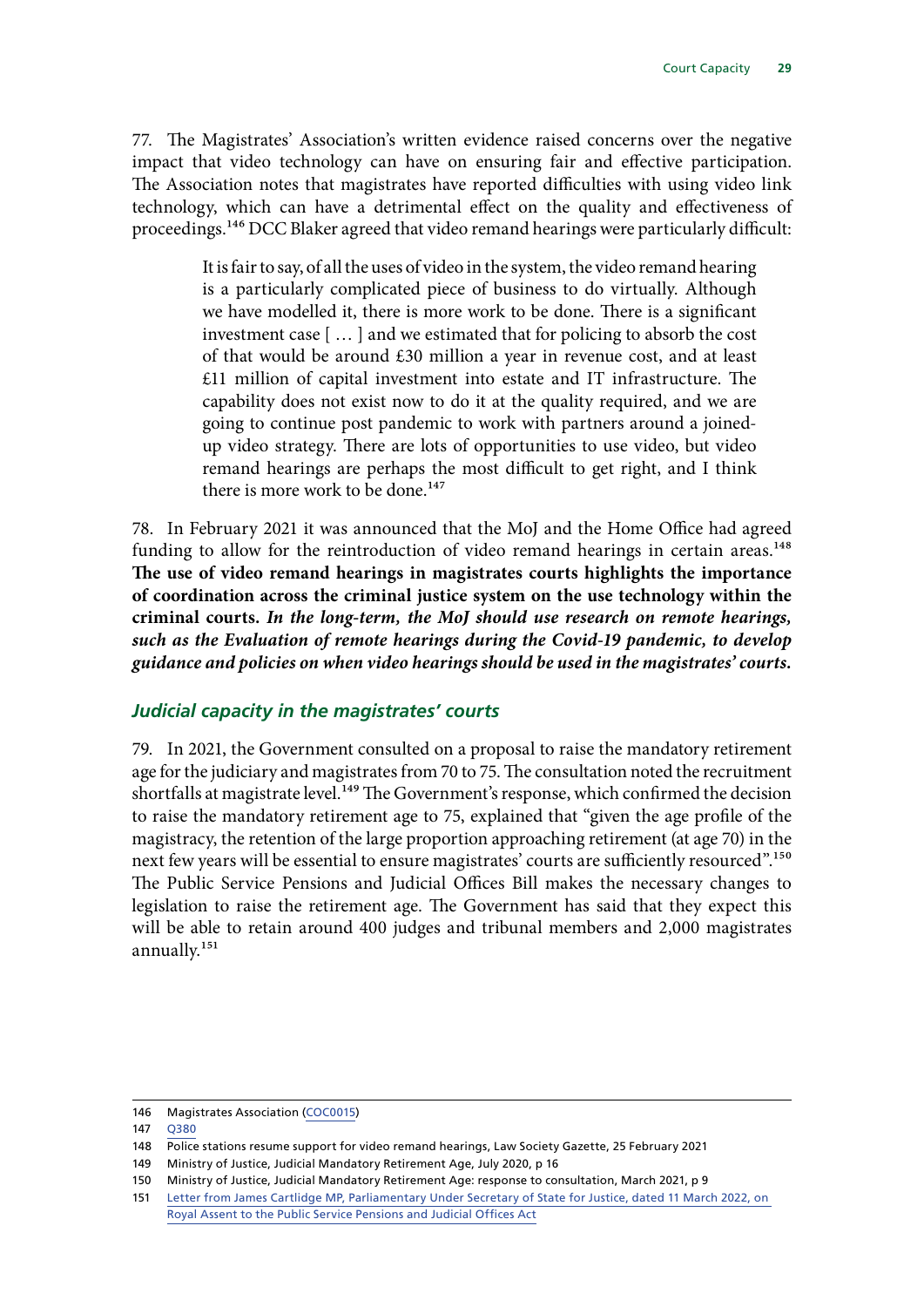<span id="page-31-0"></span>80. In 2016, the Justice Committee recommended that the Government adopt "a wider and more proactive advertising strategy for potential applicants, seeking in particular to attract magistrates from less conventional backgrounds".152 In January 2022, the Government launched a new recruitment campaign for magistrates. The Deputy Prime Minister wrote to the Committee to tell us that the campaign is making good progress in attracting younger and more diverse applicants.<sup>153</sup> The Committee welcomes the **Government's launch of a major campaign to recruit magistrates.** *The Government should also consider whether it would be possible, as the Committee recommended in 2016, to streamline the recruitment process, so that applications are processed within six months.*154

#### *Increasing the power of magistrates*

81. In January 2022, the Government announced that it would be increasing the sentencing power of magistrates from 6 months to 12 months. The Government said that the move would reduce the backlog in the Crown Court. James Cartlidge, introducing an amendment to provide the legislative basis for the change said:

> Extended sentencing powers will allow for more cases to be retained in magistrates courts, allowing these cases to be heard more quickly and with the intended effect of reducing the backlog of outstanding cases in the Crown court. Just to be clear, we estimate that this will save nearly 2,000 Crown court sitting days per year. Magistrates are also fully capable of hearing these cases. They make sound legal decisions, which is supported by the fact that there is very low appeal rate of only 0.7%, 50% of which are dismissed or abandoned.<sup>155</sup>

82. Bev Higgs, National Chair of the Magistrates' Association, welcomed the change, saying that it "demonstrates great confidence in the magistracy".<sup>156</sup> In 2019, our predecessor Committee argued that the sentencing powers of magistrates should be increased:

> We consider that short custodial sentences are less effective than community sentences, but in cases where custody is unavoidable we consider that magistrates should have the power to impose custodial sentences of up to 12 months in cases that would otherwise be sent to the Crown Court for sentencing. As part of its review of sentencing, the Government should implement this measure, subject to establishing a positive evidential basis for doing this from a suitable modelling exercise on the effects of such a step.<sup>157</sup>

83. However, Kirsty Brimelow QC told the Committee recently that the change could have the reverse effect of increasing the backlog in the Crown Court as she argued that for 'either way' offences it removes one of the incentives to stay in the magistrates court.<sup>158</sup>

<sup>152</sup> Justice Committee The role of the magistracy Sixth Report of Session 2016–17, 19 October 2016 para 50

<sup>153</sup> [Letter from the Lord Chancellor and Secretary of State for Justice, dated 24 January 2022, regarding update on](https://committees.parliament.uk/publications/8727/documents/88550/default/)  [Magistrates recruitment programme](https://committees.parliament.uk/publications/8727/documents/88550/default/)

<sup>154</sup> Justice Committee The role of the magistracy Sixth Report of Session 2016–17, 19 October 2016 para 50

<sup>155</sup> HC Deb, 25 January 2022, col 928

<sup>156</sup> Ministry of Justice, Magistrates' Courts given more power to tackle backlog, 18 January 2022

<sup>157</sup> Justice Committee, The role of the magistracy: follow-up, Eighteenth Report of Session 2017–19, para 109

<sup>158</sup> Justice Committee Oral evidence: Human Rights Act Reform, HC 1087 Tuesday 8 February 2022, Q142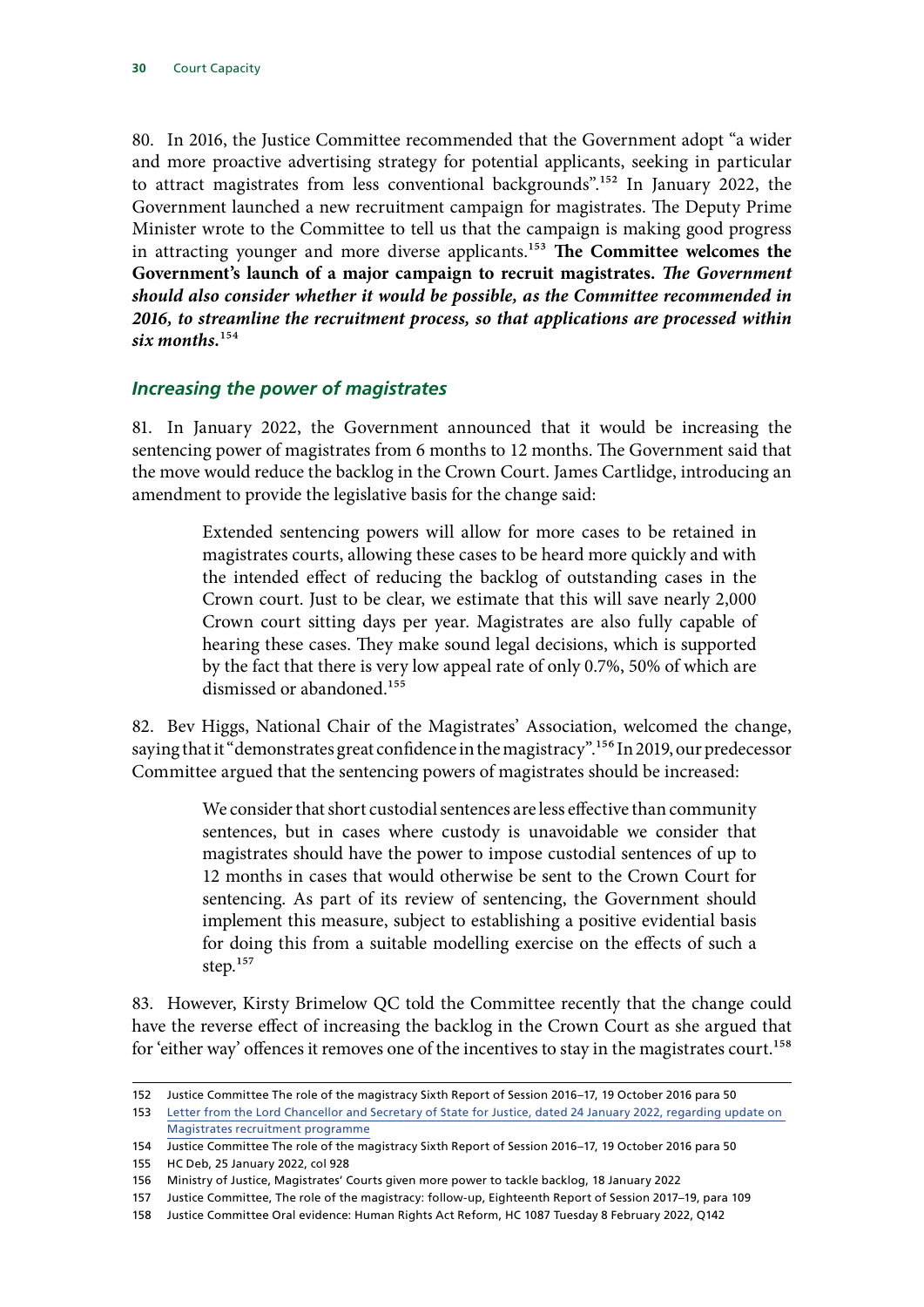<span id="page-32-0"></span>She explained that at present "one of the incentives for remaining in the magistrates court is potentially the lower sentence that the defendant will get".<sup>159</sup> By removing that incentive, she argued more defendants could elect to go to the Crown Court. **The Committee supports the decision to increase the sentencing power of magistrates.** *The Government should conduct a review of the change 12 months after it has come into force and evaluate its effect on the workload of the Crown Court.*

## *The case for a Royal Commission on the criminal justice process*

84. The change to the sentencing power of magistrates raises broader questions about the structure of criminal courts in England and Wales. The Government's manifesto contained a pledge to establish a Royal Commission on the criminal justice process. On 8 July 2021, the then Lord Chancellor wrote to the Committee to say that the work to establish the Royal Commission had been paused.160 It is now over 20 years since Sir Robin Auld's review of the Criminal Courts of England and Wales was published in September 2001.<sup>161</sup> The landscape of the criminal justice system has changed dramatically since then and the increasing use of technology, in particular, warrants a systemic and wide-ranging review of the criminal justice system. The Lord Chief Justice said, in evidence to the Committee in November 2021, that it might be time to "grapple with long-terms problems" within the criminal justice system.162

85. **The evidence to this inquiry has shown that the criminal courts are going through a period of significant change and the question of the role of technology in the courts is particularly pressing.** *The Government should proceed with its manifesto commitment to establish a Royal Commission on the criminal justice processes.*

<sup>159</sup> Justice Committee Oral evidence: Human Rights Act Reform, HC 1087 Tuesday 8 February 2022, Q142

<sup>160</sup> [Letter from Rt Hon Robert Buckland QC MP, Lord Chancellor and Secretary of State for Justice, dated 8 July](https://committees.parliament.uk/publications/6722/documents/71886/default/)  [2021, on Royal Commission on Criminal Justice Processes](https://committees.parliament.uk/publications/6722/documents/71886/default/)

<sup>161</sup> [Criminal Courts Review - Contents - pdf version \(criminal-courts-review.org.uk\)](https://www.criminal-courts-review.org.uk/summary.htm)

<sup>162</sup> Justice Committee Oral evidence: The work of the Lord Chief Justice, HC 868 Tuesday 16 November 2021 Q16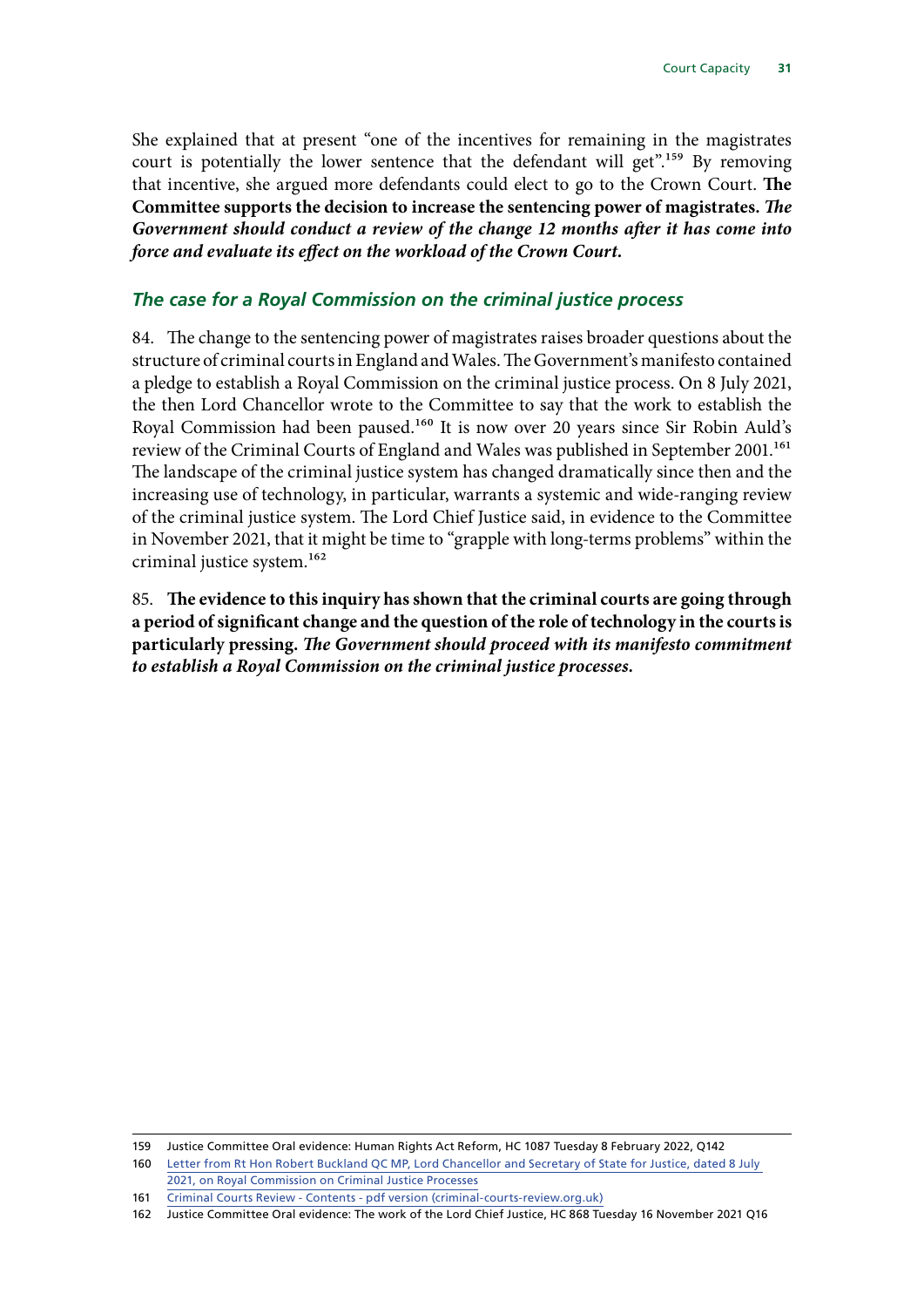# <span id="page-33-0"></span>**4** Civil and family courts

86. The civil and family courts have been profoundly affected by the pandemic and the growing reliance on technology. The dramatic increase in the use of remote hearings since the start of the pandemic has enabled courts to keep the number of outstanding cases under control. However, certain areas face long-term capacity issues. The number of outstanding private law cases in the Family Court has grown substantially and the County Court is yet to be digitised. The court reform programme, which began in September 2016, is designed to bring about significant changes to the way that the civil and family courts operate and make them more efficient and effective.

## **Family Court**

87. The work of the Family Court covers a range of areas, including cases relating to adoption, child protection, divorce, aspects of domestic violence, forced marriage protection, and female genital mutilation protection. The Family Court judiciary comprises of lay magistrates, District Judges, Circuit Judges and High Court Judges. The Court is based on 43 local centres (each presided over by a 'Designated Family Judge') and at the Royal Courts of Justice. The President of the Family Division, Sir Andrew McFarlane, gave us this overview of the work of the Family Court:

> [W]e deal with disputes about children between parents when parents have separated and cannot agree. That is a major part of our work—probably 60,000 to 70,000 cases a year. We deal with domestic abuse. Many of the cases I mentioned in that figure will, unfortunately, have a domestic abuse element in them. Separately, people who want protection with injunctions for domestic abuse come to the Family Court. Separately, we deal with care proceedings when social services take proceedings to bring children into care. Again in round figures, there are about 45,000 cases a year, and some of those go on to adoption.<sup>163</sup>

88. In November 2021, the Lord Chief Justice gave us the following overview of the situation in the Family Court coming out of the pandemic:

> In public family law, essentially care cases, the average time being taken to complete them has extended a little. A good piece of news there is that the volume of care cases coming in has diminished. We think that is largely the result of initiatives proposed by the judiciary and involved local authorities, CAFCASS and others to encourage the issue of public law proceedings only when it is really necessary. By contrast, private law family proceedings—in particular disputes between parents over children—have continued to grow and are causing a good deal of concern.<sup>164</sup>

89. The number of outstanding 'Family–private law' cases (that is cases that are brought by private individuals, generally in connection with divorce or the parents' separation) rose from 51,906 in January 2020 peaking at 85,115 in August 2021, and falling slightly to

<sup>163</sup> Justice Committee Oral evidence: Open justice: court reporting in the digital age, HC 596 Tuesday 11 January 2022 Q1

<sup>164</sup> Justice Committee Oral evidence: The work of the Lord Chief Justice, HC 868 Tuesday 16 November 2021 Q2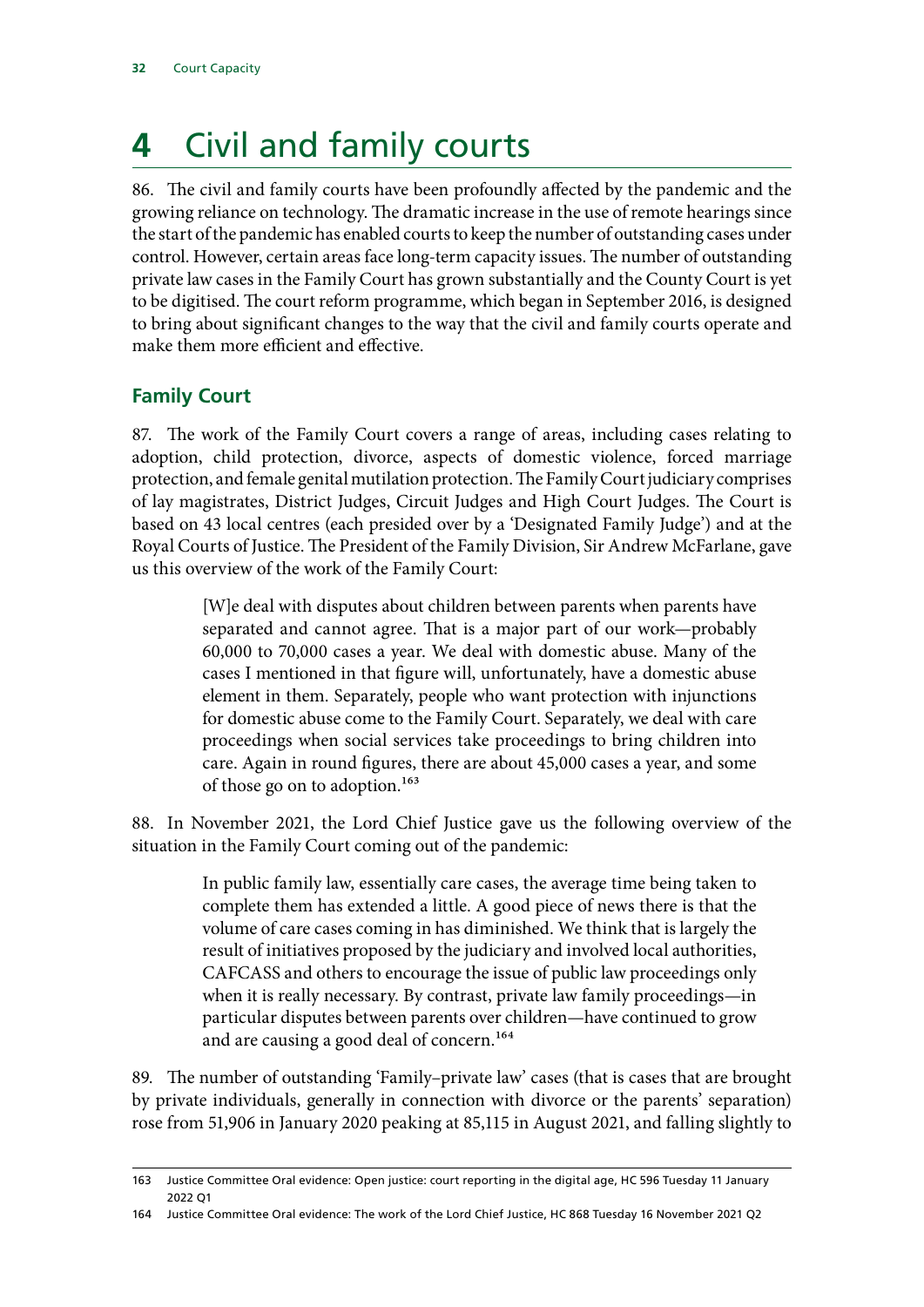83,645 by December 2021. The number of outstanding 'Family public law' cases (that is cases that are brought by local authorities or by the NSPCC) was 18,841 in January 2020, and stood at 21,152 in November 2021.165

90. Care proceedings, in particular, are taking longer, with the average time that a care and supervision case takes to reach first disposal the highest it has been since mid-2012. A case took an average (median) of 40 weeks in July-September 2021, an increase of four weeks on the same time period in 2020 and 10 weeks on the same period in 2019**.** Only 22% of care proceedings were disposed of within the 24-week limit introduced by the Children and Families Act 2014, compared with 41% in same period in 2019.<sup>166</sup> The table below highlights the changes in timeliness across the civil courts.

#### **Table 5: Median time to trial or first definitive disposal (days) at civil courts**



## **Median time to trial or first definitive disposal (days) at**

Source: MoJ [Civil justice statistics quarterly](https://www.gov.uk/government/collections/civil-justice-statistics-quarterly): table 1.5; MoJ [Family Court Statistics Quarterly](https://www.gov.uk/government/collections/family-court-statistics-quarterly), table 10

91. Sir Andrew McFarlane, the President of the Family Division gave this overview of the situation in the Family Court to the Committee in January 2022:

> The pandemic struck. Although the Family Court kept going heroically from day one, working remotely with equipment we were not expecting to use for that, we had to adjourn a lot of cases, so we have a backlog that has grown from the pandemic. Separately, the cases where parents have separated and are in dispute about their children have grown pretty well

165 HMCTS, [HMCTS Management Information - December 2021](https://www.gov.uk/government/collections/hmcts-management-information), table 2, and [January 2021](https://www.gov.uk/government/statistical-data-sets/hmcts-management-information-january-2021)

166 Ibid., table  $8$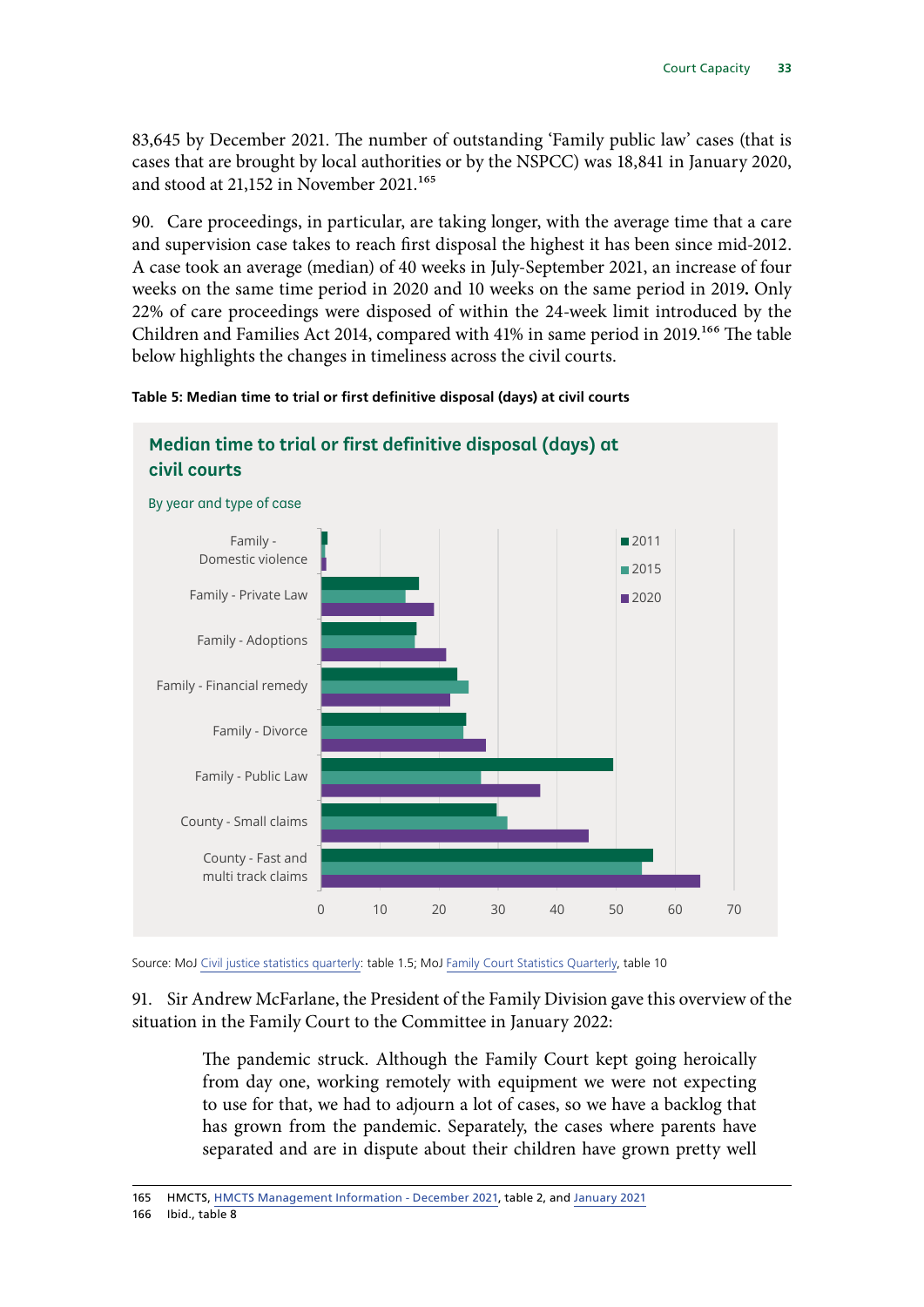year on year. [ … ] There is now a substantial volume of those cases in the system, and again the pandemic has caused us not to be able to address them even as promptly as we were before, so we have to work through a substantial backlog in the system.<sup>167</sup>

92. There have been stark warnings about the situation in the Family Court for some time. The report of the Family Solutions Group, commissioned by the President of the Family Division, *What about me?*, published in November 2020, provided the following summary of the system:

> The 'Family Justice System' is in crisis. This is no exaggeration. The numbers of parents making applications are unmanageable and family courts are stretched beyond limits, with the numbers of applications (often about matters that should never have reached the doors of the court) growing exponentially. The system is recognised as broken and in need of radical reform.

93. As an example of the issues facing the Family Court, James Cartlidge, Parliamentary Under Secretary of State at the Ministry of Justice, told us that the East London Family Court is under particular pressure:

> As a result of the continuing exceptionally high receipts of Private Law work at East London Family Court, along with the continuing pressures on judicial recruitment and Cafcass resource, it has been agreed with the Senior Judiciary that some of this work will initially be heard at Central and West London Family Courts with a longer plan of transferring some of the East London postcodes to these courts to balance the waiting times across the region.<sup>168</sup>

We visited the East London Family Court in February 2022 and spoke to the staff about the extent of the caseload at the court and the measures being taken to hear cases in courtrooms elsewhere in London.

94. The Deputy Prime Minister, Lord Chancellor and Secretary of State for Justice, Dominic Raab, told us that he was looking for solutions to the capacity issues facing the Family Court:

> In the private law courts, broadly the range of safeguarding and domestic abuse cases is somewhere between 50% and 60% of their cases. Inevitably, they need to be heard before a judge because of the issues at stake. I have started to talk to the senior judiciary about this and work up a well thoughtthrough approach. The vast majority of the remainder should not really go to court. It should not be so easy just to say, "We'll go to court." These are sad and sometimes tragic family break-up matters and they often involve children, and we ought to be much, much better at using ADR (alternative dispute resolution) mediation in particular. We need to reconcile the incentives for going both to ADR and to court. Frankly, most of those cases

<sup>167</sup> Justice Committee Oral evidence: Open justice: court reporting in the digital age, HC 596 Tuesday 11 January 2022 Q97

<sup>168</sup> Stephen Timms, Family Courts: Greater London, Question for Ministry of Justice, UIN 96753, tabled on 4 January 2022 answered on 10 January 2022 by James Cartlidge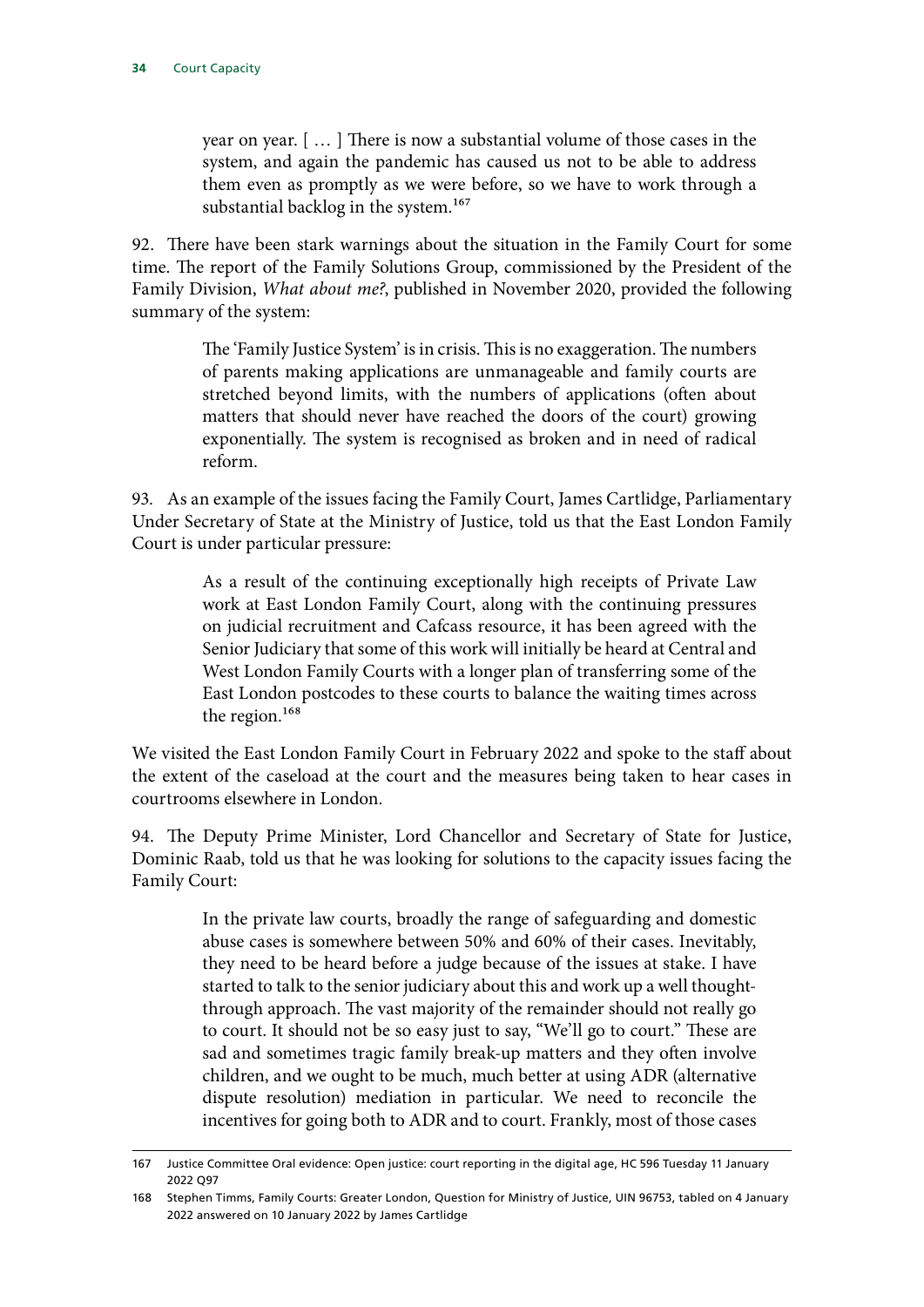should not be going to the family courts. I have been doing this job for only a few months, but I would be in the market for something quite drastic and bold in that area.169

95. **The Committee welcomes the Deputy Prime Minister's willingness to consider bold solutions in family justice. It is an area of the justice system that needs the Government's full attention. Just as with the criminal justice system, it is vital that the ministers responsible for family justice work across Government, for example with the Minister for Children and Families, to develop policies that can help improve the support for separating couples and their children.**

96. In 2020, the Harm Panel's report, *Assessing Risk of Harm to Children and Parents in Private Law Children Cases*, recommended that the basic design principles for private law children's proceedings should be:

- A culture of safety and protection from harm
- An approach which is investigative and problem solving
- Resources which are sufficient and used more productively
- With a more coordinated approach between different parts of the system.<sup>170</sup>

97. The Government's implementation plan in response to the Harm Panel's report set out a number of steps that were being taken to deliver on these basic design principles, including the piloting of the Integrated Domestic Abuse Court pilots.171 A shift to a problem solving and investigative approach would require a major change of approach. As we noted in our Report, *The Future of Legal Aid*, an investigative system could assist the courts in dealing with litigants in person.<sup>172</sup> However, it would have resource implications, particularly for Cafcass, the Children and Family Court Advisory and Support Service, which advises the family courts on what is best for children and has a duty to "safeguard and promote the welfare of children going through the family justice system".173 Cafcass works across private and public family law.174 Jacky Tiotto, chief executive of Cafcass, told us:

> We were witnessing 6% year-on-year rises in private law proceedings, about 4,000 more children in the system, and a family justice system that was really under-resourced. The pandemic has just served to exacerbate all of that. We now have the highest volume of open work that we have ever had in our history: we have about 23% more open active cases than at the start of the pandemic, which equates to about 60,000 children who are in the system now.175

175 [Q420](https://committees.parliament.uk/oralevidence/1878/html/)

<sup>169</sup> Justice Committee Oral evidence: The work of the Ministry of Justice, HC 869 Tuesday 30 November 2021, Q87

<sup>170</sup> Ministry of Justice, Assessing Risk of Harm to Children and Parents in Private Law Children Cases (June 2020) p 9

<sup>171</sup> Ministry of Justice, Assessing Risk of Harm to Children and Parents in Private Law Children Cases Implementation Plan (June 2020)

<sup>172</sup> Justice Committee The Future of Legal Aid Third Report of Session 2021–22, 21 July, para 104

<sup>173</sup> Cafcass, ['About Cafcass](https://www.cafcass.gov.uk/about-cafcass/)', accessed 2 September 2021

<sup>174</sup> It works across three main areas: divorce and separation; care proceedings; and adoption.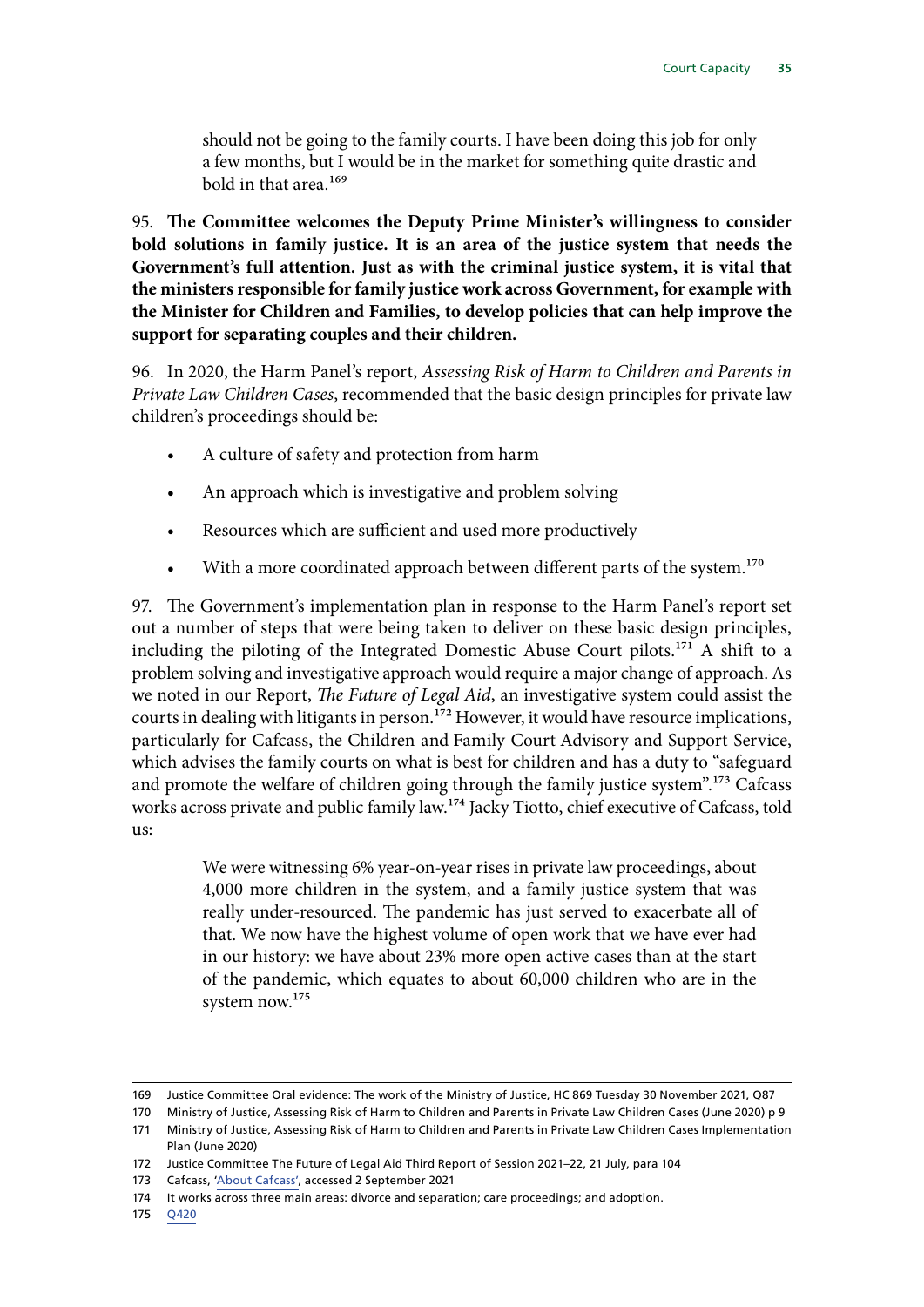<span id="page-37-0"></span>98. Jackie Tiotto told us that this is leading to significant increases in the caseload of Cafcass staff. We heard that cases are open for longer and more were being opened than closed, creating an increase in caseloads, and waiting times.176 **We are concerned by the growing number of cases in the Family Court.** *The Government should develop a Family Justice action plan to address this problem. The action plan should set out how the Government will expand the capacity of the family justice system to deal with the growing number of private family law cases. It should also set a target for reducing the number of outstanding cases by 2025, and for improving the timeliness of cases in the Family Court.*

#### *Mediation*

99. The Government has indicated that it wants to encourage separating couples to use mediation as an alternative to the Family Court. In March 2021 the Government launched the Family Mediation Voucher Scheme, to provide financial support to families using mediation to resolve disputes involving children.<sup>177</sup> The scheme provides eligible families with up to £500 towards the cost of mediation with a mediator authorised by the Family Mediation Council. The scheme has recently been extended and has received £3.3m so far.178 It is running alongside the Ministry of Justice's consultation on Dispute Resolution in England and Wales, which proposes to bring non-adversarial dispute resolution mechanisms, such as mediation, into mainstream use.<sup>179</sup>

100. The think tank Resolution's written evidence highlighted that the existing statutory provision on mediation, which requires an applicant to the court to have already attended an initial meeting with a mediator (known as a Mediation Information and Assessment Meeting (MIAM)), has not succeeded in diverting cases away from the court:

> It is also recognised that, in the absence of a requirement for the respondent also to attend a statutory Mediation Information and Assessment Meeting (MIAM) and a sufficiently robust framework and application, the MIAM has unfortunately not steered families away from court as envisaged. [...] We believe that many parents are potentially uncertain about the purpose of the MIAM and sometimes wrongly think that their only options are mediation or issuing a court application. Mediation is an important and successful dispute resolution process in suitable cases. But the collaborative process, round table negotiations, arbitration (both the children and money schemes) and private FDRs (Financial Dispute Resolution) may be more suitable or alternative options in some cases. Access to a range of information and assessment from a range of suitable professionals at any stage before or during separation, to increase the source point of access and numbers who receive information and are diverted from court, is needed.<sup>180</sup>

101. **The Government's Mediation Voucher Scheme is a welcome development for the capacity of the Family Court. The initial results, with 400 vouchers being used and with 77 percent of cases reaching full or partial agreements, are promising.** *While we* 

<sup>176</sup> [Q430](https://committees.parliament.uk/oralevidence/1878/html/)

<sup>177</sup> Ministry of Justice, Family Mediation Voucher Scheme, 26 March 2021

<sup>178</sup> [Letter from Lord Wolfson, Parliamentary Under-Secretary of State, dated 17 January 2022, on Family Mediation](https://committees.parliament.uk/publications/8629/documents/87507/default/)  [Voucher Scheme extension](https://committees.parliament.uk/publications/8629/documents/87507/default/)

<sup>179</sup> Ministry of Justice, Dispute Resolution in England and Wales: Call for Evidence, 3 August 2021

<sup>180</sup> Resolution [\(COC0017](https://committees.parliament.uk/writtenevidence/11223/html/)) para 9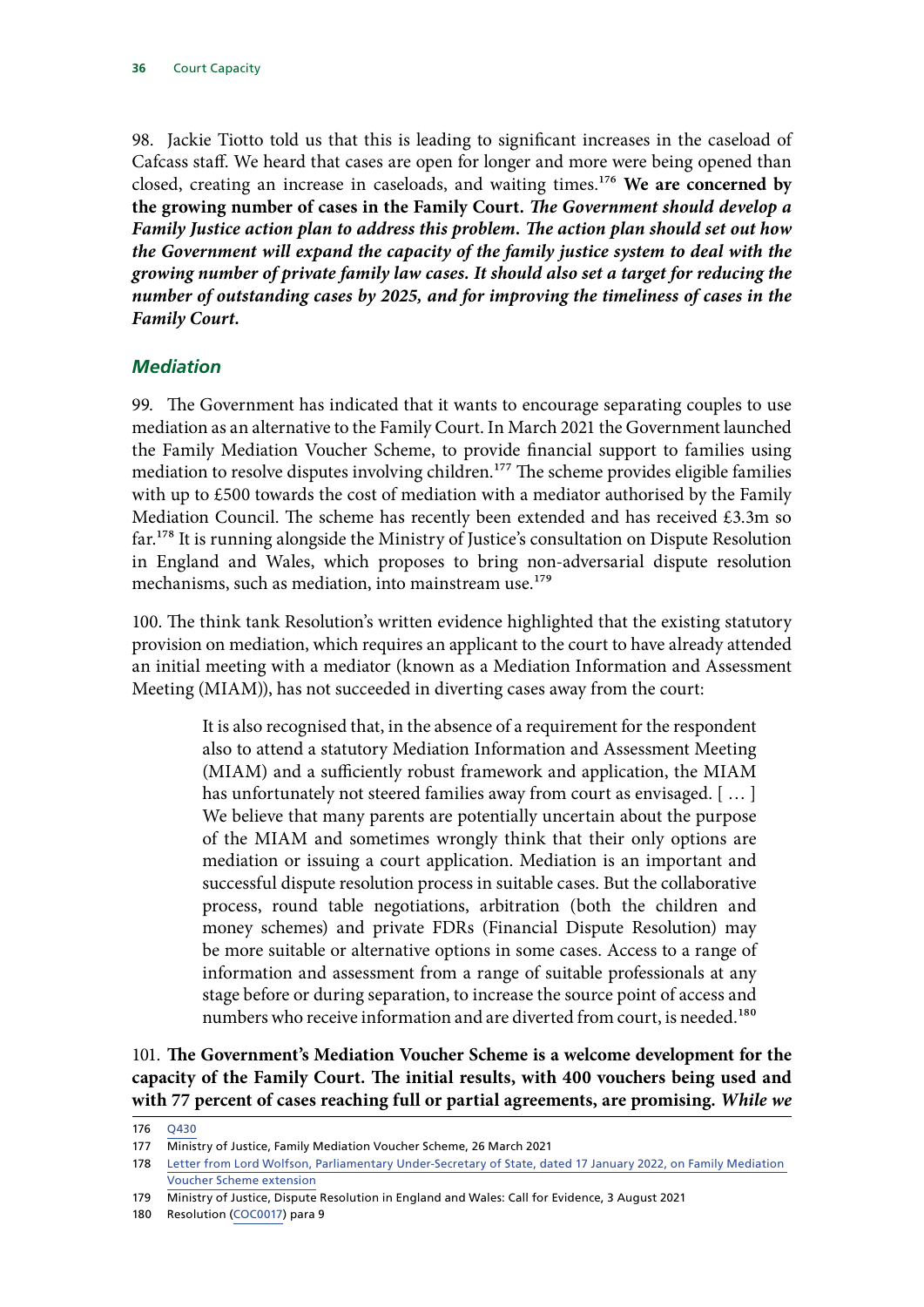<span id="page-38-0"></span>*recognise the value of piloting such approaches, we would encourage the Government to find solutions that can match the scale of the challenge facing the Family Court. We agree with Resolution that the Government needs to ensure that there are a range of options available to separating families.*

#### *Technology in the family court*

102. On our recent visit to East London Family Court, we were struck by the extent to which remote hearings are continuing to be used in family cases. A number of witnesses highlighted concerns over the use of remote hearings for vulnerable witnesses. Dr Byrom, Director of Research and Learning, The Legal Education Foundation, explained that there were issues with children being removed from their parents' care while their parents were participating in the hearing by telephone, and in the mental health tribunal where patients are listening to decisions being made about their care on the telephone of their consultant.<sup>181</sup> The LIPSS Partnership explained that for litigants in person the virtual process can also be distressing and disorientating:

> With no legal background and limited knowledge of court processes, litigants in person are often overwhelmed when trying to advocate for themselves during a hearing, experiencing distress over terminology and etiquette, and confusion over potential consequences or remedies available. The lack of visual cues in remote hearings can exacerbate this, and litigants in person have repeatedly reported feeling ignored and/or unsure of when it is appropriate to speak.<sup>182</sup>

There was also unease about how participants in proceedings may have taken part, including on shared phones, in public locations, with children present, and in some cases, lacking the technology or knowledge to access the hearing at all.<sup>183</sup>

103. The Evaluation of Remote Hearing during the Covid-19 pandemic by the Ministry of Justice has found that 86% of public users in the Family Court attended via a remote hearing.<sup>184</sup> The Evaluation contains a number of important findings on the use of remote hearings in the Family Court:

- A higher proportion of judiciary sitting in civil and family courts (45%) considered remote hearings to be substantially longer than in-person hearings compared to other jurisdictions (25%-27%).<sup>185</sup>
- Judges sitting in civil and family proceedings were more likely to consider that remote hearings take substantially longer to prepare for (43%) compared to those in other jurisdictions (15–17%).
- Judges sitting in civil and family proceedings were more likely to report circulation of material/evidence during the hearing as a major problem (45% compared to 19%-39% in other jurisdictions).

<sup>181</sup> [Q133](https://committees.parliament.uk/oralevidence/1595/html/)

<sup>182</sup> LIPSS Partnership ([COC0067\)](https://committees.parliament.uk/writtenevidence/25619/html/)

<sup>183</sup> [Q64](https://committees.parliament.uk/oralevidence/1518/html/) [Beverley Higgs]; [Q133](https://committees.parliament.uk/oralevidence/1595/html/) [Dr Byrom]; [Q345](https://committees.parliament.uk/oralevidence/1774/html/) [Jodie Blackstock]; Just Fair [\(COC0009](https://committees.parliament.uk/writtenevidence/11058/html/)) para 21

<sup>184</sup> HMCTS, Evaluation of remote hearings during the COVID 19 pandemic Research report, December 2021 p 25

<sup>185</sup> HMCTS, Evaluation of remote hearings during the COVID 19 pandemic Research report, December 2021 p 32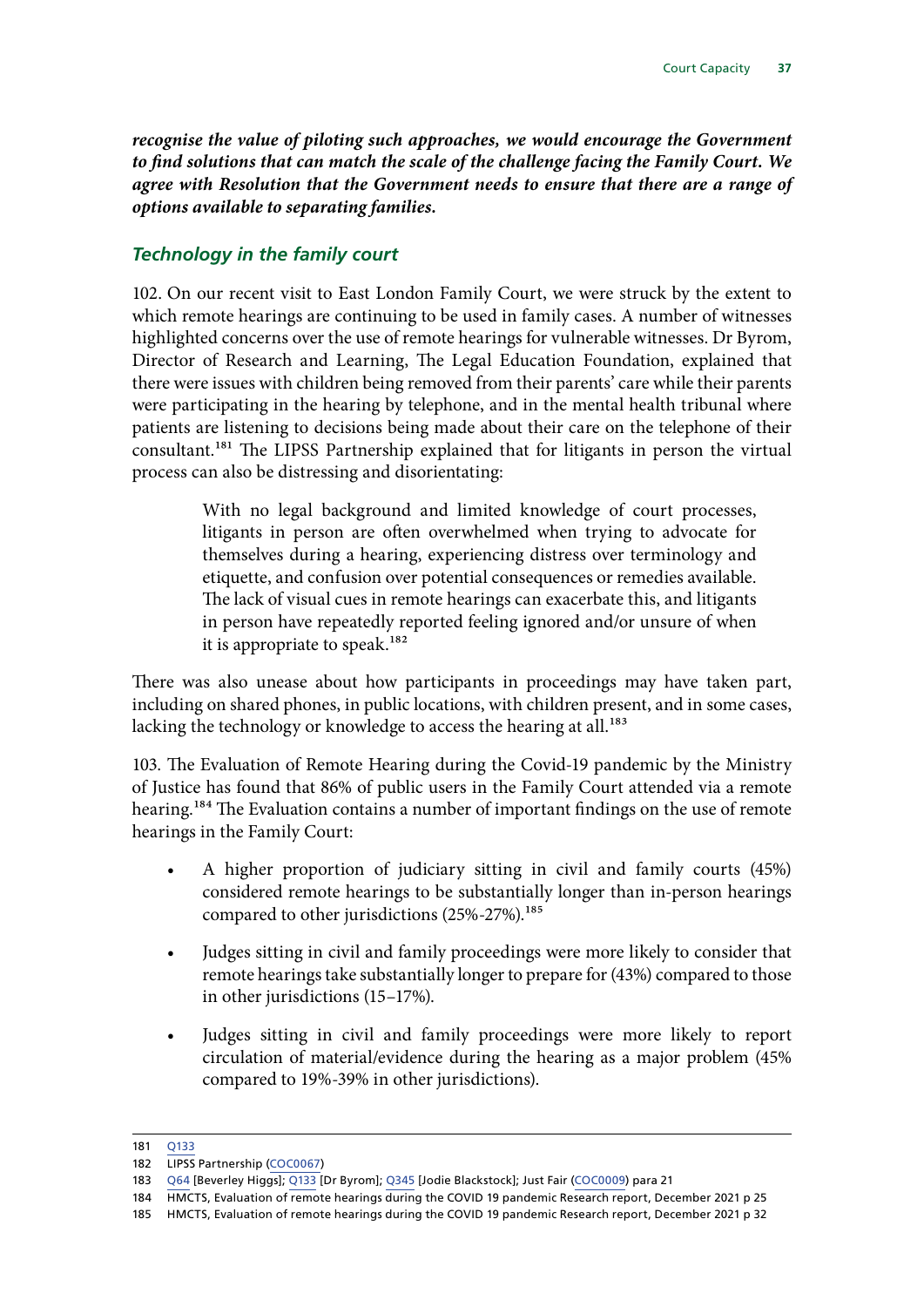- <span id="page-39-0"></span>• Judges sitting in civil and family proceedings were more likely to report impacts on health and wellbeing (74% compared to 47%-55% in other jurisdictions).
- Judicial respondents sitting in civil and family proceedings were more likely to consider there was a difference in public users' attitudes or behaviour in remote hearings (81% compared to 54%-64% in other jurisdictions).

104. **We are concerned that the current approach to remote hearings in the Family Court is having a negative effect both on court capacity but also on the quality of the justice itself. Whilst we note that a significant proportion of users are said to prefer remote hearings, the interest of justice should be placed above what is most convenient to users of the court.**

## **County Court**

105. The Lord Chief Justice told us that County Court receipts remain lower than the precovid baseline.186 In October to December 2021, County Court claims were down 21% on the same period in 2019, to 379,000.<sup>187</sup> The latest Civil Justice Statistics suggest that the time taken from claim to hearing in the County Court has increased. The mean time taken for small claims and multi/fast track claims to go to trial was 51.4 weeks and 74.0 weeks on average between October to December 2021, which was 14.3 weeks longer and 13.0 weeks longer than the same period in 2019 respectively.<sup>188</sup>

106. The longest waiting times were in county courts in London, where small claims took an average of 71.4 weeks to reach trial and multi/fast track claims took 90.6 weeks. This was followed by the East of England where small claims took 66.5 weeks and multi/fast track claims 89.4 weeks, on average.<sup>189</sup> The courts with the longest delays were mostly in outer London (Bromley, Romford, Uxbridge, and Croydon) and Essex (Basildon and Chelmsford). Small claims closed in Q4 2021 at Bromley County Court took 113 weeks to reach trial/hearing, compared with 69 weeks in 2019 and 32 weeks (around the national average at the time) in 2017. The average by region/nation at the end of 2021 is shown in the table below.

188 Ibid.

<sup>186</sup> Justice Committee Oral evidence: The work of the Lord Chief Justice, HC 868 Tuesday 16 November 2021 Q28

<sup>187</sup> Ministry of Justice, Civil justice statistics quarterly: October to December 2021 3 March 2022

<sup>189</sup> Ibid., 'Timeliness' tool, in the Civil Justice and Judicial Review data zip files.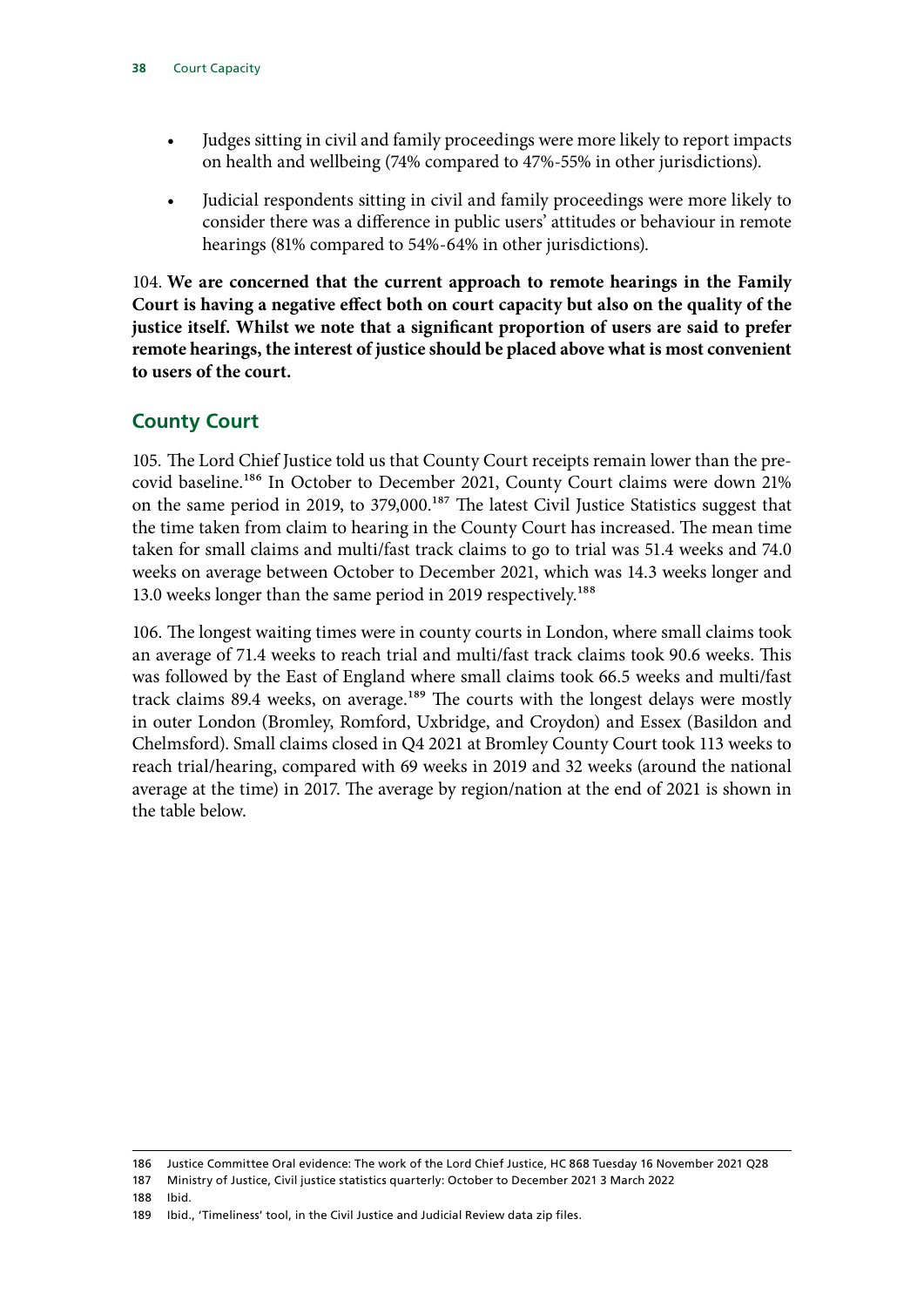**Table 6: Average time between issue and trial/ hearing (weeks) at county courts, by region**

## **Average time between issue and trial/ hearing (weeks) at county courts, by region**

October-December 2021

| Region/ nation           | Small claims | Fast and multi track trials |
|--------------------------|--------------|-----------------------------|
| London                   | 71.4         | 90.6                        |
| East of England          | 66.5         | 89.4                        |
| South East               | 54.5         | 77.6                        |
| North West               | 40.5         | 77.3                        |
| East Midlands            | 46.6         | 72.8                        |
| West Midlands            | 49.1         | 70.8                        |
| North East               | 38.6         | 66.8                        |
| South West               | 39.3         | 63.4                        |
| Yorkshire and The Humber | 39.5         | 63.1                        |
| Wales                    | 35.5         | 60.3                        |
| <b>England and Wales</b> | 51.4         | 74.0                        |

Source: Ministry of Justice, [Civil justice statistics quarterly: October to December 2021](https://www.gov.uk/government/collections/civil-justice-statistics-quarterly), 3 March 2022, Ibid., 'Timeliness' tool, in the Civil Justice and Judicial Review data zip files.

Notes: The published statistics refer to 'average' without specifying if this is median or mean. Regional averages are the average of the court-level averages within a region; they are not weighted for the number of cases at each court and should be taken as rough estimates.

107. Derek Sweeting, the then Chair of the Bar Council, explained that during the pandemic, the county courts, when compared with the other civil courts, "were not equipped to go remote quickly".<sup>190</sup> Dr Byrom also emphasised that there was a need to invest in improving the technology and infrastructure available to judges at County Court.<sup>191</sup> The Personal Injuries Bar Association set out that waiting times for final hearings in the County Court were lengthening and that this was resulting in injured claimants waiting excessive periods to be compensated.<sup>192</sup> The Personal Injuries Bar Association also said that "County Courts appear to struggle to deal with the increased demands that remote digital working makes of staff".<sup>193</sup>

108. The Lord Chief Justice, Lord Burnett, explained to us that the limited data available on the County Court makes analysis of capacity very difficult.<sup>194</sup> As Lord Burnett explained: "it ought to be possible for me to say with confidence how many cases are waiting to be disposed of in the County Court, how long they are taking and all the rest of it, but that is not possible because, as so much is still not digitised, the data is very poor".<sup>195</sup> In November 2020, Lord Burnett outlined his concerns on the digital capacity of the County Court:

<sup>190</sup> [Q67](https://committees.parliament.uk/oralevidence/1518/html/)

<sup>191</sup> [Q155](https://committees.parliament.uk/oralevidence/1595/html/)

<sup>192</sup> Personal Injuries Bar Association ([COC0028](https://committees.parliament.uk/writtenevidence/11950/html/))

<sup>193</sup> Personal Injuries Bar Association ([COC0028](https://committees.parliament.uk/writtenevidence/11950/html/))

<sup>194</sup> Justice Committee Oral evidence: The work of the Lord Chief Justice, HC 868 Tuesday 16 November 2021 Q28

<sup>195</sup> Justice Committee Oral evidence: The work of the Lord Chief Justice, HC 868 Tuesday 16 November 2021 Q28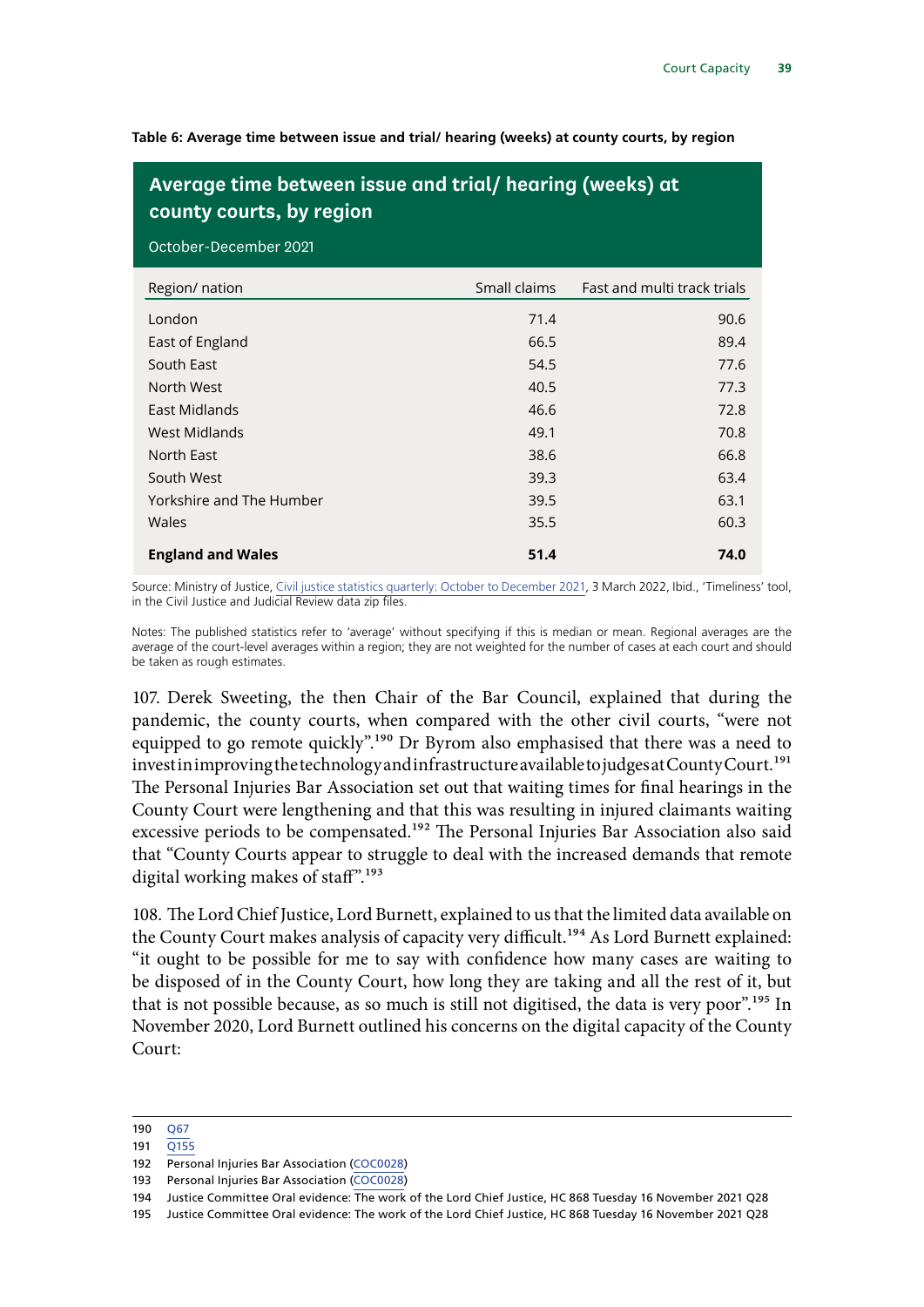What is most striking about the County Court is the fact that it is still an entirely paper-based court. There is no digital filing of documents in the County Court. During the course of the response to the pandemic, we have seen that the courts that are well advanced in the modernisation programme have fared better. I am referring to those that had the video technology and those that are digitised. The County Court is not digitised. This situation flows into the modernisation and reform programme, which has been running now for four years. It is absolutely critical that it is seen through to its conclusion, not only in the County Courts but in the Family Court, where digitisation is just beginning to roll out. To my mind it is unimaginable that we could contemplate, in the third decade of the 21st century, a court that does more than 90% of the civil work in this country relying on people filling out long forms, putting them in envelopes and sending them in. It is unthinkable.<sup>196</sup>

109. As an example of the issues caused by the lack of data, we asked the Lord Chief Justice and the Ministry of Justice if there was any data available on the reasons that cases are taken out of the list at short notice.<sup>197</sup> We were told by HMCTS that the current case management system does not capture this information.<sup>198</sup> The Government recognises the problem and told us that the new case management system, Core Case Data, will remedy the situation.

110. Lord Wolfson, the then Minister responsible for civil justice, told us that we need to reimagine civil justice for the future. He also stressed the need for "revolutionary" changes to adapt the County Court "to computer, to online and to AI".199 **We welcome the Government's ambition to improve the use of digital technology in the County Courts.** *We would ask the Government to confirm the timeline for the rollout of Core Case Data. Once the data is available, the Government should also publish local civil justice scorecards to enhance the transparency of timeliness in the civil and family courts.*

111. **The County Court is vital to access to justice in England and Wales. The public relies on it to resolve disputes and vindicate their rights. As such, the significant increase in delays in certain cases in the County Court is concerning.** *It is imperative that the Government provides the resources to ensure that the County Court has the capacity to deal with cases in a timely fashion. The Government should set out what steps it is taking to reduce delays in the County Court and to improve the judicial, physical, digital and staff capacity of the County Court.*

## *Judicial resources in the civil and family courts*

112. Over this inquiry we heard repeated concerns over judicial capacity in a range of civil jurisdictions. Jane Russell, an Employment and Equality Law Barrister who represented the Employment Law Bar Association told us that the Employment Tribunal lacks employment judges.<sup>200</sup> Similarly, Kevin Sadler told us that HMCTS has "particular challenges with

<sup>196</sup> Justice Committee Oral evidence: The work of the Lord Chief Justice, HC 226 Tuesday 10 November 2020 Q30

<sup>197</sup> Justice Committee Oral evidence: The work of the Lord Chief Justice, HC 868 Tuesday 16 November 2021 Q23

<sup>198</sup> [Letter from Amy Caldwell-Nichols, Deputy Director, Head of Insights & Analysis, HMCTS, Dated 31 January 2022,](https://committees.parliament.uk/publications/8824/documents/89072/default/)  [on statistics on listing practices in the county courts](https://committees.parliament.uk/publications/8824/documents/89072/default/) ; [Letter from Amy Caldwell-Nichols, Deputy Director, Head](https://committees.parliament.uk/publications/9316/documents/160513/default/)  [of Insights and Analysis, HMCTS, dated 7 March, on statistics on listing practices in the county courts](https://committees.parliament.uk/publications/9316/documents/160513/default/)

<sup>199</sup> [Q527](https://committees.parliament.uk/oralevidence/1967/html/)

<sup>200</sup> [Q292](https://committees.parliament.uk/oralevidence/1734/html/)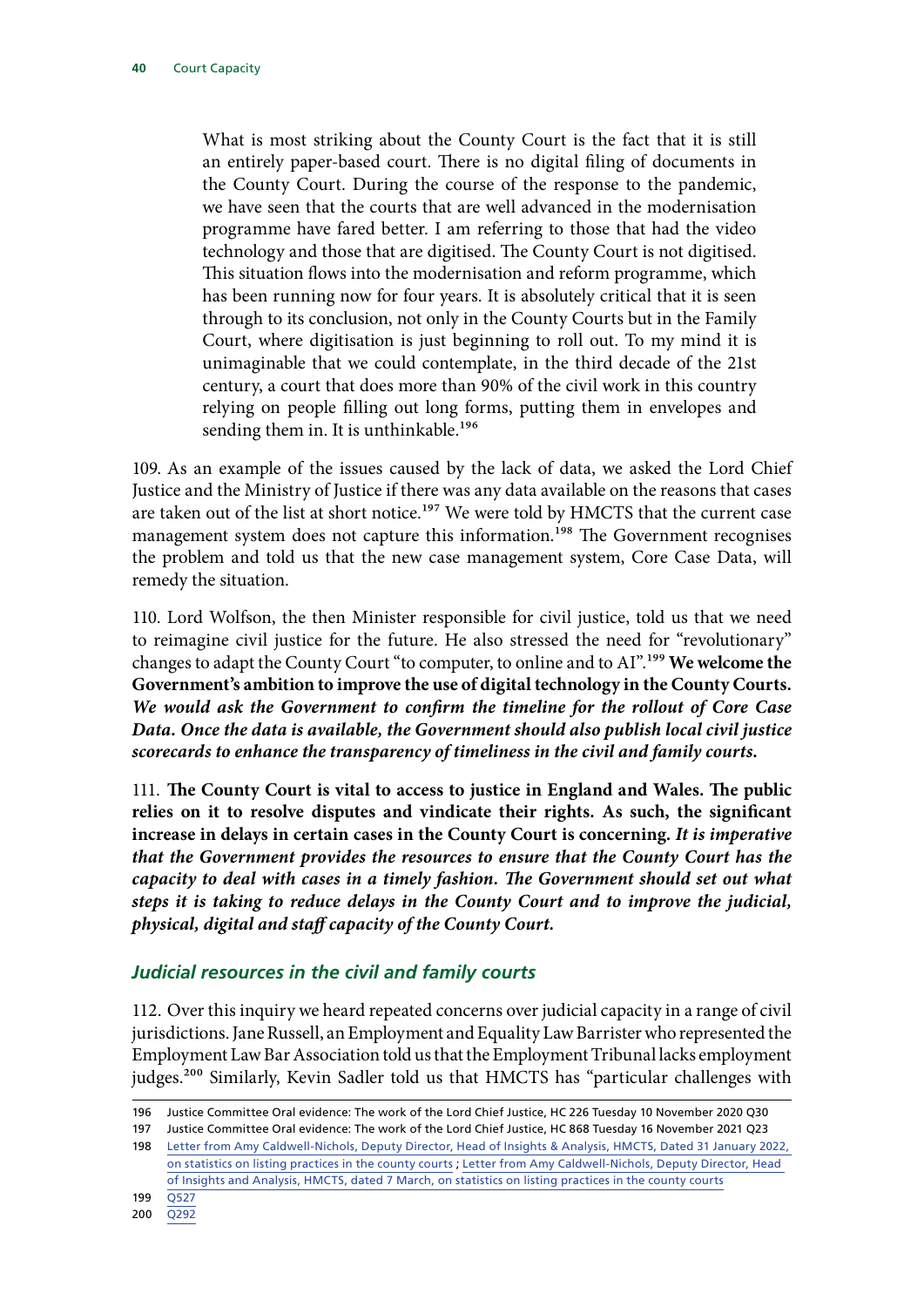<span id="page-42-0"></span>district judges to support civil and family work."<sup>201</sup> In November 2020, the Lord Chief Justice told us that the District-bench, which alongside the deputies, is the main judicial resource for the County Court and the Family Courts, is "well under-strength" and the last two recruitment competitions did not recruit sufficient judges to meet need, although over 400 deputy district judges (part-time fee-paid judges), had been recruited in 2019 and 2020. He said that the deputies would need to be encouraged to sit for more sitting days than they are committed to in order to deal with the cases in the system, but warned that this lack of judicial resource could well adversely impact capacity.<sup>202</sup>

113. In November 2021, the Lord Chief Justice reiterated his concerns over the recruitment of district judges:

> Last year, the shortfall in the recruitment of district judges, who provide the backbone of the county court, was very substantial indeed. There is a district judge competition running at the moment where the complement sought is 100 new judges. Whether the JAC will have 100 candidates to recommend for appointment we have to wait and see. There have been some real problems in recruiting district judges of late.<sup>203</sup>

Lord Burnett explained that the quality of the estate and the digital capacity of the courts was having an effect on recruitment of district judges:

> One of the things that worries me is that the district bench is disproportionately located in courts that are not very good. One has to be realistic about this. We are trying to recruit successful lawyers, solicitors and barristers, who will not have spent the last 10, 15 or 20 years of their lives in buildings where the heating or the air-conditioning might not work, the roof leaks, the loos leak and so on. Although that is not the universal picture—I am not suggesting it is—it is too common a picture. People coming from the legal profession are used to working in environments where the IT works, where there is appropriate staff support and so on. This is one of the consequences of the degradation in the funding of the system that we have seen over many years. The environment in which people are expected to work in many places is just not good enough.<sup>204</sup>

Lord Burnett also added that the nature of the workload, with more family work than civil work, was having an effect on recruitment.

114. **To enhance the capacity of the civil and family courts, it is vital to address each of the core elements of court capacity: judicial, staff, digital and physical. As the Lord Chief Justice explained, digital and physical capacity have a significant bearing on the ability to recruit judges and expand judicial capacity.**

<sup>201</sup> [Q488](https://committees.parliament.uk/oralevidence/1967/html/)

<sup>202</sup> Lord Chief Justice of England and Wales ([COC0058](https://committees.parliament.uk/writtenevidence/14840/html/)) paras 10–11

<sup>203</sup> Justice Committee Oral evidence: The work of the Lord Chief Justice, HC 868 Tuesday 16 November 2021 Q30

<sup>204</sup> Justice Committee Oral evidence: The work of the Lord Chief Justice, HC 868 Tuesday 16 November 2021 Q31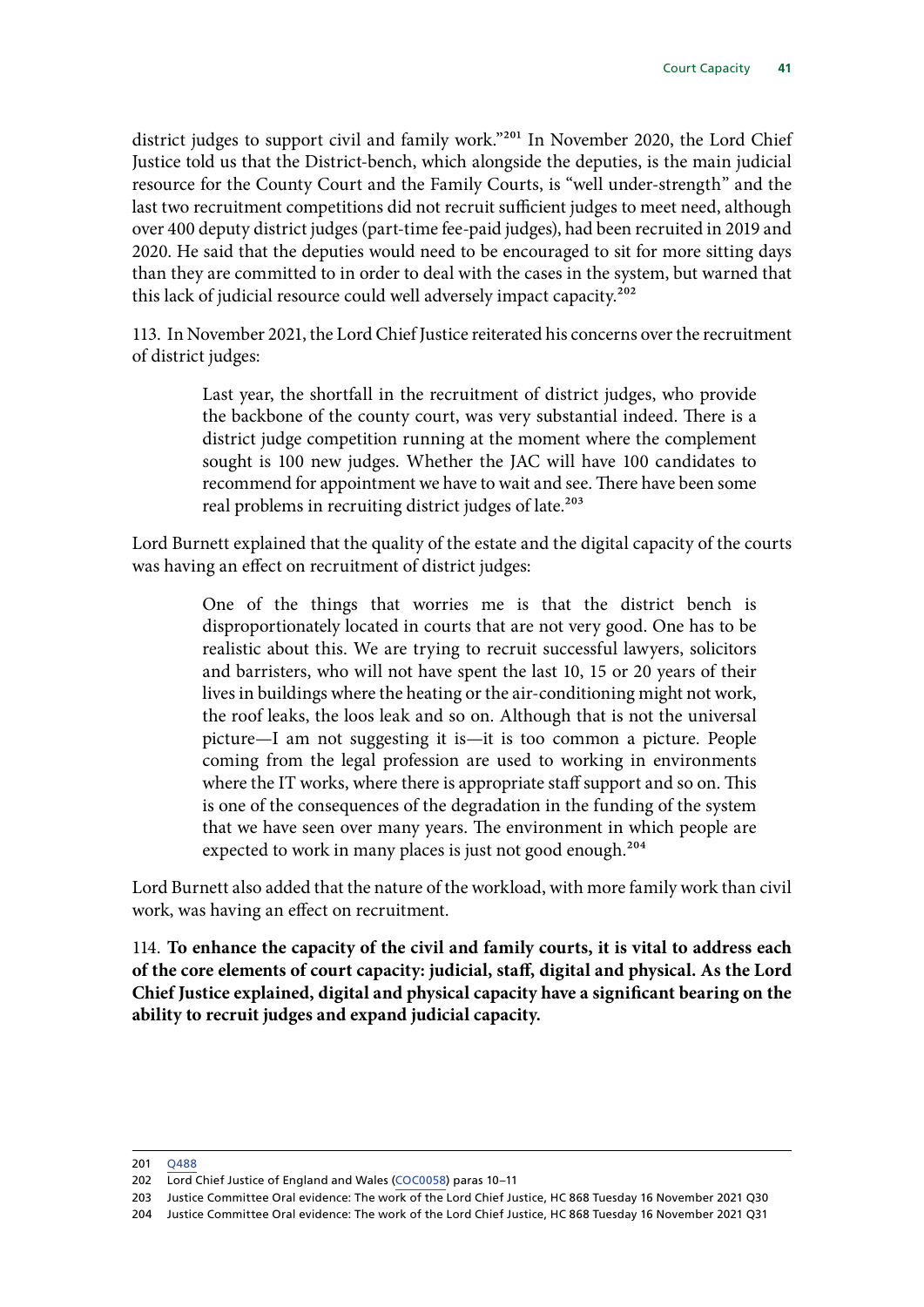# Conclusions and recommendations

#### Enhancing court capacity

#### Physical capacity

- 1. HMCTS deserve praise for delivering the Nightingale Court project. The project made a major contribution to increasing the capacity of the courts during the pandemic. (Paragraph 10)
- 2. The maintenance backlog in the court estate is a serious problem. While there are some good court buildings, far too many are in a poor condition. This is having a negative effect on other elements of court capacity and, if not addressed, risks undermining the delivery of the high-quality justice system which this country expects. (Paragraph 14)
- 3. The Government should develop and deliver a comprehensive plan to improve the quality of the court estate, which is funded on a multi-year basis. The plan should identify solutions for delivering essential maintenance without reducing physical capacity. It should also set out a long-term strategy for improving the court estate so that it provides a proper and acceptable environment for all its users. The Government has shown through the use of Nightingale Courts that temporary courtrooms can be made operational if required and, if necessary, this model should be used to enable permanent buildings to undergo essential work. (Paragraph 15)

## Digital Capacity

- 4. We recommend that the Ministry of Justice publish an update on the progress made on each project within the HMCTS court reform programme and, in particular, the date by which the programme is expected to complete and its anticipated final cost. (Paragraph 17)
- 5. The Ministry of Justice and HMCTS have missed opportunities to swiftly deliver an ambitious court reform programme. Many of the problems that we heard about during our inquiry and continue to hear about, could have been avoided if better data collection had been built into the system much earlier. We recognise that the MoJ and HMCTS are taking steps to improve the data situation. However, we would stress that the level of improvement required will need a sustained focus and significant investment. (Paragraph 22)
- 6. Improving the quality of data in the justice system will help the MoJ to determine whether the courts have the capacity they need to deal with cases in a timely fashion. The Government needs to have access to high-quality data in order to be able predict how the number of cases are likely to change and to be able to analyse the ability of the courts to process cases. (Paragraph 23)
- 7. The Ministry of Justice must ensure that it ring-fences funding from Spending Review 2021 to expedite work to deliver on its commitments to improve data, as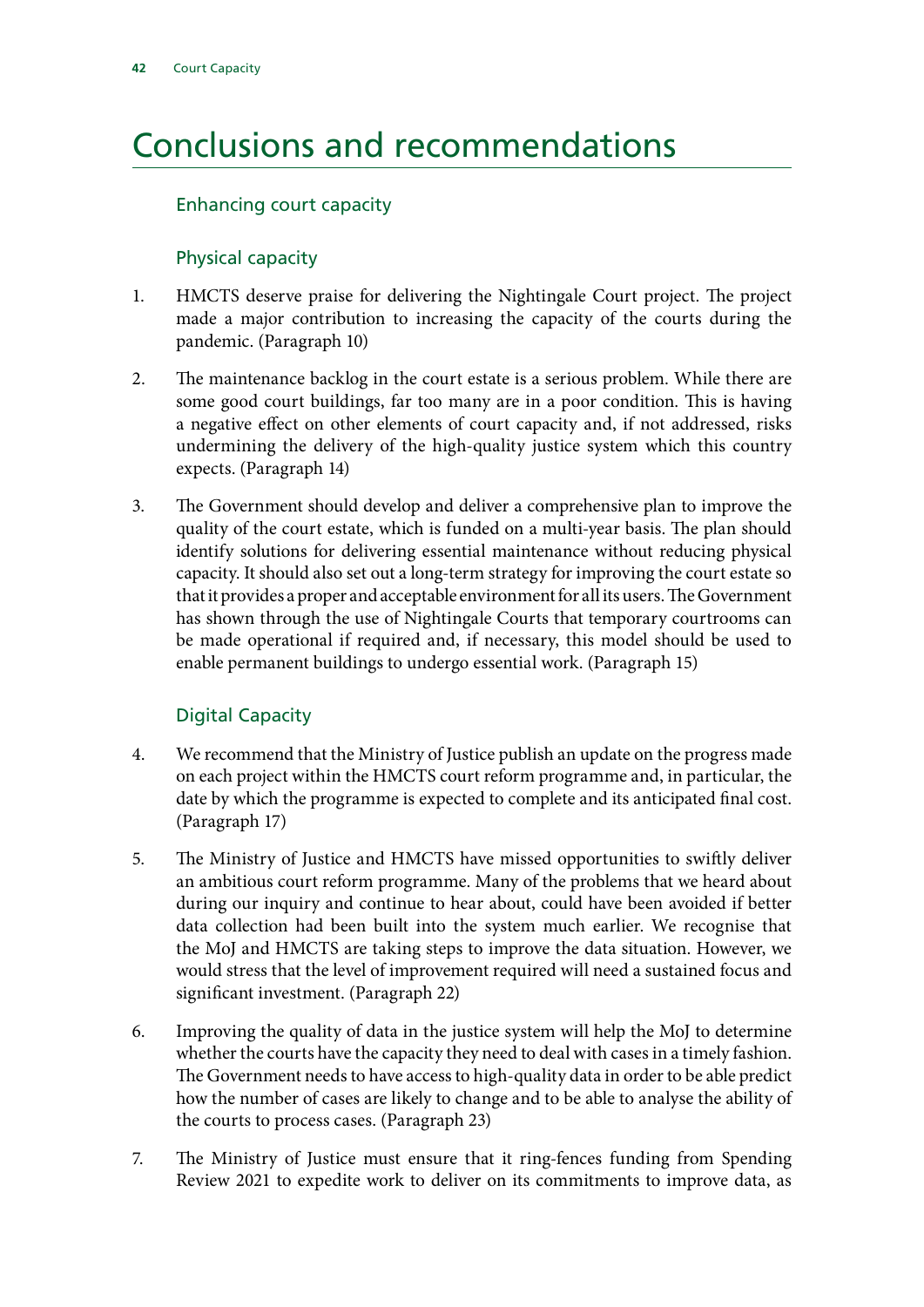<span id="page-44-0"></span>well as allocating funding for this work as part of Spending Review 2022. In so doing, the MoJ should publish a detailed timetable for implementation to ensure it is accountable for progress. (Paragraph 24)

#### Judicial capacity and HMCTS staff capacity

- 8. When the number of staff and judges falls more sharply than the overall caseload, there are bound to be capacity issues in the courts. Even if the number of cases falls more quickly than the number of staff, reducing judicial and staff capacity creates a risk when there is always a possibility that the number of cases will increase again. As discussed later in this Report, at present, judicial capacity is the most pressing constraint on the capacity of the courts. (Paragraph 28)
- 9. The Government, the Judiciary and the Judicial Appointments Commission should work closely together to address the challenges in recruiting judges in those areas where there is the greatest need for increased capacity. In relation to the pay of HMCTS staff, the Government needs to ensure that pay levels keep up with those for equivalent roles in other departments. (Paragraph 29)

#### Evaluating court capacity

- 10. The Government also argued that the inspection provided by the existing criminal justice inspectorates and the National Audit Office was sufficient. We do not believe that this argument has stood the test of time. (Paragraph 32)
- 11. We are concerned that at present there is a significant gap within the inspection regime in the justice system. For example, there is no inspectorate that covers the civil and family courts. Nor is there one in respect of Coroners' Courts—indeed, our Report on the Coroner Service recommended that the Ministry of Justice should establish a dedicated Coroner Service inspectorate. A new courts' inspectorate could also inspect Coroners' Courts. Any courts' inspectorate would have to respect judicial independence by focusing on the administration of the courts as opposed to substantive judicial decisions. It would also need to learn the lessons from the limitations of the Her Majesty's Inspectorate of Court Administration. (Paragraph 34)
- 12. A Courts' Inspectorate, which is independent from Government, could make a substantial difference to the accountability and transparency of the justice system. It could use inspections and the promised improvements to the quality of the data to make recommendations that can inform policy and guidance in both criminal and civil justice. An inspectorate could also help to monitor the use of technology in the courts. Accordingly, we recommend that the Government re-establish a Courts' Inspectorate with updated and broadened terms of reference. (Paragraph 35)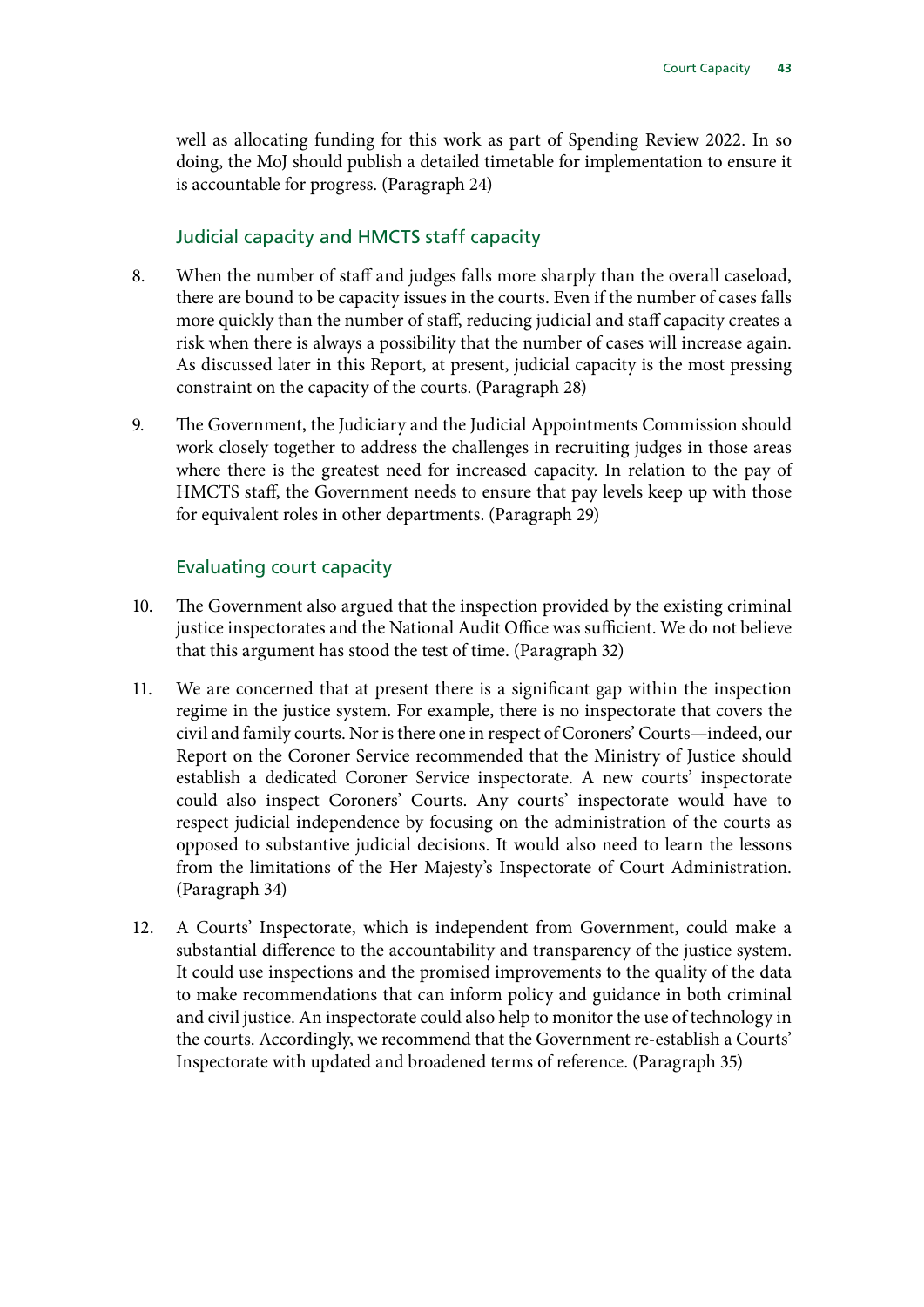## The criminal courts

#### The Crown Court

- 13. The recovery in the Crown Court will depend on the ability of the courts to dispose of a significantly higher average number of trials each month. While we recognise the difficulties of setting prescriptive targets. While we recognise the difficulties of setting prescriptive targets, the Government should set out the number of Crown Court trials that will need to be disposed of each month in order to deliver the reduction in the number of outstanding cases to reach its target of 53,000 by March 2025, and complement this with a detailed roadmap for achieving this. (Paragraph 43)
- 14. The current situation on timeliness in the Crown Court is causing significant injustice. The pandemic has made the situation worse, but the factors responsible for increased delays over the past decade are deep-rooted. A long-term approach to investment in the capacity of the Crown Court and the wider criminal justice system is required to improve the situation on timeliness. (Paragraph 50)

#### Timeliness in the Crown Court

15. The Committee welcomes the publication of criminal justice scorecards. We recommend that the Government builds on these scorecards by setting itself targets to improve timeliness across the criminal justice system. The Government should also set timeliness targets for the average time taken from offence recorded to ultimate conclusion for specific offences, such as rape. (Paragraph 52)

## Sitting days in the Crown Court

16. Whilst we welcome the opportunity to view the MoJ's forecasting models, we recommend that the Government routinely publishes its models and publishes a detailed recovery plan that sets out how it plans to meet its target of reducing the number of outstanding cases to 53,000 by March 2025. We believe that this target is not ambitious enough to build the capacity of the Crown Court in the long-term. Reducing delays in the long-term will require a sustained increase in the resourcing of the Crown Court. The Government should therefore also set targets for increasing the physical, judicial and staff capacity of the Crown Court in order to be able to deliver at least 110,000 sitting days a year for the next five years. (Paragraph 56)

#### Judicial capacity in the Crown Court

17. We share the view of the judiciary and the MoJ that judicial capacity is, at present, the most pressing constraint in the courts system. We welcome the Government's plans to recruit more judges. The Government should learn the lesson from past decisions that have led to a reduction in judicial capacity. Increasing the number of judges is a difficult task which requires a long-term approach and a sustained focus. The MoJ should produce a detailed plan on how it intends to increase the number of judges in the Crown Court in the long-term. (Paragraph 59)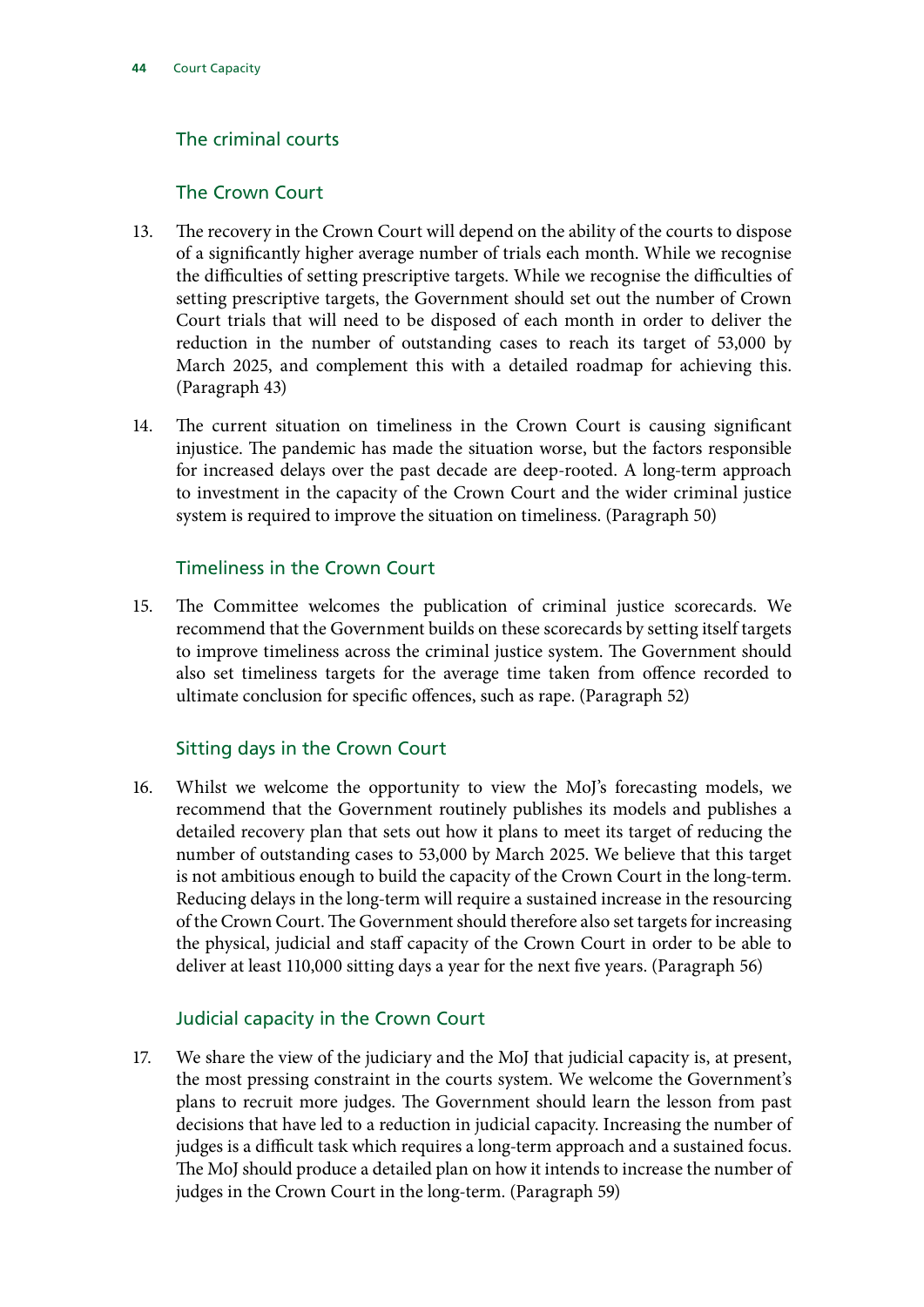#### Physical capacity in the Crown Court

- 18. We welcome the Government's announcement of the lease extension for a number of the Nightingale Courts. The Government should now set out its policy on the future use of supplementary venues to support the work of the Crown Court. It should also produce a comprehensive evaluation of the Nightingale Courts, and ensure that the lessons learned from their establishment and operation are taken forward. (Paragraph 62)
- 19. The Committee welcomes the creation of super-courtrooms and commends HMCTS for their work in getting them up and running during the pandemic. The Government should set out how many more super-courtrooms will be provided by 2025. (Paragraph 64)

#### Technological capacity in the Crown Court

- 20. The Committee recognises the advantages for advocates to attend remotely; however, it is important to recognise that in Crown Court cases dealing with the most serious cases, it will often be in the interests of justice for advocates to attend in person. (Paragraph 66)
- 21. The rollout and expansion of section 28 of the Youth Justice and Criminal Evidence Act 1999, which allows pre-recording of evidence and cross-examination for children and vulnerable witnesses, is an important step in improving the experience of these witnesses in the criminal justice system. However, it is vital that a thorough review of the practical and procedural implications of the use of section 28 is undertaken before there is any further expansion of its use. (Paragraph 69)

#### Listing in the Crown Court

22. There is more that can be done to make listing more transparent and effective, for example by distinguishing between listing decisions based on court capacity and those based on case progression. The development of local justice scorecards will help to identify where delays are particularly acute. In terms of effectiveness, national level guidance on listing certain types of cases, such as that produced by the Lord Chief Justice on remote attendance, would be valuable. The Government should make a contribution to improving listing through policy initiatives, such as the establishment of specialist rape courts and guidance on the use of section 28 evidence. (Paragraph 74)

#### The magistrates' courts: video hearings

23. The use of video remand hearings in magistrates courts highlights the importance of coordination across the criminal justice system on the use technology within the criminal courts. In the long-term, the MoJ should use research on remote hearings, such as the Evaluation of remote hearings during the Covid-19 pandemic, to develop guidance and policies on when video hearings should be used in the magistrates' courts. (Paragraph 78)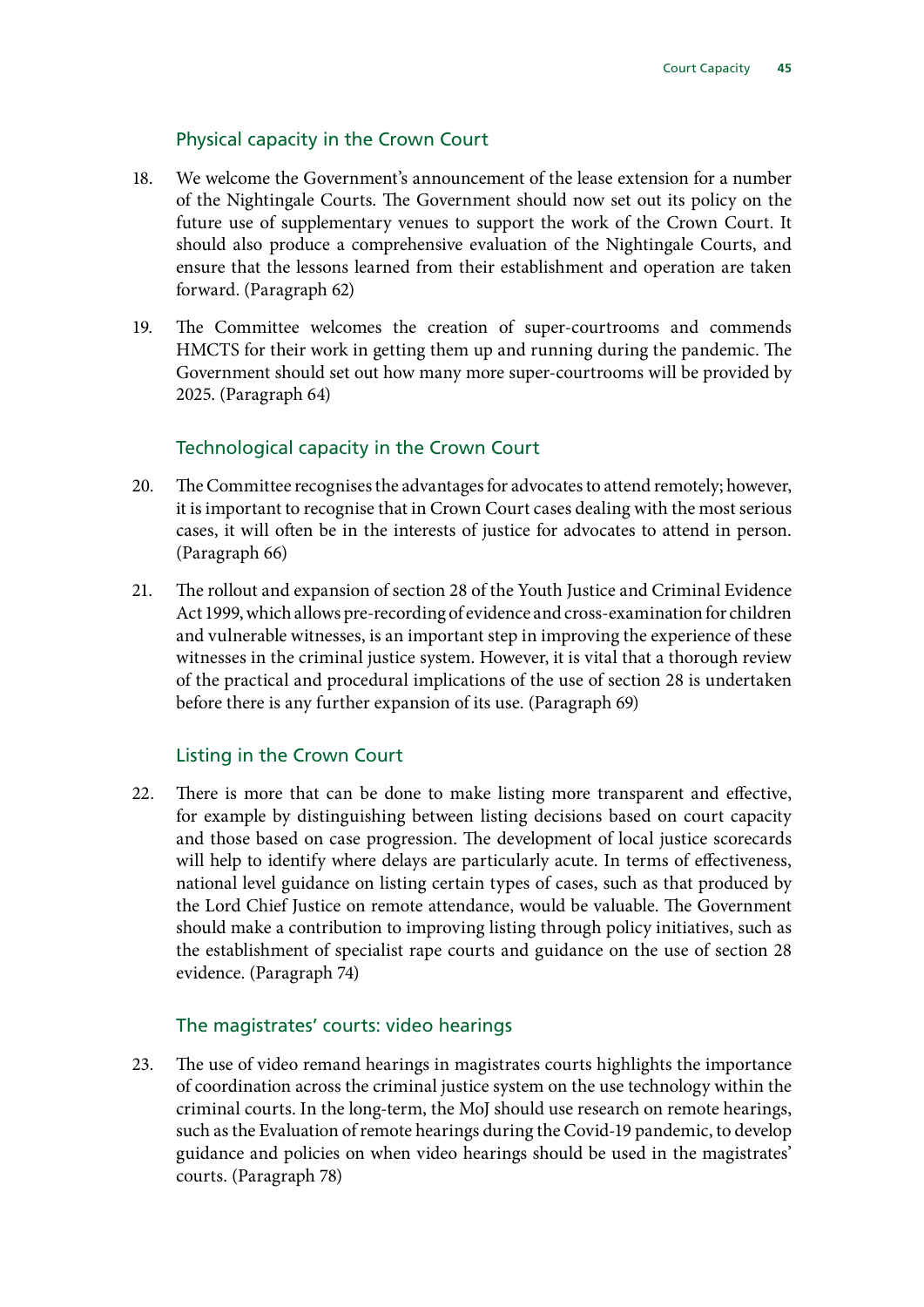#### Judicial capacity in the magistrates' courts

24. The Committee welcomes the Government's launch of a major campaign to recruit magistrates. The Government should also consider whether it would be possible, as the Committee recommended in 2016, to streamline the recruitment process, so that applications are processed within six months. (Paragraph 80)

#### Increasing the power of magistrates

25. The Committee supports the decision to increase the sentencing power of magistrates. The Government should conduct a review of the change 12 months after it has come into force and evaluate its effect on the workload of the Crown Court. (Paragraph 83)

#### The case for a Royal Commission on the criminal justice system

26. The evidence to this inquiry has shown that the criminal courts are going through a period of significant change and the question of the role of technology in the courts is particularly pressing. The Government should proceed with its manifesto commitment to establish a Royal Commission on the criminal justice processes. (Paragraph 85)

#### Civil and family courts

#### Family Court

- 27. The Committee welcomes the Deputy Prime Minister's willingness to consider bold solutions in family justice. It is an area of the justice system that needs the Government's full attention. Just as with the criminal justice system, it is vital that the ministers responsible for family justice work across Government, for example with the Minister for Children and Families, to develop policies that can help improve the support for separating couples and their children. (Paragraph 95)
- 28. We are concerned by the growing number of cases in the Family Court. The Government should develop a Family Justice action plan to address this problem. The action plan should set out how the Government will expand the capacity of the family justice system to deal with the growing number of private family law cases. It should also set a target for reducing the number of outstanding cases by 2025, and for improving the timeliness of cases in the Family Court. (Paragraph 98)

#### Family Court: mediation

29. The Government's Mediation Voucher Scheme is a welcome development for the capacity of the Family Court. The initial results, with 400 vouchers being used and with 77 percent of cases reaching full or partial agreements, are promising. While we recognise the value of piloting such approaches, we would encourage the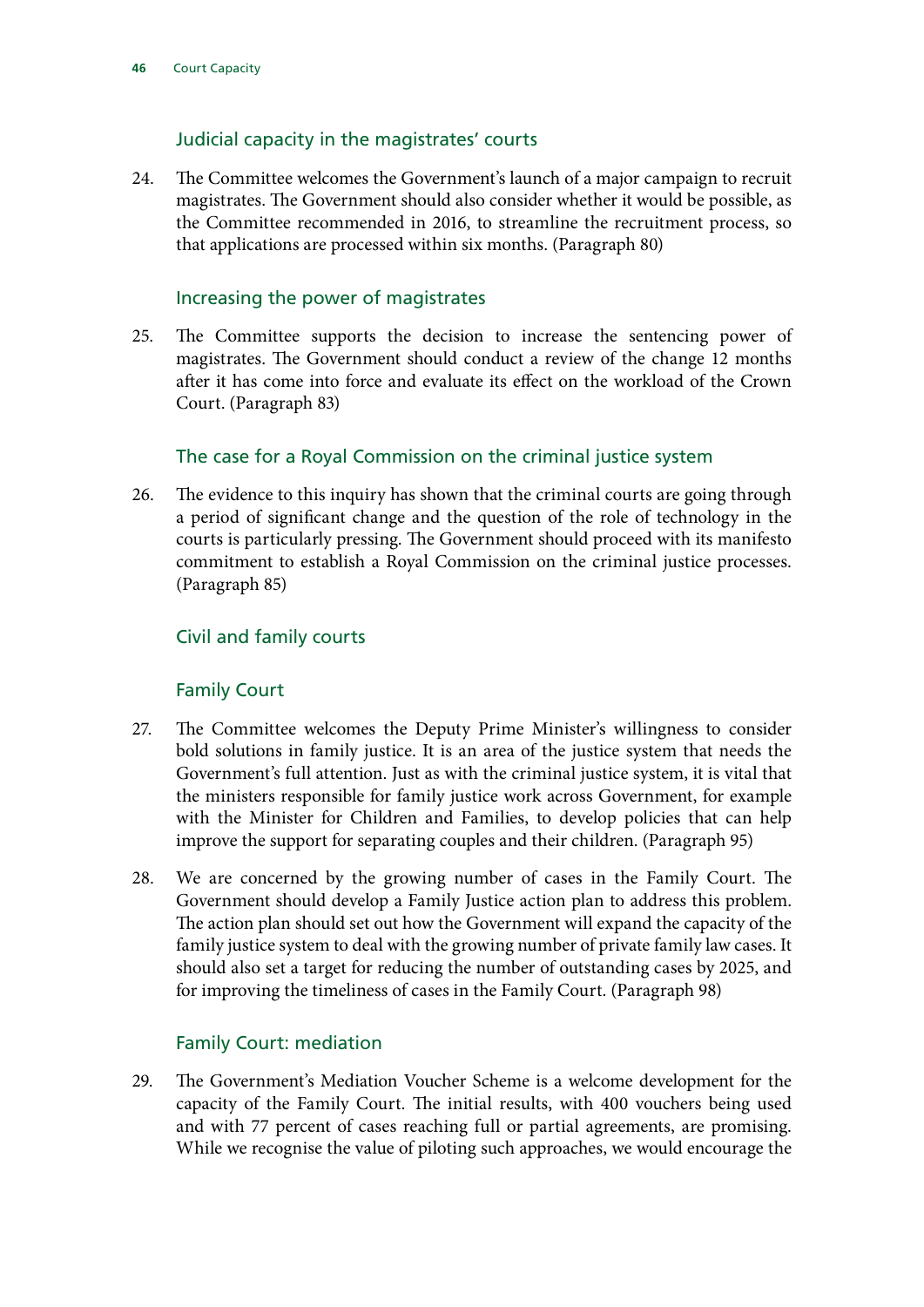Government to find solutions that can match the scale of the challenge facing the Family Court. We agree with Resolution that the Government needs to ensure that there are a range of options available to separating families. (Paragraph 101)

#### Technology in the Family Court

30. We are concerned that the current approach to remote hearings in the Family Court is having a negative effect both on court capacity but also on the quality of the justice itself. Whilst we note that a significant proportion of users are said to prefer remote hearings, the interest of justice should be placed above what is most convenient to users of the court. (Paragraph 104)

#### County Court

31. We welcome the Government's ambition to improve the use of digital technology in the County Courts. We would ask the Government to confirm the timeline for the rollout of Core Case Data. Once the data is available, the Government should also publish local civil justice scorecards to enhance the transparency of timeliness in the civil and family courts. (Paragraph 110)

#### Judicial resources in the civil and family courts

- 32. The County Court is vital to access to justice in England and Wales. The public relies on it to resolve disputes and vindicate their rights. As such, the significant increase in delays in certain cases in the County Court is concerning. It is imperative that the Government provides the resources to ensure that the County Court has the capacity to deal with cases in a timely fashion. It is imperative that the Government provides the resources to ensure that the County Court has the capacity to deal with cases in a timely fashion. The Government should set out what steps it is taking to reduce delays in the County Court and to improve the judicial, physical, digital and staff capacity of the County Court. (Paragraph 111)
- 33. To enhance the capacity of the civil and family courts, it is vital to address each of the core elements of court capacity: judicial, staff, digital and physical. As the Lord Chief Justice explained, digital and physical capacity have a significant bearing on the ability to recruit judges and expand judicial capacity. (Paragraph 114)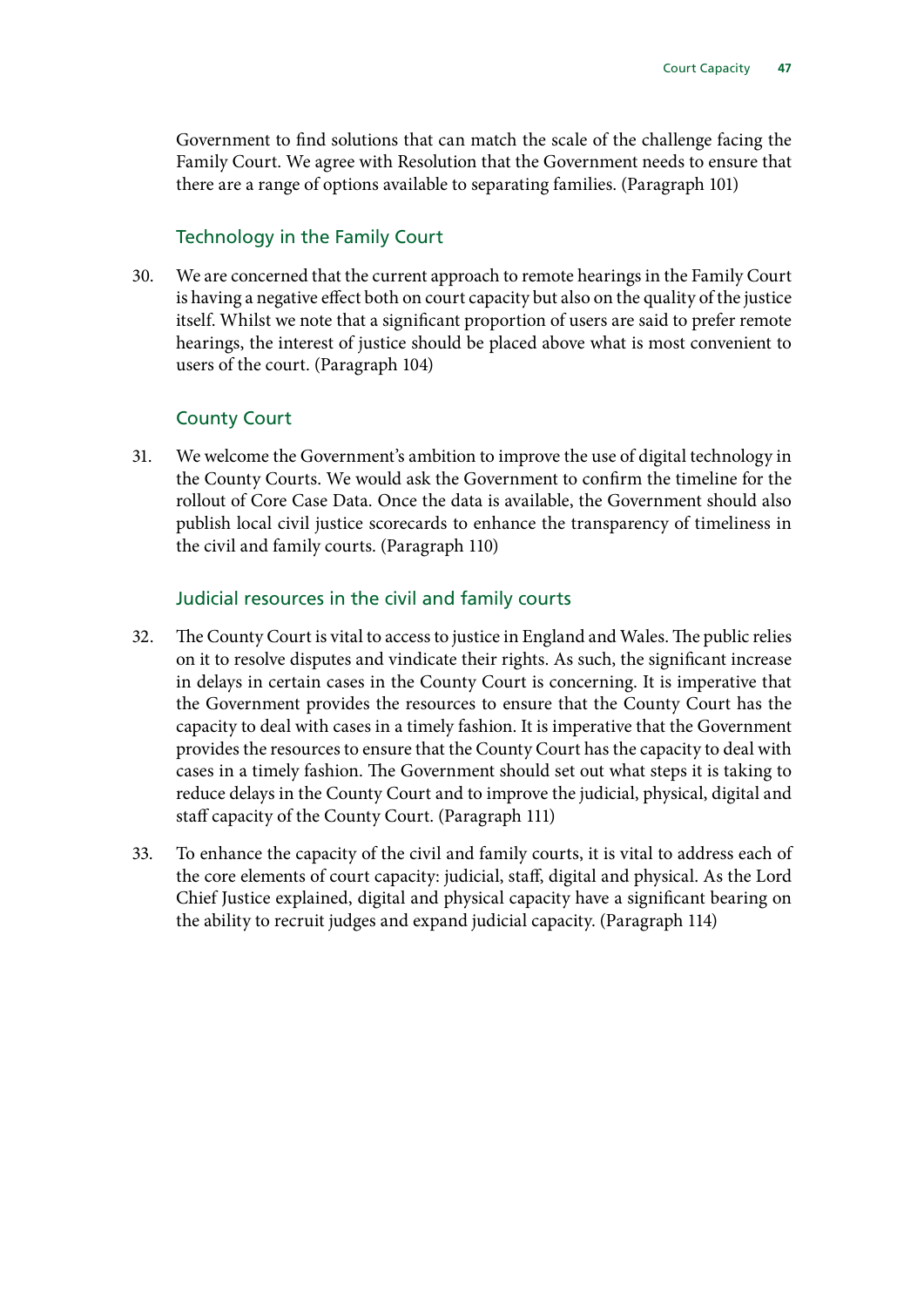# <span id="page-49-0"></span>Formal minutes

#### **Wednesday 20 April 2022**

#### **Members present:**

Sir Robert Neill, in the Chair

Diane Abbott

Rob Butler

Maria Eagle

Laura Farris

Paul Maynard

Dr Kieran Mullan

The following declarations of interest to the inquiry were made.<sup>205</sup>

Draft Report (*Court capacity*), proposed by the Chair, brought up and read.

*Ordered*, That the draft Report be read a second time, paragraph by paragraph.

Paragraphs 1 to 114 read and agreed to.

Summary agreed to.

*Resolved*, That the Report be the Sixth Report of the Committee to the House.

*Ordered*, That the Chair make the Report to the House.

*Ordered*, That embargoed copies of the Report be made available (Standing Order No. 134).

[Adjourned till Wednesday 27 April 2022 at 2.00 pm

<sup>205</sup> For a full record of interests in relation to this inquiry see the formal minutes for the inquiry pertaining to meetings on 12 January 2021, 26 January 2021, 9 February 2021, 23 February 2021, 2 March 2021, 16 March 2021 and 24 March 2021.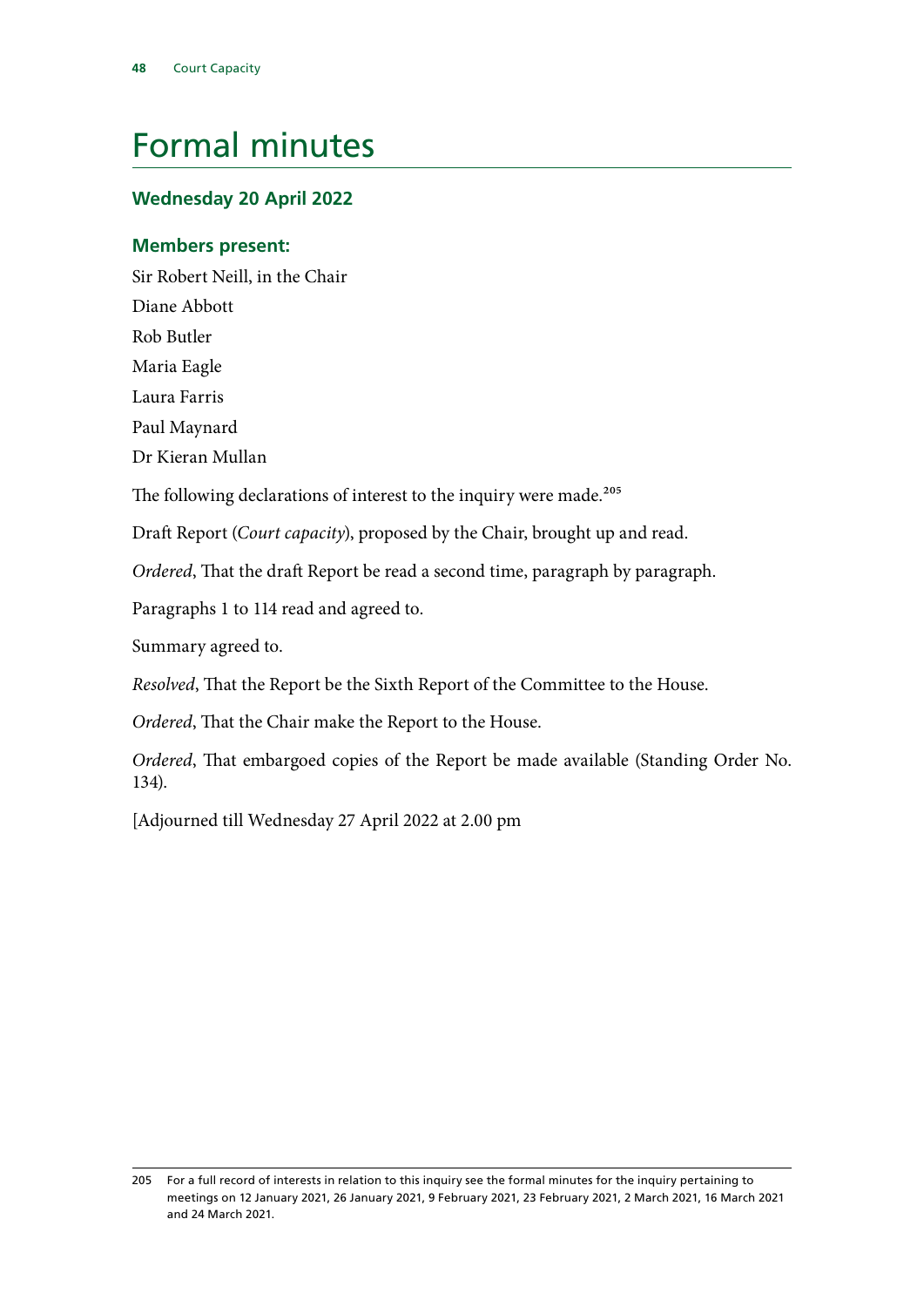## <span id="page-50-0"></span>**Witnesses**

The following witnesses gave evidence. Transcripts can be viewed on the [inquiry publications](https://committees.parliament.uk/work/481/default/publications/oral-evidence/) [page](https://committees.parliament.uk/work/481/default/publications/oral-evidence/) of the Committee's website.

#### **Tuesday 12 January 2021**

| Callyane Desroches, Strategy and Insight Manager, Crest Advisory; Thomas<br>Pope, Senior Economist, The Institute for Government                                                                                            | $Q1 - 41$ |
|-----------------------------------------------------------------------------------------------------------------------------------------------------------------------------------------------------------------------------|-----------|
| Beverley Higgs JP, Chair, Magistrates Association; Richard Miller, Head of<br>Justice, The Law Society; Derek Sweeting QC, Chair, The Bar Council                                                                           | Q42-121   |
| <b>Tuesday 26 January 2021</b>                                                                                                                                                                                              |           |
| Dr Hannah Quirk, Reader in Criminal Law, Kings College London; Dr Natalie<br>Byrom, Director of Research and Learning, The Legal Education Foundation                                                                       | Q122-167  |
| Dr Vicky Kemp, Principal Research Fellow, University of Nottingham; Dr Mavis<br>Maclean CBE, Senior Research Fellow, University of Oxford; Dr Jo Wilding, ESRC<br>Postdoctoral Research Fellow, University of Brighton      | Q168-211  |
| <b>Tuesday 09 February 2021</b>                                                                                                                                                                                             |           |
| Daniel Bonich, Chair, Criminal Law Solicitors Association; James Mulholland QC,<br>Chair, Criminal Bar Association; Hollie Collinge, Solicitor Advocate; Emma Fenn<br><b>Barrister</b>                                      | Q212-267  |
| <b>Tuesday 23 February 2021</b>                                                                                                                                                                                             |           |
| Jane Russell, Committee Member, Employment Law Bar Association; Simon<br><b>Mullings, Co-Chair, Housing Law Practitioners Association</b>                                                                                   | Q268-312  |
| Mr Chris Minnoch, Chief Executive Officer, Legal Aid Practitioners Group; Ian<br>Townley, Director and Head of Costs, Broudie Jackson Canter                                                                                | Q313-332  |
| <b>Tuesday 02 March 2021</b>                                                                                                                                                                                                |           |
| Dame Vera Baird DBE QC Victims' Commissioner for England and Wales;<br>Penelope Gibbs, Director, Transform Justice; Jodie Blackstock, Legal Director,<br><b>JUSTICE</b>                                                     | Q333-357  |
| Nimrod Ben-Cnaan, Head of Policy and Profile, Law Centres Network; Jo<br><b>Underwood, Head of Strategic Litigation, Shelter</b>                                                                                            | Q358-374  |
| Tuesday 16 March 2021                                                                                                                                                                                                       |           |
| David Lloyd, PCC for Hertfordshire and Criminal Justice System Lead, Association<br>of Police and Crime Commissioners; DCC Tony Blaker, Digital First Lead, Criminal<br>Justice Committee,, National Police Chiefs' Council | Q375-387  |
| Phil Copple, Director General of Prisons, HM Prison and Probation Service;<br>Rebecca Lawrence, Chief Executive Officer, Crown Prosecution Service                                                                          | Q388-409  |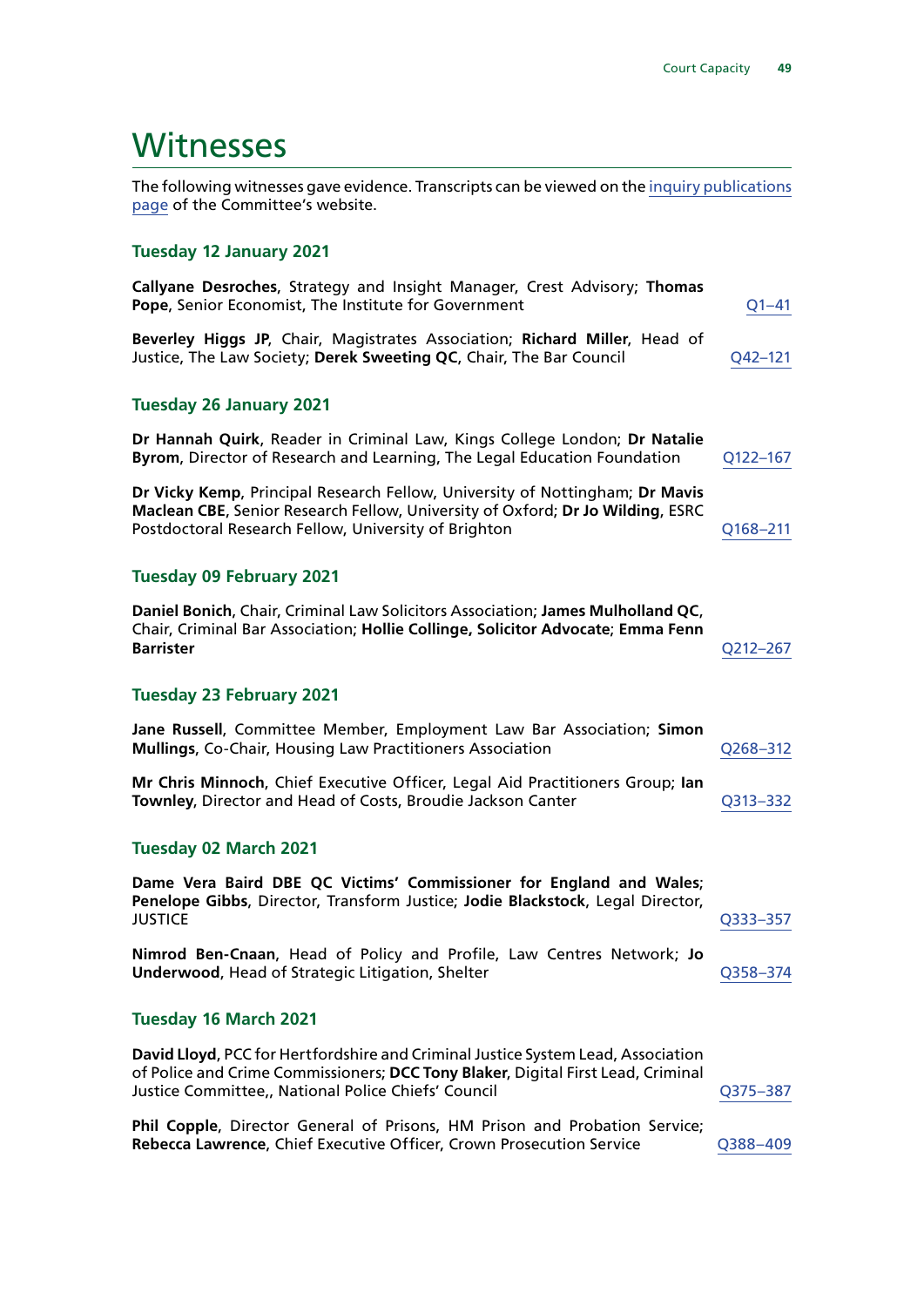**Tony Cooper**, Chief Operating Officer, ACAS; **Jacky Tiotto**, Chief Executive Officer, CAFCASS; **Laura Bee**, Industrial Officer and Group Secretary for the Justice Sector Group, Public and Commercial Services Union (PCS) [Q410–](https://committees.parliament.uk/oralevidence/1878/html/)442

#### **Wednesday 24 March 2021**

**The Lord Wolfson of Tredegar QC**, Parliamentary Under-Secretary of State, Ministry of Justice; **Kevin Sadler**, Acting Chief Executive, HM Courts and Tribunals Service; **Jane Harbottle**, Chief Executive, Legal Aid Agency; **Jelena**  Lentzos, Deputy Director, Legal Aid Policy, Ministry of Justice Q443-540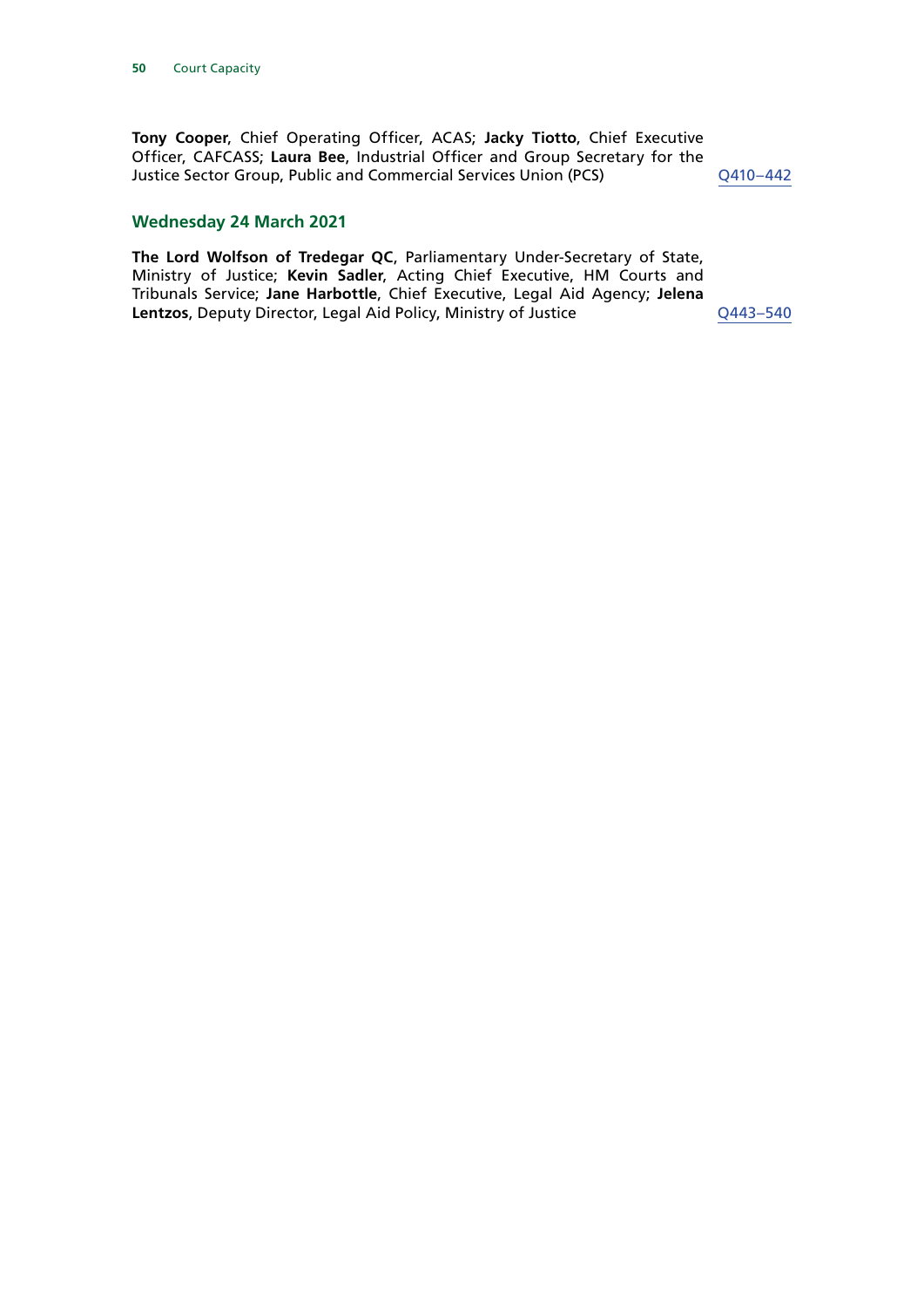# <span id="page-52-0"></span>Published written evidence

The following written evidence was received and can be viewed on the [inquiry publications](https://committees.parliament.uk/work/481/default/publications/written-evidence/) [page](https://committees.parliament.uk/work/481/default/publications/written-evidence/) of the Committee's website.

COC numbers are generated by the evidence processing system and so may not be complete.

- \*\*\*Multiple submitters:Lord William Bach (Police and Crime Commissioner-Leicestershire, OPCC Leicestershire); Mr Hardyal Dhindsa (Police and Crime Commissioner- Derbyshire, OPCC Derbyshire); Mr Paddy Tipping (Police and Crime Commissioner - Nottinghamshire, OPCC Nottinghamshire); Mr Stephen Mold (Police and Crime Commissioner- Northamptonshire, OPCC Northamptonshire); and Mr Marc Jones (Police and Crime Commissioner - Lincolnshire, OPCC Lincolnshire) ([COC0014](https://committees.parliament.uk/writtenevidence/11185/html/))
- Acas (the Advisory, Conciliation and Arbitration Service) ([COC0068\)](https://committees.parliament.uk/writtenevidence/25620/html/)
- Anonymous submitter ([COC0048\)](https://committees.parliament.uk/writtenevidence/12789/html/)
- Antoniou, Mr Christopher (Support , Charity) ([COC0035](https://committees.parliament.uk/writtenevidence/12256/html/))
- Association of Police and Crime Commissioners [\(COC0044\)](https://committees.parliament.uk/writtenevidence/12777/html/)
- Avon and Somerset Criminal Justice Board [\(COC0042](https://committees.parliament.uk/writtenevidence/12768/html/))
- 7 Bar Council [\(COC0047\)](https://committees.parliament.uk/writtenevidence/12786/html/)
- Bell, Felicity ([COC0057](https://committees.parliament.uk/writtenevidence/13058/html/))
- Billings, Dr Alan (Police & Crime Commissioner, Police & Crime Commissioner, South Yorkshire) [\(COC0004](https://committees.parliament.uk/writtenevidence/10270/html/))
- Byrom, Dr Natalie ([COC0061](https://committees.parliament.uk/writtenevidence/22357/html/))
- Carpenters Group [\(COC0018\)](https://committees.parliament.uk/writtenevidence/11239/html/)
- Citizens Advice [\(COC0059\)](https://committees.parliament.uk/writtenevidence/15366/html/)
- Crest Advisory [\(COC0055](https://committees.parliament.uk/writtenevidence/12861/html/))
- Crighton Chambers [\(COC0032](https://committees.parliament.uk/writtenevidence/12112/html/))
- Crown Prosecution Service [\(COC0050\)](https://committees.parliament.uk/writtenevidence/12797/html/)
- Domestic Abuse Commissioner for England and Wales [\(COC0052](https://committees.parliament.uk/writtenevidence/12799/html/))
- Dyfed Powys Police and Crime Commissioner [\(COC0005\)](https://committees.parliament.uk/writtenevidence/10683/html/)
- Employment Law Bar Association ([COC0013](https://committees.parliament.uk/writtenevidence/11170/html/))
- Fair Trials [\(COC0038](https://committees.parliament.uk/writtenevidence/12592/html/))
- Griffiths, Mr Rob (Self employed Barrister, 12 CP Barristers, Southampton) [\(COC0024\)](https://committees.parliament.uk/writtenevidence/11646/html/)
- HM Courts and Tribunals Service ([COC0069](https://committees.parliament.uk/writtenevidence/26097/html/))
- Hieke, Dr Graham ([COC0066\)](https://committees.parliament.uk/writtenevidence/25553/html/)
- Hirst, Roger (Police, Fire and Crime Commissioner for Essex , Police, Fire and Crime Commissioner for Essex) [\(COC0010\)](https://committees.parliament.uk/writtenevidence/11093/html/)
- Humberside Criminal Justice Board [\(COC0003\)](https://committees.parliament.uk/writtenevidence/10121/html/)
- Institute for Government ([COC0062](https://committees.parliament.uk/writtenevidence/22362/html/))
- Institute for Government ([COC0040\)](https://committees.parliament.uk/writtenevidence/12698/html/)
- Irwin Mitchell LLP ([COC0051](https://committees.parliament.uk/writtenevidence/12798/html/))
- JUSTICE [\(COC0054\)](https://committees.parliament.uk/writtenevidence/12859/html/)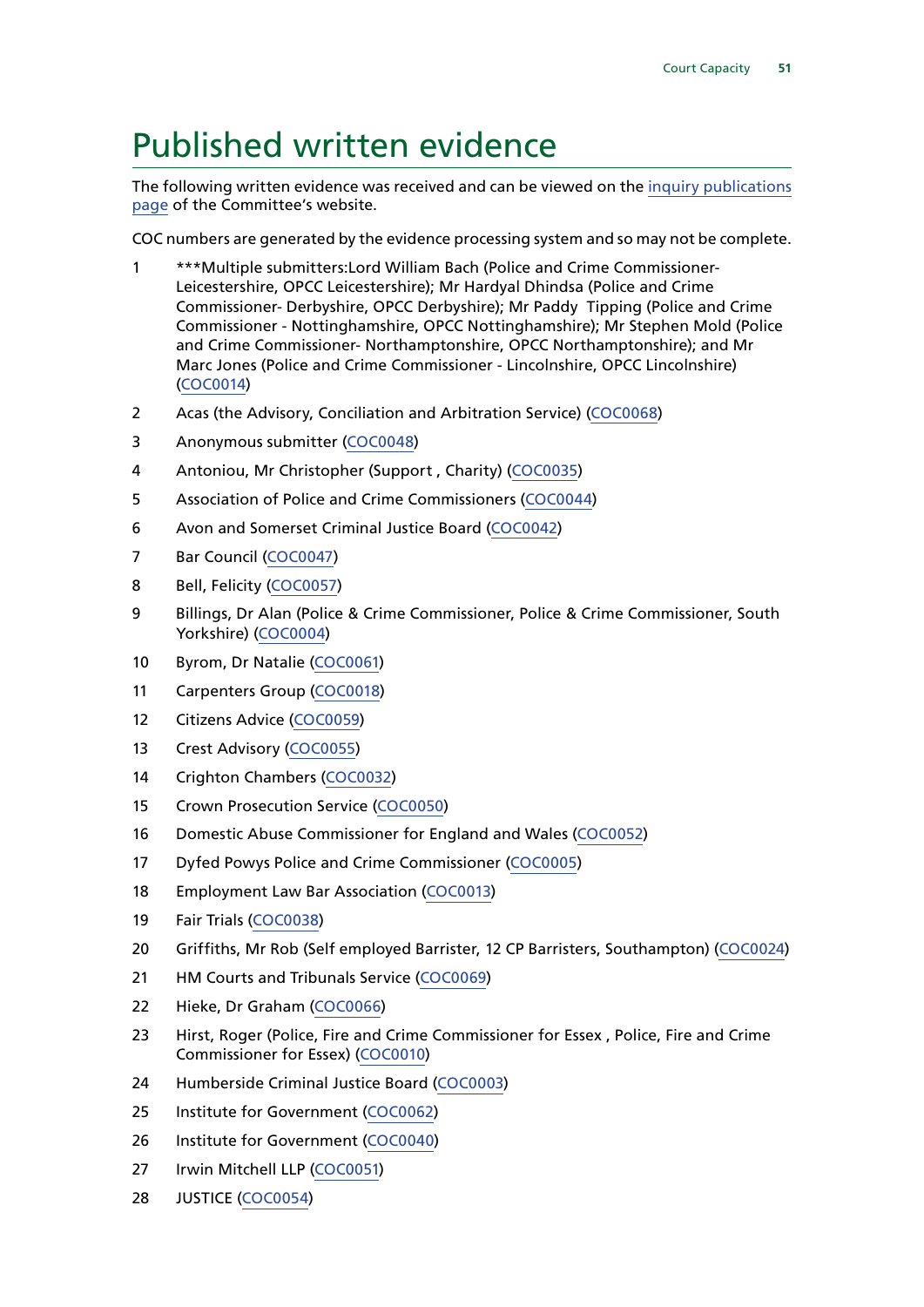- Jones, Mr Marc (Police and Crime Commissioner for Lincolnshire, Office of the Police and Crime Commissioner - Lincolnshire) [\(COC0021\)](https://committees.parliament.uk/writtenevidence/11447/html/)
- Just Fair [\(COC0009](https://committees.parliament.uk/writtenevidence/11058/html/))
- Keoghs LLP [\(COC0031](https://committees.parliament.uk/writtenevidence/12073/html/))
- LIPSS Partnership [\(COC0067\)](https://committees.parliament.uk/writtenevidence/25619/html/)
- London, James [\(COC0011\)](https://committees.parliament.uk/writtenevidence/11122/html/)
- Lord Chief Justice of England and Wales [\(COC0058](https://committees.parliament.uk/writtenevidence/14840/html/))
- Magistrates Association [\(COC0063\)](https://committees.parliament.uk/writtenevidence/22603/html/)
- Magistrates Association [\(COC0015](https://committees.parliament.uk/writtenevidence/11209/html/))
- Ministry of Justice [\(COC0060](https://committees.parliament.uk/writtenevidence/19449/html/))
- Motor Accident Solicitors Society (MASS) ([COC0016\)](https://committees.parliament.uk/writtenevidence/11221/html/)
- Mulligan, Julia (Police, Fire and Crime Commissioner for North Yorkshire, Office of the Police, Fire and Crime Commissioner for North Yorkshire) ([COC0012](https://committees.parliament.uk/writtenevidence/11155/html/))
- Munro, Mr David (Surrey Police & Crime Commissioner, Surrey OPCC) ([COC0006\)](https://committees.parliament.uk/writtenevidence/10720/html/)
- National Family Mediation [\(COC0039\)](https://committees.parliament.uk/writtenevidence/12625/html/)
- OBE, Professor Richard Susskind [\(COC0064](https://committees.parliament.uk/writtenevidence/25139/html/))
- Office of the Police and Crime Commissioner for Hertfordshire ([COC0049](https://committees.parliament.uk/writtenevidence/12796/html/))
- Office of the police and Crime Commissioner for Gloucestershire [\(COC0008\)](https://committees.parliament.uk/writtenevidence/11031/html/)
- Personal Injuries Bar Association [\(COC0028\)](https://committees.parliament.uk/writtenevidence/11950/html/)
- Police and Crime Commissioner for Devon, Cornwall and the Isles of Scilly ([COC0053\)](https://committees.parliament.uk/writtenevidence/12858/html/)
- Police and Crime Commissioners in Wales ([COC0023](https://committees.parliament.uk/writtenevidence/11602/html/))
- Pregnant Then Screwed ([COC0030](https://committees.parliament.uk/writtenevidence/12030/html/))
- Quirk, Dr Hannah [\(COC0056\)](https://committees.parliament.uk/writtenevidence/12899/html/)
- Resolution [\(COC0017\)](https://committees.parliament.uk/writtenevidence/11223/html/)
- Russell, Jane [\(COC0065](https://committees.parliament.uk/writtenevidence/25551/html/))
- Sander, Audrey [\(COC0037](https://committees.parliament.uk/writtenevidence/12449/html/))
- The Association of Consumer Support Organisations (ACSO) [\(COC0019](https://committees.parliament.uk/writtenevidence/11247/html/))
- The Bar Council [\(COC0033\)](https://committees.parliament.uk/writtenevidence/12126/html/)
- The Law Society of England and Wales ([COC0034](https://committees.parliament.uk/writtenevidence/12192/html/))
- Transform Justice [\(COC0022\)](https://committees.parliament.uk/writtenevidence/11544/html/)
- Victims' Commissioner for England and Wales [\(COC0043\)](https://committees.parliament.uk/writtenevidence/12771/html/)
- West Midlands Police and Crime Commissioner; Staffordshire Police and Crime Commissioner; West Mercia Police and Crime Commissioner; and Warwickshire Police and Crime Commissioner [\(COC0046\)](https://committees.parliament.uk/writtenevidence/12783/html/)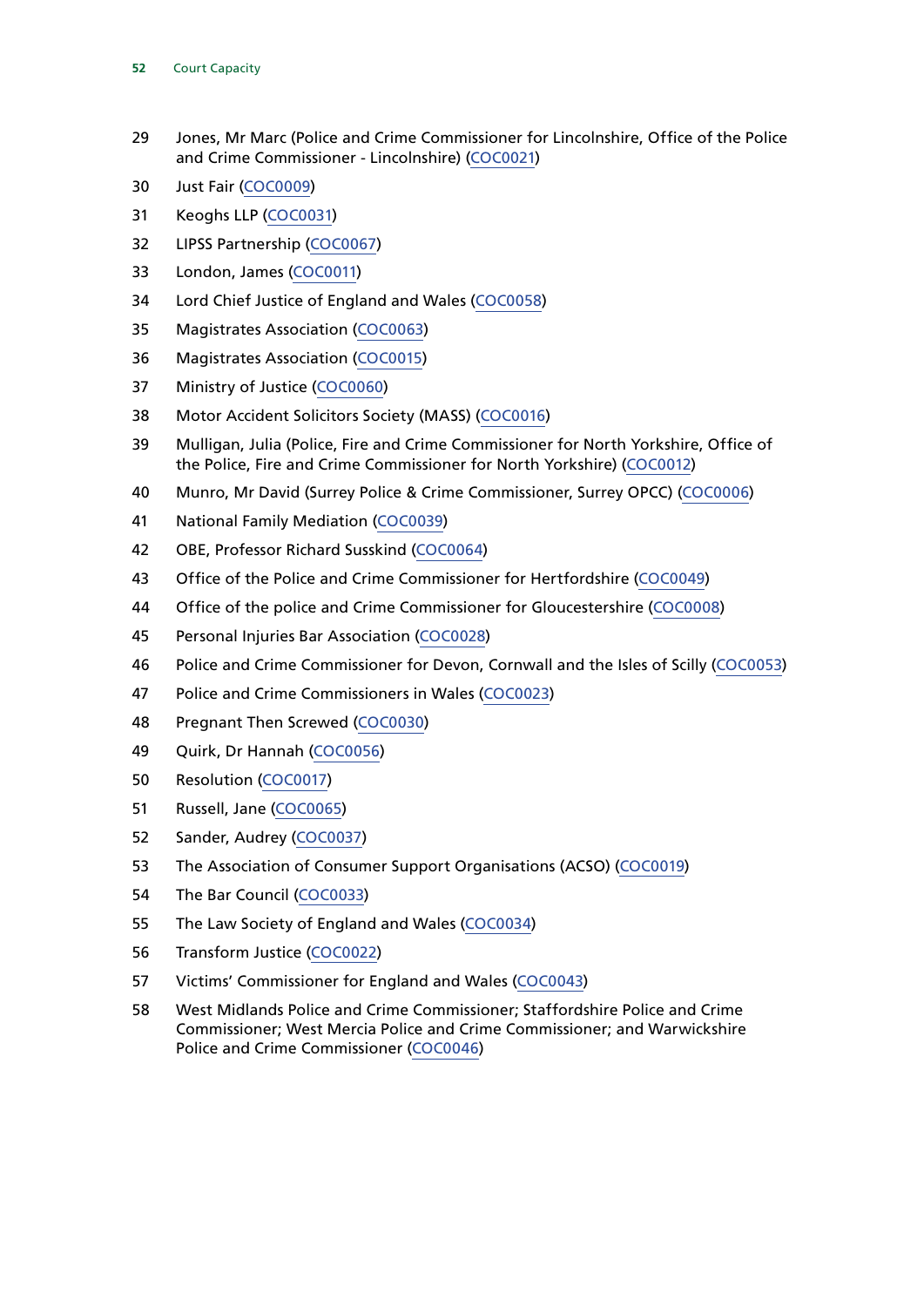# <span id="page-54-0"></span>List of Reports from the Committee during the current Parliament

All publications from the Committee are available on the publications page of the Committee's website.

#### **Session 2021-22**

| <b>Number</b>   | Title                             | Reference     |
|-----------------|-----------------------------------|---------------|
| 1st             | The Coroner Service               | <b>HC 68</b>  |
| 2 <sub>nd</sub> | Rainsbrook Secure Training Centre | <b>HC 247</b> |
| 3rd             | The Future of Legal Aid           | <b>HC 70</b>  |
| 4th             | Covid-19 and the criminal law     | HC 71         |
| 5th             | Mental health in prison           | <b>HC 72</b>  |

#### **Session 2019-21**

| <b>Number</b> | <b>Title</b>                                                                              | Reference     |
|---------------|-------------------------------------------------------------------------------------------|---------------|
| 1st           | Appointment of Chair of the Office for Legal Complaints                                   | <b>HC 224</b> |
| 2nd           | Sentencing Council consultation on changes to magistrates'<br>court sentencing guidelines | <b>HC 460</b> |
| 3rd           | Coronavirus (COVID-19): The impact on probation services                                  | <b>HC 461</b> |
| 4th           | Coronavirus (Covid-19): The impact on prisons                                             | <b>HC 299</b> |
| 5th           | Ageing prison population                                                                  | <b>HC 304</b> |
| 6th           | Coronavirus (COVID-19): The impact on courts                                              | <b>HC 519</b> |
| 7th           | Coronavirus (COVID-19): the impact on the legal professions<br>in England and Wales       | <b>HC 520</b> |
| 8th           | Appointment of HM Chief Inspector of Prisons                                              | <b>HC 750</b> |
| 9th           | Private prosecutions: safeguards                                                          | <b>HC 497</b> |
| 10th          | Sentencing Council consultation on sentencing quidelines for<br>firearms offences         | <b>HC 827</b> |
| 11th          | Sentencing Council consultation on the assault offences<br>guideline                      | <b>HC 921</b> |
| 12th          | Children and Young People in Custody (Part 1): Entry into<br>the youth justice system     | <b>HC 306</b> |
| 13th          | Sentencing Council: Changes to the drugs offences definitive<br>guideline                 | <b>HC 751</b> |
| 14th          | Appointment of the Chair of the Independent Monitoring<br>Authority                       | <b>HC 954</b> |
| 15th          | Appointment of the Chief Inspector of the Crown<br><b>Prosecution Service</b>             | <b>HC 955</b> |
| 16th          | Children and young people in custody                                                      | <b>HC 922</b> |